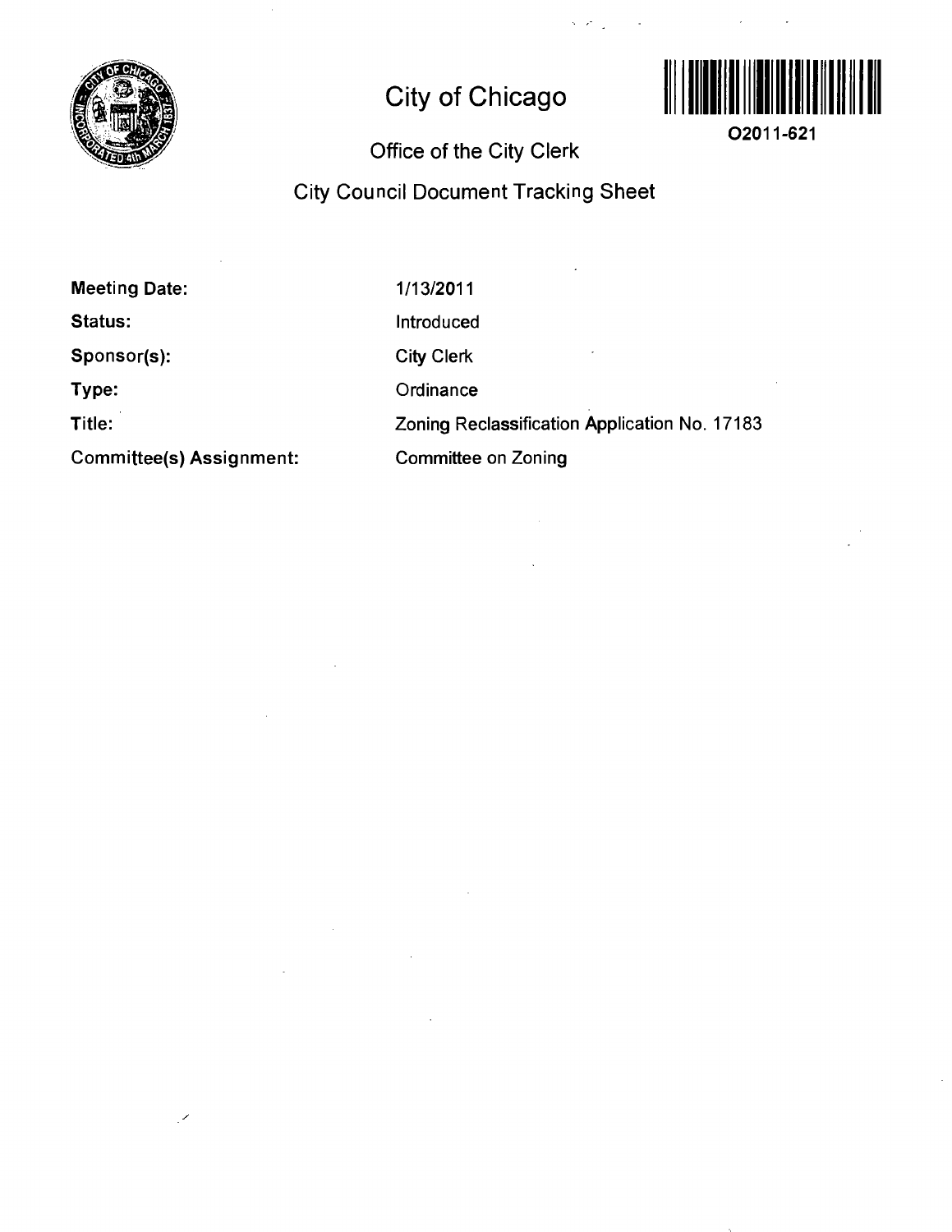# $#11183$ **DATE**<br>01-13-11

## CITY OF CHICAGO

 $\ddot{\phantom{a}}$ 

# APPLICATION FOR AN AMENDMENT TO THE CHICAGO ZONING ORDINANCE

| 1. | ADDRESS of the property Applicant is seeking to rezone:                                                                                                                                                                                                               |  |  |  |  |
|----|-----------------------------------------------------------------------------------------------------------------------------------------------------------------------------------------------------------------------------------------------------------------------|--|--|--|--|
|    | 3831 N. Kenmore<br><u> 1980 - Johann Johann Harry Harry Harry Harry Harry Harry Harry Harry Harry Harry Harry Harry Harry Harry Harry</u>                                                                                                                             |  |  |  |  |
| 2. | Ward Number that property is located in:44                                                                                                                                                                                                                            |  |  |  |  |
| 3. | APPLICANT 3831 N. Kenmore Condominium Association                                                                                                                                                                                                                     |  |  |  |  |
|    | ADDRESS 3831 N. Kenmore                                                                                                                                                                                                                                               |  |  |  |  |
|    | CITY: Chicago STATE: LL ZIP CODE: 60613                                                                                                                                                                                                                               |  |  |  |  |
|    | PHONE: (312) 240-1122 CONTACT PERSON: James Velasco                                                                                                                                                                                                                   |  |  |  |  |
| 4. | Is the applicant the owner of the property? $YES: x$ NO<br>If the applicant is not the owner of the property, please provide the following<br>information regarding the owner and attach written authorization from the owner<br>allowing the application to proceed. |  |  |  |  |
|    | OWNER: 3831 N. Kenmore Condominium Association                                                                                                                                                                                                                        |  |  |  |  |
|    | ADDRESS: 3831 N. Kenmore                                                                                                                                                                                                                                              |  |  |  |  |
|    | CITY: Chicago STATE: $IL^{\top}$ ZIP CODE: 60613                                                                                                                                                                                                                      |  |  |  |  |
|    | PHONE: (312) 240-1122 CONTACT PERSON: James Velasco                                                                                                                                                                                                                   |  |  |  |  |
| 5. | If the Applicant / Owner has obtained a lawyer as their representative for the rezoning, please<br>provide the following information:                                                                                                                                 |  |  |  |  |
|    | ATTORNEY: James Velasco                                                                                                                                                                                                                                               |  |  |  |  |
|    | ADDRESS: 3831 N. Kenmore                                                                                                                                                                                                                                              |  |  |  |  |
|    | CITY: Chicago STATE: IL ZIP CODE: 60613                                                                                                                                                                                                                               |  |  |  |  |
|    | PHONE: (312) 240-1122 CONTACT PERSON: James Velasco                                                                                                                                                                                                                   |  |  |  |  |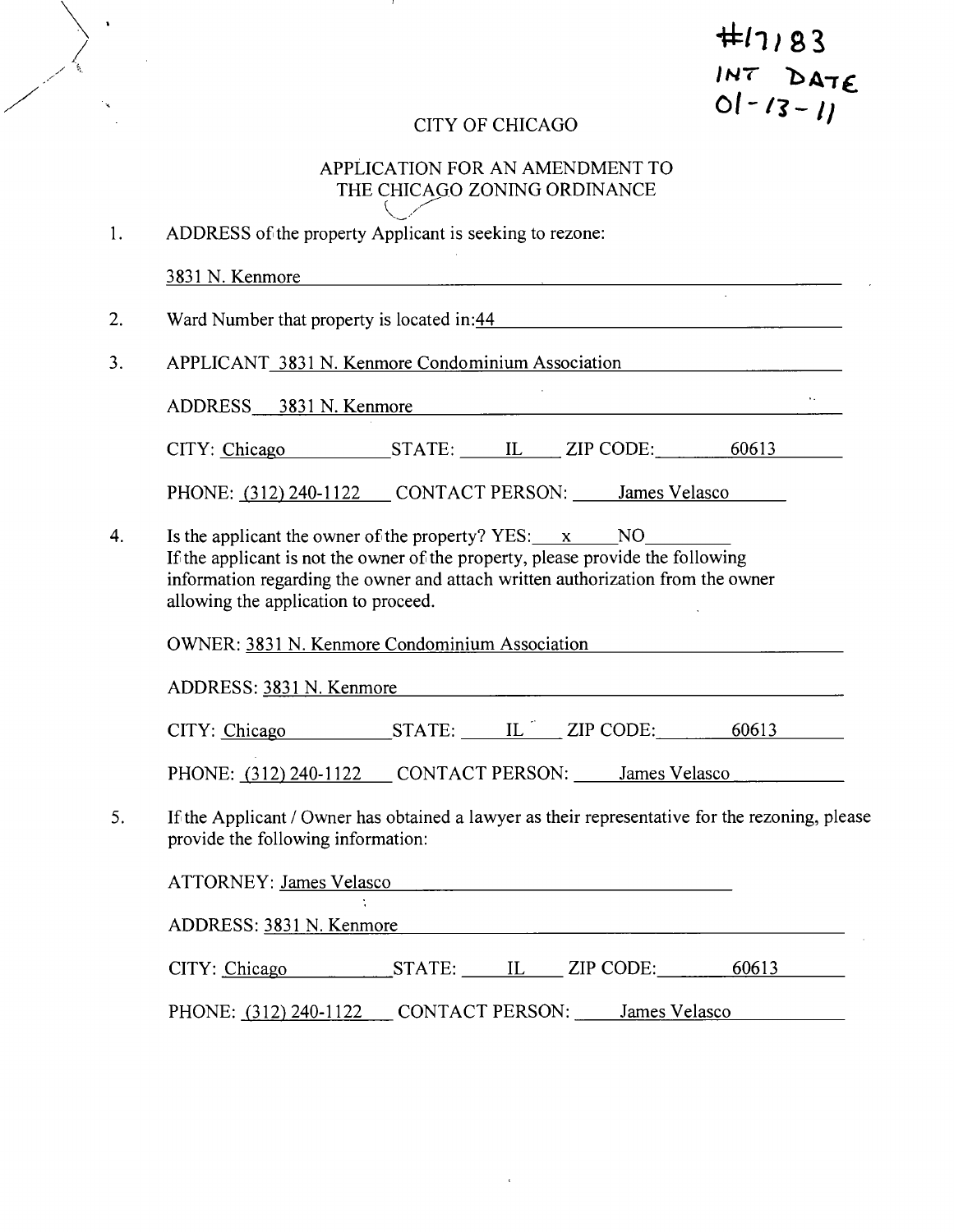6. If the applicant is a legal entity (Corporation, LLC, Partnership, etc.) please provide the names of all owners as disclosed on the Economic Disclosure Statements. Terry Keeley, Michael Fine. James Velasco, Kimberly DeShano

<u> 1989 - Andrea Station Barbara, actor a component de la componentación de la componentación de la componentació</u>

<u> 1980 - Johann John Stein, mars an deutscher Stein († 1980)</u>

- 7. On what date did the owner acquire legal title to the subject propertv? March 1998
- 8. Has the present owner previously rezoned this property? If yes, when? NO
- 9. Present Zoning District RT-4 Proposed Zoning District RM-4.5
- 10. Lot size in square feet (or dimensions) 3002.5 S.F.
- 11. Current Use of the Property: Residential, 3 unit condominium and garage
- 12. Reason for rezoning the property: Existing three story, three dwelling unit condominium

building with existing attic addition exceeds current zoning F.A.R. Rezoning to RM-4.5 will

allow existing attic addition to remain and will permit for repairs at existing rear open frame

porch.

 $\mathcal{L} \subset \mathcal{L}^+$ 

13. Describe the proposed use of the property after the rezoning. Indicate the number of dwelling units; number of parking spaces; approximate square footage of any commercial space; and height of the proposed building. (BE SPECIFIC)

Existing three story with existing attic addition, three existing dwelling unit condominium building with three existing parking spaces (in garage) no more than 3675 square feet and height of no more than 37'-8". No existing commercial spaces. Use of building will not

change.

 $\sim$ 

14. On May 14<sup>th</sup>, 2007, the Chicago City Council passed the Affordable requirements Ordinance (ARO) that requires on-site affordable housing units or a financial contribution if residential housing projects receive a zoning change under certain circumstances. Based on the lot size of the project in question and the proposed zoning classification, is this project subject to the Affordable Requirements Ordinance? (See Fact Sheet for more information)

YES NO X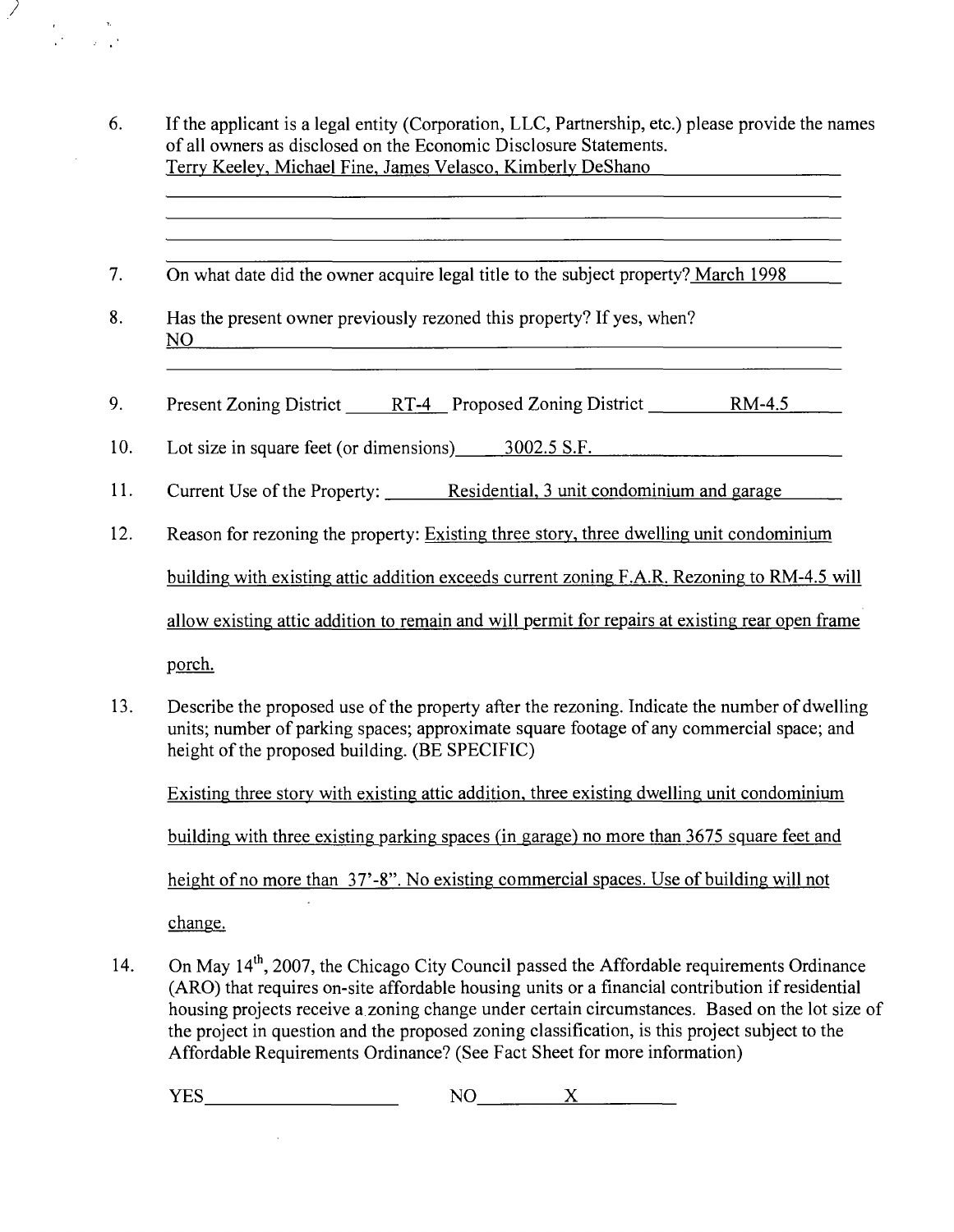#### **ORDINANCE**

#### BE IT ORDAINED BY THE CITY COUNCIL OF THE CITY OF CHICAGO:

SECTION 1. Title 17 of the Municipal Code of Chicago, the Chicago Zoning Ordinance,

is hereby amended by changing all of the RT-4 Residential Single-Unit (Detached House)

District symbols and indications as shovm on Map No. 9-G in the area bounded by

NORTH KENMORE AVENUE; A LINE 150.00 FEET SOUTH OF AND PARALLEL TO WEST BYRON; PUBLIC ALLEY NEXT EAST OF AND PARALLEL TO NORTH KENMORE STREET; A LINE 175 FEET SOUTH OF AND PARALLEL TO WEST BYRON STREET.

to those of an RM-4.5 Multi-Unit Residential District.

SECTION 2. This ordinance takes effect after its passage and approval

Common Address of Property: 3831 N. KENMORE, CHICAGO, IL 60613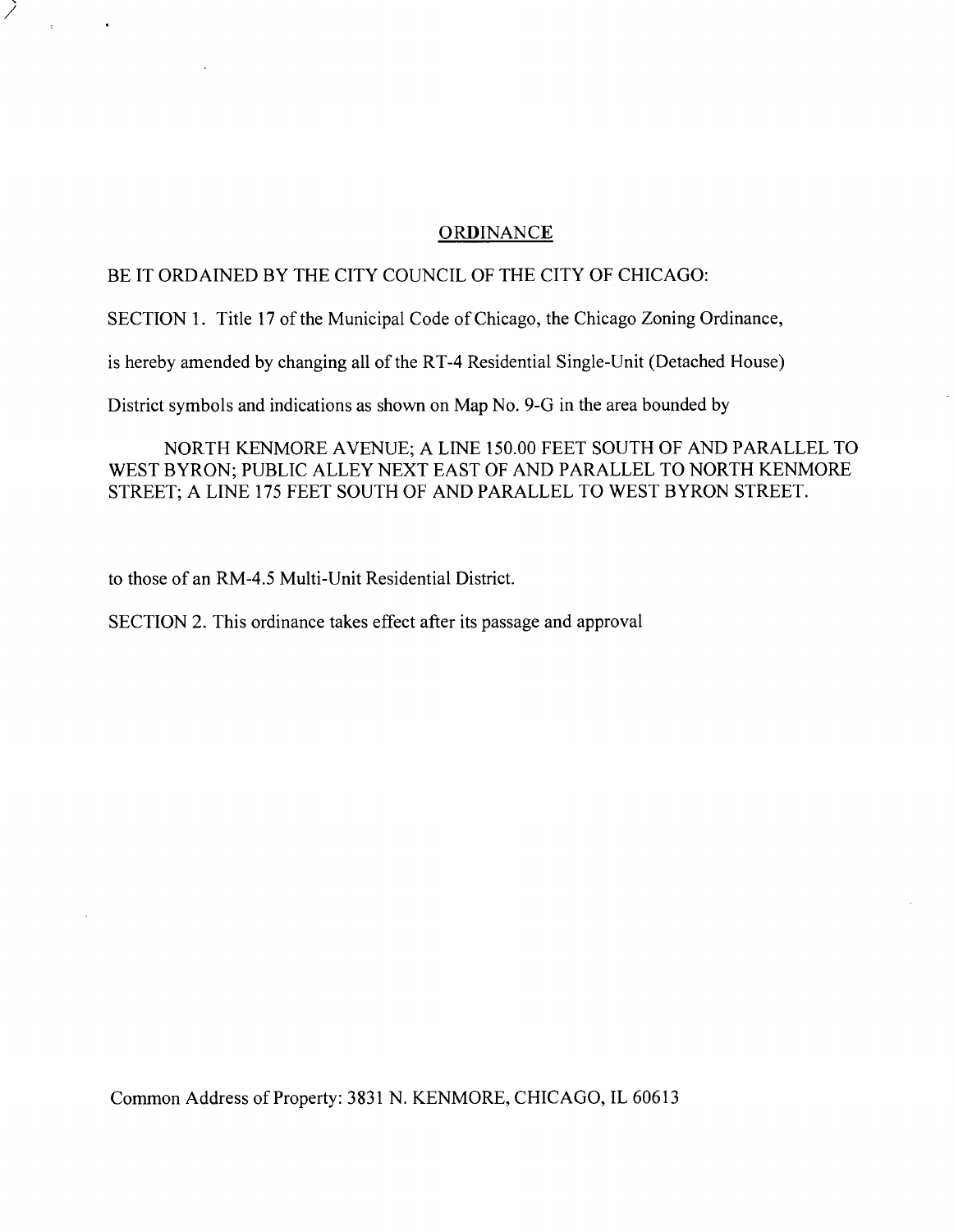## COUNTY OF COOK STATE OF ILLINOIS

James Velasco, being first duly swom on oath, states that all of the above statements and the statements contained in the documents submitted herewith are true and correct

 $\mathcal{O}$  )  $\mathcal{Q}_\mathcal{U}$ 

*Subscribed and Swom to before me this:* 

2nd day of *<u>December</u>* 20(0 n

Notary Public

**OFFICIAL SEAL BREAHAN EVE PAUTSCH NOTARY PUBLIC. STATE OF ILLINOIS MY COMMISSION EXPIRES 7-20-2013** 

James Velasco

For Office Use Only

 $\sim$ 

Date of Introduction: 2000 and 2000 and 2000 and 2000 and 2000 and 2000 and 2000 and 2000 and 2000 and 2000 and 2000 and 2000 and 2000 and 2000 and 2000 and 2000 and 2000 and 2000 and 2000 and 2000 and 2000 and 2000 and 20

File Number:

 $\mathcal{L}_{\rm{max}}$ 

Ward: Ward: 2008. Experience of the state of the state of the state of the state of the state of the state of the state of the state of the state of the state of the state of the state of the state of the state of the stat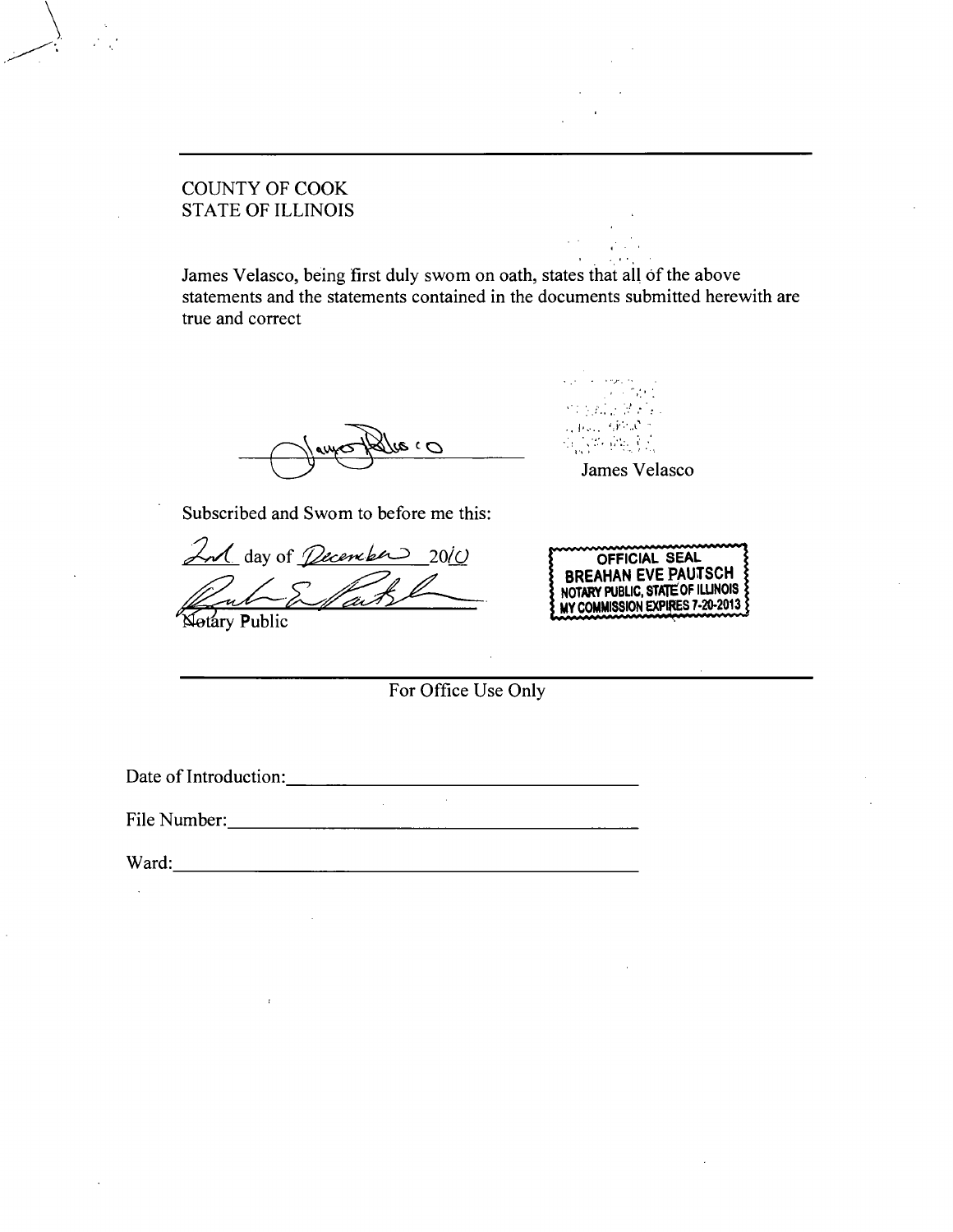#### **December 15, 2010**

Honorable Daniel Solis Chairman, Committee on Zoning 121 North LaSalle Street Room 304, City Hall Chicago, Illinois 60602

The undersigned, James Velasco, being first duly swom on oath deposes and states the following:

The undersigned certifies that he has complied with the requirements of Section 17-13- 0107 of the Chicago Zoning Ordinance, by sending written notice to such property owners who appear to be owners of the property within the subject area not solely owned by the applicant, and to the owners of all property within 250 feet in each direction of the lot line of the subject property, exclusive of public roads, streets, alleys and other public ways, or a total distance limited to 400 feet. Said 'written notice' was sent First Class U.S. Mail, nor more than 30 days before filing the application.

**The undersigned certifies that the notice contained the address of the property sought to be rezoned; a statement of the intended use of the property; the name and address of the applicant; the name and address of the owner; and a statement that the applicant intends to file the application for a change in zoning on approximately December 14, 2010.** 

The undersigned certifies that the applicant has made a bona fide attempt to determine the addresses of the parties to be notified under Section 17-13-0107 of the Chicago Zoning Ordinance, and that the accompanying list of names and addresses of the surrounding property owners within 250 feet of the subject site is a complete list containing the names and addresses of the people required to be served

James PalusCO ames Velasco

STATE/PROVENCE OR COUNTRY OF: COUNTY OF:

*Subscribed and sworn by the deponent Ichnes Velages* before me, at  $/6/ N \cdot$  Clauk Street - Suite 3200. *Chronie, 12 60601*  $2nd$  day of  $Dgccn$ *be* 20 ) *by cr^^.,..^^* 

*(Notary or olher qualified officer lo take oath)* 

BREAHAN EVE PAUTSCH NOTARY PUBUC, STATE OF IlilNOIS MY COMMISSION EXPIRES 7-20-2013

Seal **COFFICIAL SEAL**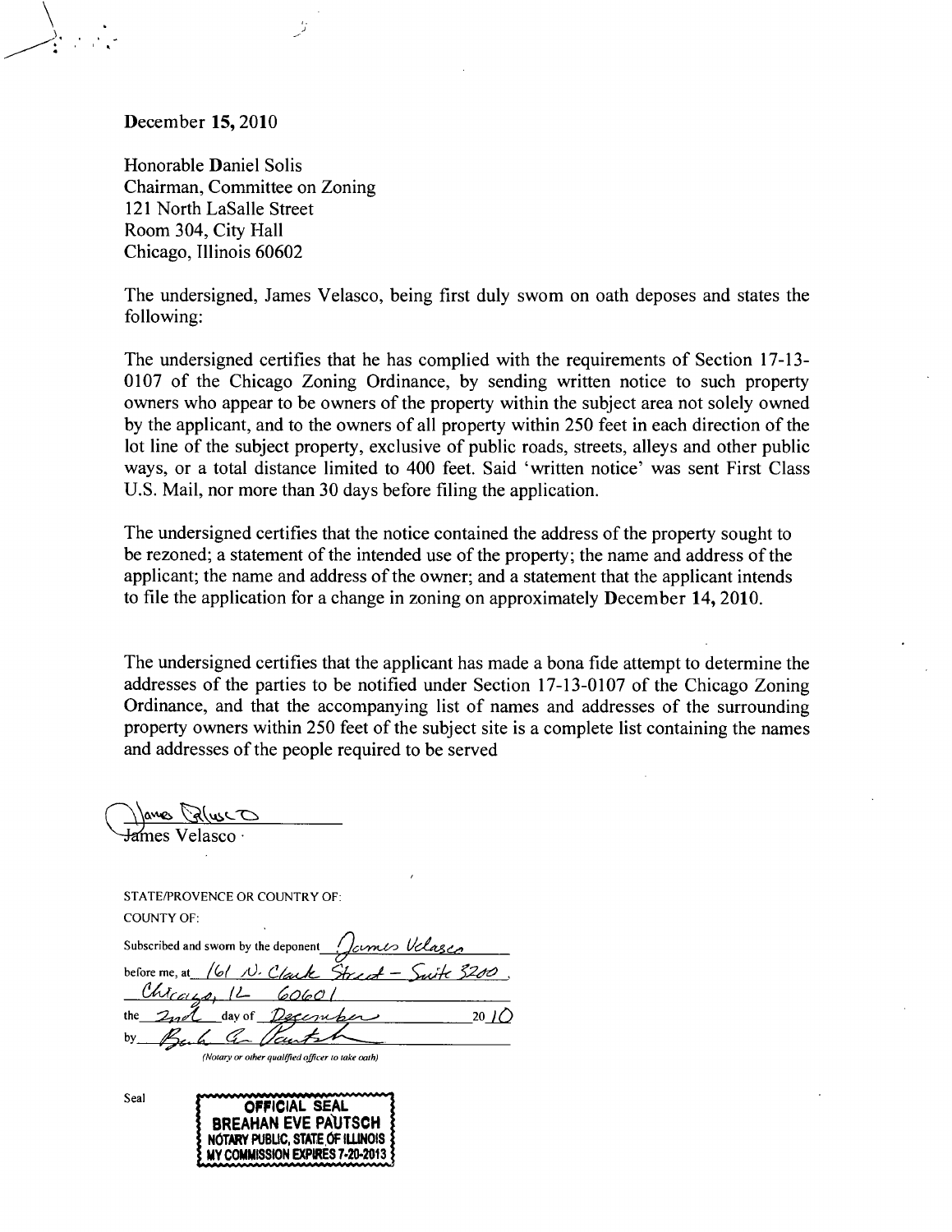

December 15,2010

Dear Property Owner or Resident:

In accordance with the requirements for an Amendment to the Chicago Zoning Ordinance, specifically Secfion 17-13-0107, please be informed that on or at about December 14, 2010 I, James Velasco, the undersigned will file an application for a change in zoning from the present classification of RT-4 to RM-4.5 for my property located at 3831 N. Kerunore Ave.

I as applicant intend to use the property as an existing three story with existing attic addition, three existing dwelling unit condominium building with three existing parking spaces (in garage) no more than 3675 square feet and height of no more than 37'-8". No existing commercial spaces. Use of building will not change.

I, as owner, am located at 3831 N. Kenmore, Chicago, IL 60613. 1, James Velasco am the contact person of this application. I can be reached at (312) 240-1122.

Please note that I am not seeking to rezone or purchase your property. I am required by law to send this notice because you own property within 250 feet of the property to be rezoned.

Very Truly Yours,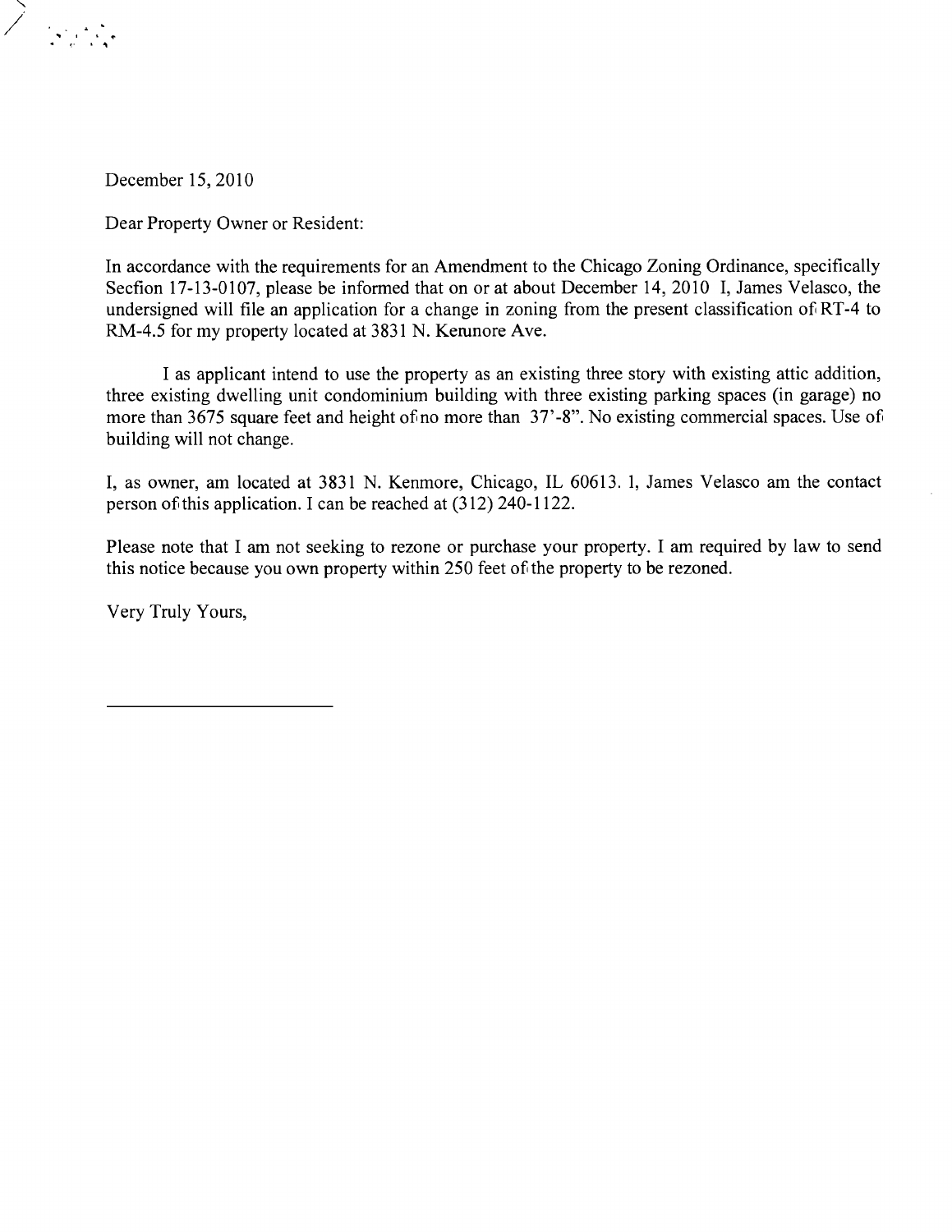## CITY OF CHICAGO ECONOMIC DISCLOSURE STATEMENT AND AFFIDAVIT

#### SECTION I -- GENERAL INFORMATION

A. Legal name of Disclosing Party submitting this EDS. Include  $d/b/a$  if applicable:

James Velasco

 $\mathbf{r} = \mathbf{r}$ 

Check ONE of the following three boxes:

Indicate whether Disclosing Party submitting this EDS is:

- 1.  $\blacktriangleright$  the Applicant
	- OR
- 2. [] a legal entity holding a direct or indirect interest in the Applicant. State the legal name of the Applicant in which Disclosing Party holds an interest: OR
- 3. [] a specified legal entity with a right of control (see Section Il.B.i.b.) State the legal name of the entity in which Disclosing Party holds a right of control:

B. Business address of Disclosing Party: 3831 N. Kenmore, Chicago, IL 60613

C. Telephone:  $312-240-1122$  pax: Emsil: velasco1@mac.com

D. Name of contact person: James Velasco

E. Federal Employer Identification No. (if you have one):

F. Brief description of contract, transaction or other undertaking (referred to below as the "Matter") to which this EDS pertains. (Include project number and location of property, if applicable):

Zoning Amendment, 3831 N. Kenmore

G. Which City agency or department is requesting this EDS? Department of Zoning

If the Matter is a contract being handled by the City's Department of Procurement Services, please complete the following:

Specification # and Contract #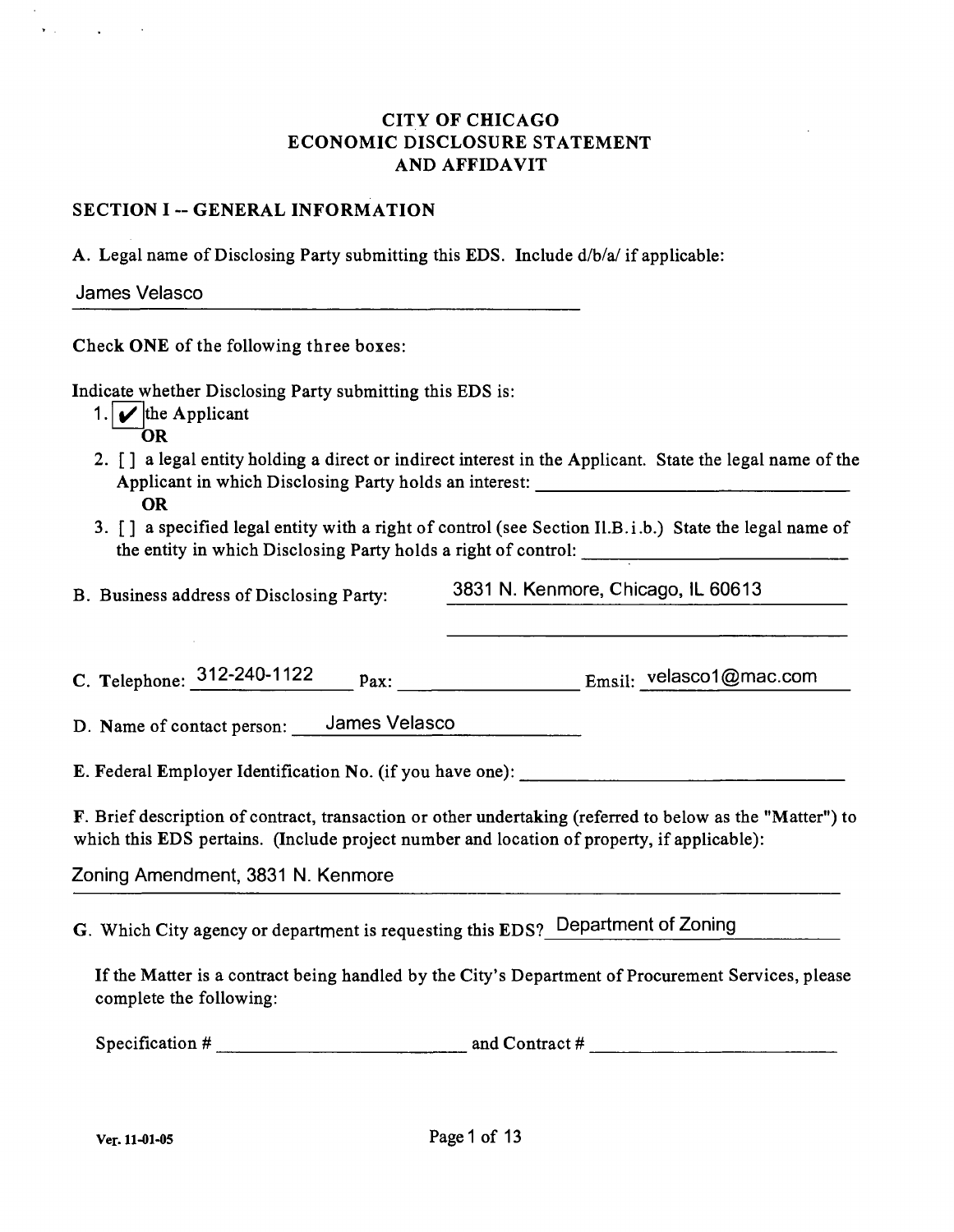## **SECTION II -- DISCLOSURE OF OWNERSHIP INTERESTS**

## A. NATURE OF DISCLOSING PARTY

| Indicate the nature of the Disclosing Party:<br>1. |                                                          |
|----------------------------------------------------|----------------------------------------------------------|
| $ \mathbf{v} $ Person                              | [] Limited liability company*                            |
| [] Publicly registered business corporation        | [] Limited liability partnership*                        |
| [] Privately held business corporation             | [] Joint venture*                                        |
| [] Sole proprietorship                             | [] Not-for-profit corporation                            |
| [] General partnership*                            | (Is the not-for-profit corporation also a $501(c)(3)$ )? |
| [] Limited partnership*                            | $\lceil$   Yes<br>$\lceil \, \rceil$ No                  |
| [ ] Trust                                          | [] Other (please specify)                                |
|                                                    |                                                          |

•"Note B.l.b below.

 $\sim$ 

 $\sim 0.1$ 

2. For legal entities, the state (or foreign country) of incorporation or organization, if applicable:

3. For legal entities not organized in the State of Illinois: Has the organization registered to do business in the State of Illinois as a foreign entity?

 $[ ]$  Yes  $[ ]$  No  $[ ]$  N/A

B. IF THE DISCLOSING PARTY IS A LEGAL ENTITY:

1.a. List below the full names and titles of all executive officers and all directors of the entity. For not-for-profit corporations, also list below all members, if any, which are legal entities. If there are no such members, write "no members." For trusts, estates or other similar entities, list below the legal titleholder(s).

| Name | <b>Terri Keeley</b>     | Title |  |
|------|-------------------------|-------|--|
|      | <b>Michael Fine</b>     |       |  |
|      | James Velasco           |       |  |
|      | <b>Kimberly DeShano</b> |       |  |

1 .b. If you checked "General partnership," "Limited partnership," "Limited liability company," "Limited liability partnership" or "Joint venture" in response to Item A.l . above (Nature of Disclosing Party), list below the name and title of each general partner, managing member, manager or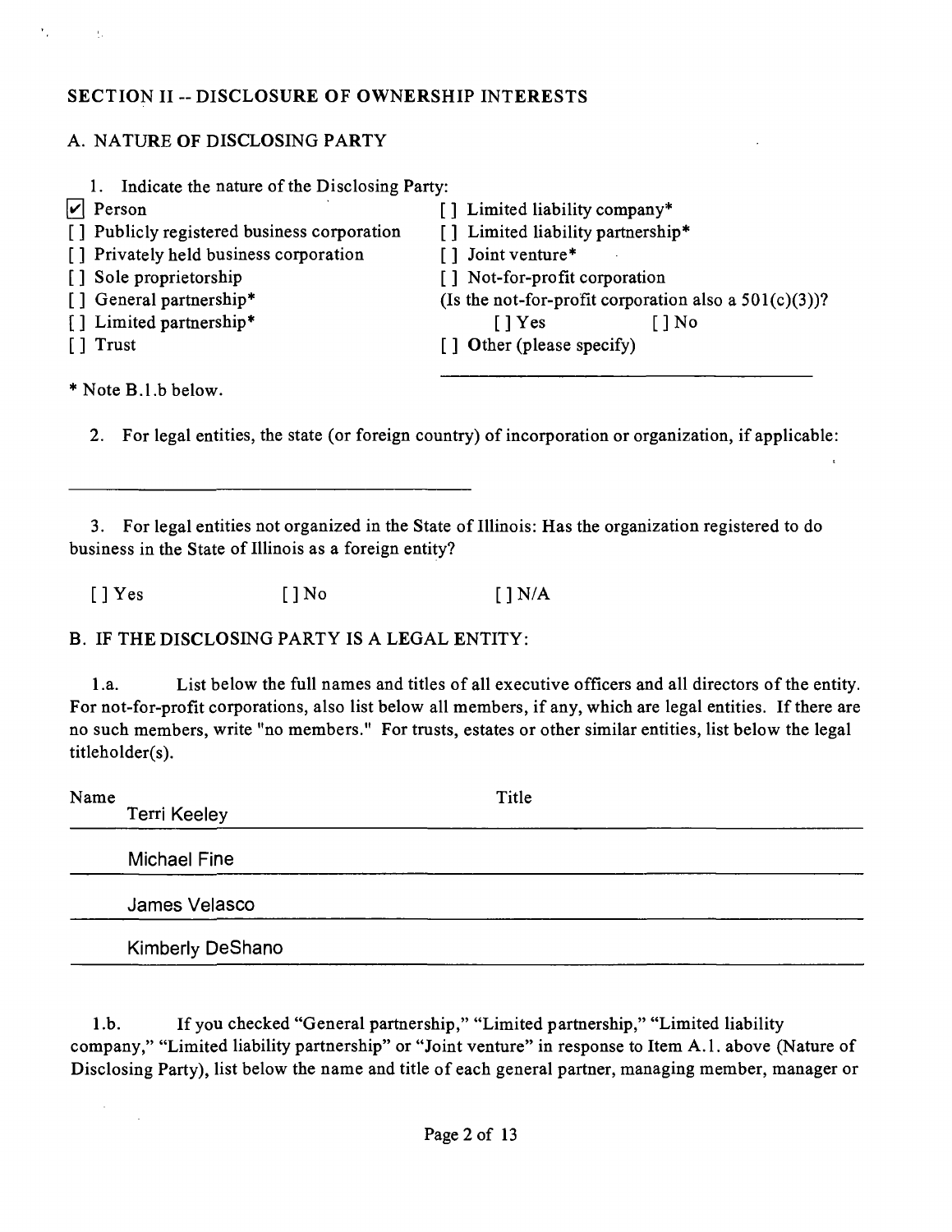any other person or entity that controls the day-to-day management of the Disclosing Party. NOTE: Each legal entity listed below must submit an EDS on its own behalf

| Name | Title  |
|------|--------|
|      |        |
|      |        |
|      | $\sim$ |

2. Please provide the following information conceming each person or entity having a direct or indirect beneficial interest (including ownership) in excess of 7.5% of the Disclosing Party. Examples of such an interest include shares in a corporation, partnership interest in a partnership or joint venture, interest of a member or manager in a limited liability company, or interest of a beneficiary of a tmst, estate or other similar entity. If none, state "None." NOTE: Pursuant to Section 2-154-030 of the Municipal Code of Chicago ("Municipal Code"), the City may require any such additional information from any applicant which is reasonably intended to achieve full disclosure.

| Name                    | <b>Business Address</b> | Percentage Interest in the |
|-------------------------|-------------------------|----------------------------|
| <b>Terri Keeley</b>     |                         | <b>Disclosing Party</b>    |
| Michael Fine            |                         |                            |
| <b>Kimberly DeShano</b> |                         |                            |
| James Velasco           |                         |                            |

## **SECTION III ~ BUSINESS RELATIONSHIPS WITH CITY ELECTED OFFICIALS**

Has the Disclosing Party had a "business relationship," as defined in Chapter 2-156 of the Municipal Code, with any City elected official in the 12 months before the date this EDS is signed?

 $[$  | Yes

 $\frac{1}{2}$ 



If yes, please identify below the name(s) of such City elected official(s) and describe such relationship(s):

## **SECTION IV ~ DISCLOSURE OF SUBCONTRACTORS AND OTHER RETAINED PARTIES**

The Disclosing Party must disclose the name and business address of each subcontractor, attomey, lobbyist, accountant, consultant and any other person or entity whom the Disclosing Party has retained or expects to retain in connection with the Matter, as well as the nature of the relationship, and the total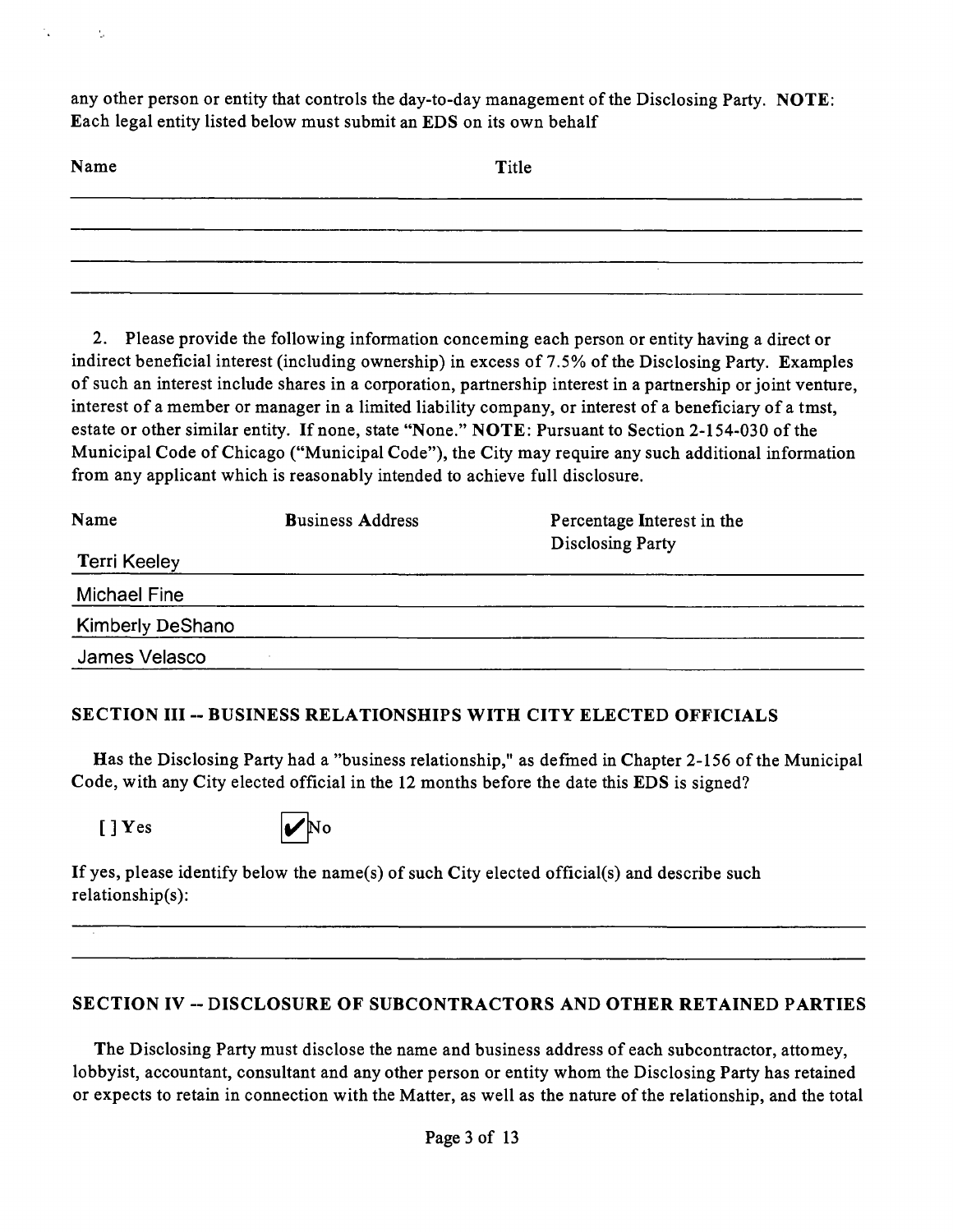amount of the fees paid or estimated to be paid. The Disclosing Party is not required to disclose employees who are paid solely through the Disclosing Party's regular payroll.

"Lobbyist" means any person or entity who undertakes to influence any legislative or administrative action on behalf of any person or entity other than: (1) a not-for-profit entity, on an unpaid basis, or (2) himself "Lobbyist" also means any person or entity any part of whose duties as an employee of another includes undertaking to influence any legislative or administrative action.

If the Disclosing Party is uncertain whether a disclosure is required under this Section, the Disclosing Party must either ask the City whether disclosure is required or make the disclosure.

| Name                    | <b>Business</b> | <b>Relationship to Disclosing Party</b>                                | Fees               |
|-------------------------|-----------------|------------------------------------------------------------------------|--------------------|
| (indicate whether)      | Address         | (subcontractor, attorney,                                              | (indicate whether) |
| retained or anticipated |                 | lobbyist, etc.)                                                        | paid or estimated) |
| to be retained)         |                 |                                                                        |                    |
|                         |                 | IPSA Corporation, 1166 W. Grand, Chicago, IL 60642; Architect; \$1,600 |                    |

(Add sheets if necessary)

 $\mathcal{A}_1$ 

[] Check here if the Disclosing party has not retained, nor expects to retain, any such persons or entities.

## **SECTION V - CERTIFICATIONS**

## A. COURT-ORDERED CHILD SUPPORT COMPLIANCE

Under Municipal Code Section 2-92-415, substantial owners of business entities that contract with the City must remain in compliance with their child support obligations throughout the term of the contract.

Has any person who directly or indirectly owns 10% or more of the Disclosing Party been declared in arrearage on any child support obligations by any Illinois court of competent jurisdiction?

|--|--|--|--|

[ ] Yes  $\bigvee$ No [ ] No person owns 10% or more of the Disclosing Party.

If "Yes," has the person entered into a court-approved agreement for payment of all support owed and is the person in compliance with that agreement?

 $[ ]$  Yes  $[ ]$  No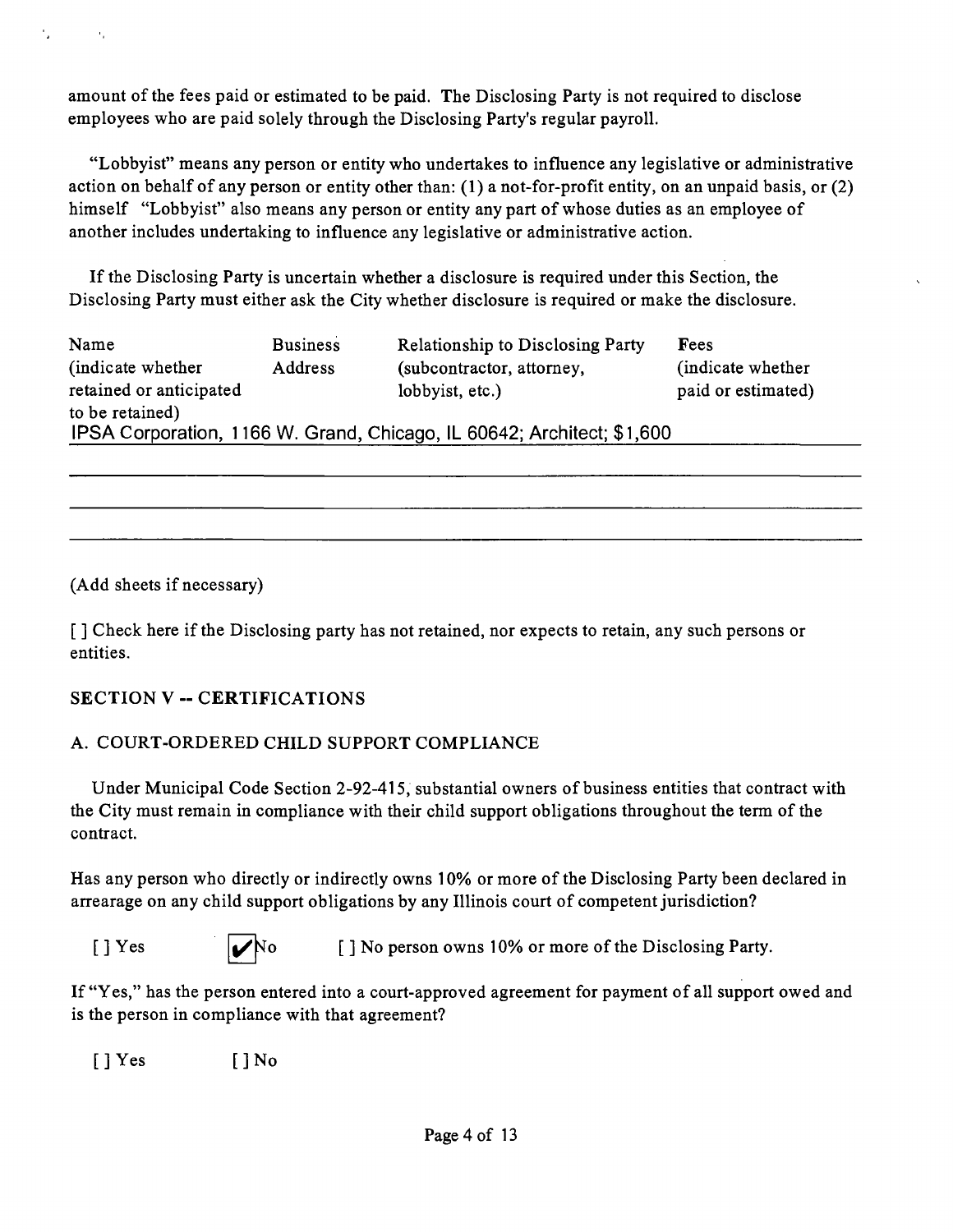## B. FURTHER CERTIFICATIONS

 $\mathcal{F}_{\mu\nu}$ 

 $\mathcal{A}_1$ 

1. The Disclosing Party and, if the Disclosing Party is a legal entity, all of those persons or entities identified in Section 11.B.1. of this EDS:

- a. are not presently debarred, suspended, proposed for debarment, declared ineligible or voluntarily excluded from any transactions by any federal, state or local unit of govemment;
- b. have not, within a five-year period preceding the date of this EDS, been convicted of a criminal offense, adjudged guilty, or had a civil judgment rendered against them in connection with: obtaming, attempting to obtain, or performing a public (federal, state or local) transaction or contract under a public transaction; a violation of federal or state antitmst statutes; fraud; embezzlement; theft; forgery; bribery; falsification or destmction of records; making false statements; or receiving stolen property;
- c. are not presently indicted for or otherwise criminally or civilly charged by a govemmental entity (federal, state or local) with commission of any of the offenses enumerated in clause B.l.b. of this Section V;
- d. have not, within a five-year period preceding the date of this EDS, had one or more public transactions (federal, state or local) terminated for cause or default; and
- e. have not, within a five-year period preceding the date of this EDS, been convicted, adjudged guilty, or found liable in a civil proceeding, or in any criminal or civil action, including actions conceming environmental violations, instituted by the City or by the federal govemment, any state, or any other unit of local govemment.
- 2. The certifications in subparts 2, 3 and 4 concem:
- the Disclosing Party;

• any "Applicable Party" (meaning any party participating in the performance of the Matter, including but not limited to any persons or legal entities disclosed under Section IV, "Disclosure of Subcontractors and Other Retained Parties");

• any "Affiliated Entity" (meaning a person or entity that, directly or indirectly: controls the Disclosing Party, is controlled by the Disclosing Party, or is, with the Disclosing Party, under common control of another person or entity. Indicia of control include, without limitation: interlocking management or ownership; identity of interests among family members, shared facilities and equipment; common use of employees; or organization of a business entity following the ineligibility of a business entity to do business with federal or state or local govemment, including the City, using substantially the same management, ownership, or principals as the ineligible entity); with respect to Applicable Parties, the term Affiliated Entity means a person or entity that directly or indirectly controls the Applicable Party, is controlled by it, or, with the Applicable Party, is under common control of another person or entity;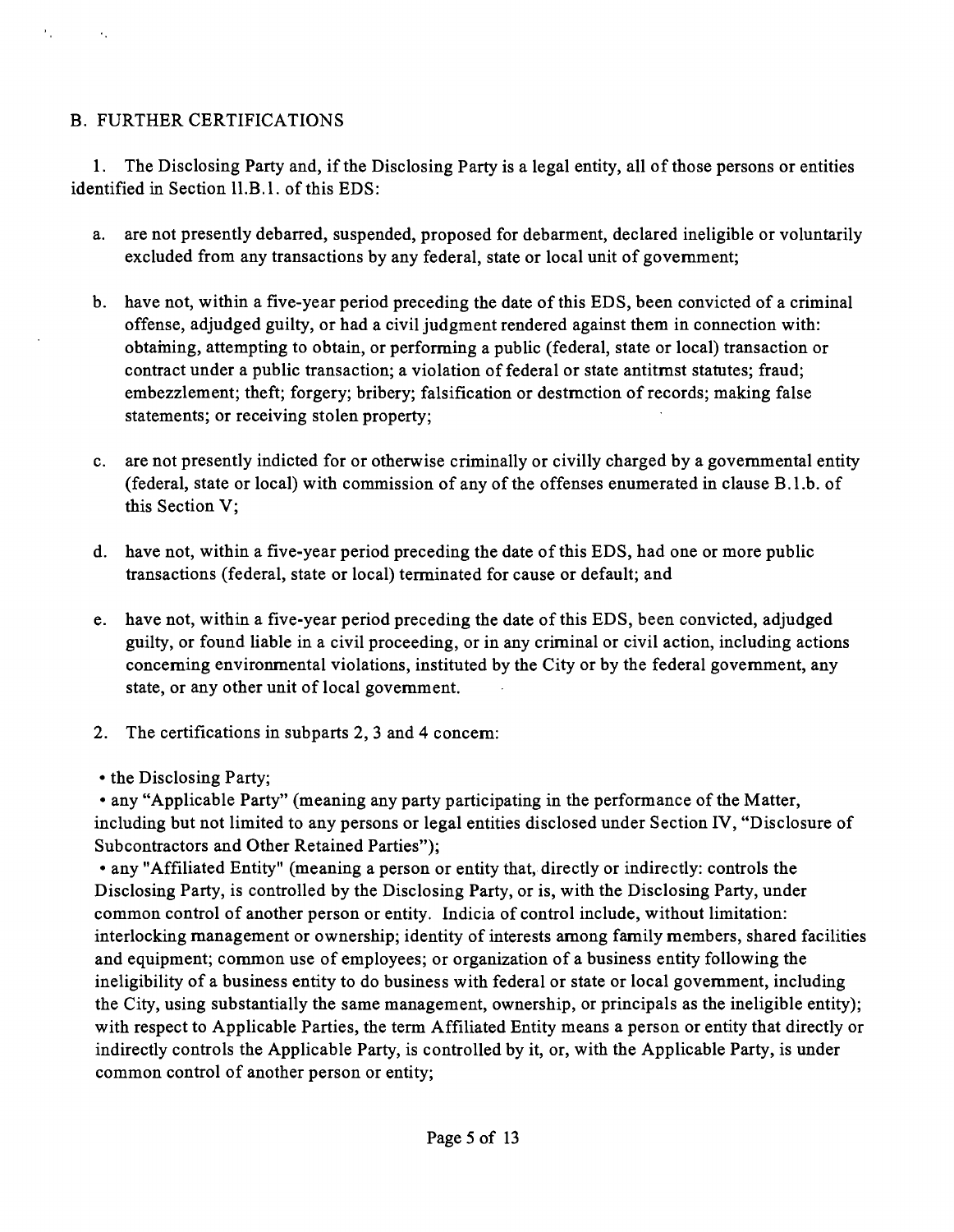• any responsible official of the Disclosing Party, any Applicable Party or any Affiliated Entity or any other official, agent or employee of the Disclosing Party, any Applicable Party or any Affiliated Entity, acting pursuant to the direction or authorization of a responsible official ofthe Disclosing Party, any Applicable Party or any Affiliated Entity (collectively "Agents").

 $\epsilon_{\rm{in}}$ 

 $\rightarrow$ 

Neither the Disclosing Party, nor any Applicable Party, nor any Affiliated Entity of either the Disclosing Party or any Applicable Party nor any Agents have, during the five years before the date this EDS is signed, or, with respect to an Applicable Party, an Affiliated Entity, or an Affiliated Entity of an Applicable Party during the five years before the date of such Applicable Party's or Affiliated Entity's contract or engagement in connection with the Matter:

- a. bribed or attempted to bribe, or been convicted or adjudged guilty of bribery or attempting to bribe, a public officer or employee of the City, the State of Illinois, or any agency of the federal govemment or of any state or local govemment in the United States of America, in that officer's or employee's official capacity;
- b. agreed or colluded with other bidders or prospective bidders, or been a party to any such agreement, or been convicted or adjudged guilty of agreement or collusion among bidders or prospective bidders, in restraint of freedom of competition by agreement to bid a fixed price or otherwise; or
- c. made an admission of such conduct described in a. or b. above that is a matter of record, but have not been prosecuted for such conduct; or
- d. violated the provisions of Municipal Code Section 2-92-610 (Living Wage Ordinance).

3. Neither the Disclosing Party, Affiliated Entity or Applicable Party, or any of their employees, officials, agents or partners, is barred from contracting with any unit of state or local government as a result of engaging in or being convicted of (1) bid-rigging in violation of 720 ILCS 5/33E-3; (2) bid-rotating in violation of 720 ILCS 5/33E-4; or (3) any similar offense of any state or of the United States of America that contains the same elements as the offense of bid-rigging or bid-rotating.

4. Neither the Disclosing Party nor any Affiliated Entity is listed on any of the following lists maintained by the Office of Foreign Assets Control of the U.S. Department of the Treasury or the Bureau of lndustry and Security of the U.S. Department of Commerce or their successors: the Specially Designated Nationals List, the Denied Persons List, the Unverified List, the Entity List and the Debarred List.

5. The Disclosing Party understands and shall comply with (I) the applicable requirements of the Govemmental Ethics Ordinance of the City, Title 2, Chapter 2-156 of the Municipal Code; and (2) all the applicable provisions of Chapter 2-56 of the Municipal Code (Office of the Inspector General).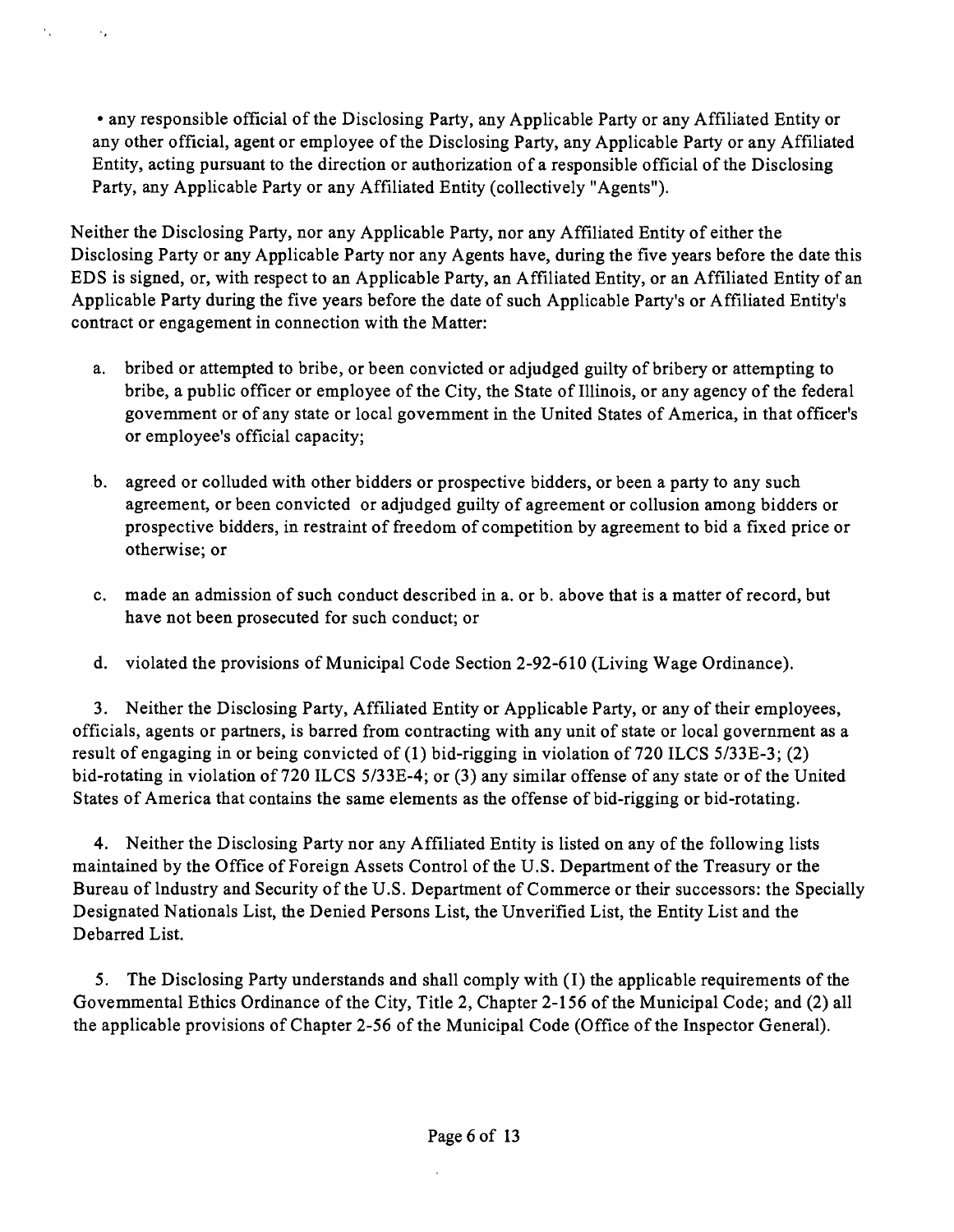6. If the Disclosing Party is unable to certify to any of the above statements in this Part B (Further Certifications), the Disclosing Party must explain below:

If the letters "NA," the word "None," or no response appears on the lines above, it will be conclusively presumed that the Disclosing Party certified to the above statements.

## C. CERTIFICATION OF STATUS AS FENANCIAL INSTITUTION

For purposes ofthis Part C, under Municipal Code Section 2-32-455(b), the term "financial institution" means a bank, savings and loan association, thrift, credit union, mortgage banker, mortgage broker, tmst company, savings bank, investment bank, securities broker, municipal securities broker, securities dealer, municipal securities dealer, securities underwriter, municipal securities underwriter, investment tmst, venture capital company, bank holding company, financial services holding company, or any licensee under the Consumer Installment Loan Act, the Sales Finance Agency Act, or the Residential Mortgage Licensing Act. However, "fmancial institution" specifically shall not include any entity whose predominant business is the providing of tax deferred, defmed contribution, pension plans to public employees in accordance with Sections 403(b) and 457 of the Intemal Revenue Code. (Additional definitions may be found in Municipal Code Section 2-32-455(b).)

## 1. CERTIFICATION

The Disclosing Party certifies that the Disclosing Party (check one)

[ ] is  $\boxed{\phantom{0}}$  is not

a "financial institution" as defmed in Section 2-32-455(b) of the Municipal Code.

2. If the Disclosing Party IS a financial institution, then the Disclosing Party pledges:

"We are not and will not become a predatory lender as defmed in Chapter 2-32 of the Municipal Code. We further pledge that none of our affiliates is, and none of them will become, a predatory lender as defined in Chapter 2-32 of the Municipal Code. We understand that becoming a predatory lender or becoming an affiliate of a predatory lender may result in the loss of the privilege of doing business with the City."

If the Disclosing Party is unable to make this pledge because it or any of its affiliates (as defined in Section 2-32-45 5(b) of the Municipal Code) is a predatory lender within the meaning of Chapter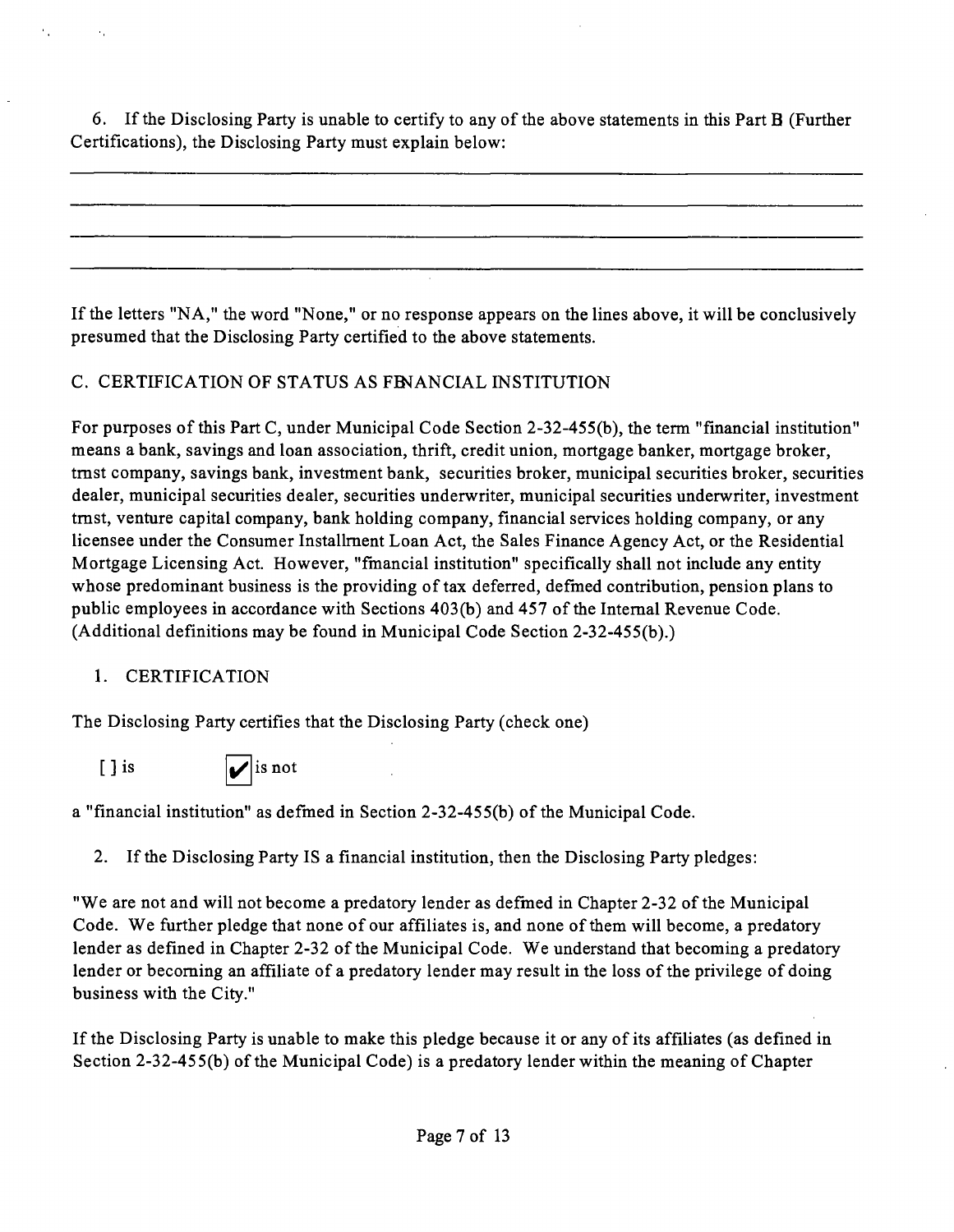2-32 ofthe Municipal Code, explain here (attach additional pages if necessary):

If the letters "NA," the word "None," or no response appears on the lines above, it will be conclusively presumed that the Disclosing Party certified to the above statements.

D. CERTIFICATION REGARDING INTEREST IN CITY BUSINESS

Any words or terms that are defined in Chapter 2-156 of the Municipal Code have the same meanings when used in this Part D.

1. In accordance with Section 2-156-110 of the Municipal Code: Does any official or employee of the City have a financial interest in his or her own name or in the name of any other person or entity in the Matter?

 $[$  ] Yes  $| \mathbf{v} |$ No

 $\mathcal{F}_\bullet$ 

NOTE: If you checked "Yes" to Item D.L, proceed to Items D.2. and D.3. If you checked "No" to Item D.l., proceed to Part E.

2. Unless sold pursuant to a process of competitive bidding, or otherwise permitted, no City elected official or employee shall have a fmancial interest in his or her own name or in the name of any other person or entity in the purchase of any property that (i) belongs to the City, or (ii) is sold for taxes or assessments, or (iii) is sold by virtue of iegal process at the suit of the City (collectively, "City Property Sale"). Compensation for property taken pursuant to the City's eminent domain power does not constitute a financial interest within the meaning of this Part D.

Does the Matter involve a City Property Sale?



3. If you checked "Yes" to Item D.L, provide the names and business addresses of the City officials or employees having such interest and identify the nature of such interest:

| Name | <b>Business Address</b> | Nature of Interest |
|------|-------------------------|--------------------|
|      |                         |                    |
|      |                         |                    |

4. The Disclosing Party further certifies that no prohibited fmancial interest in the Matter will be acquired by any City official or employee.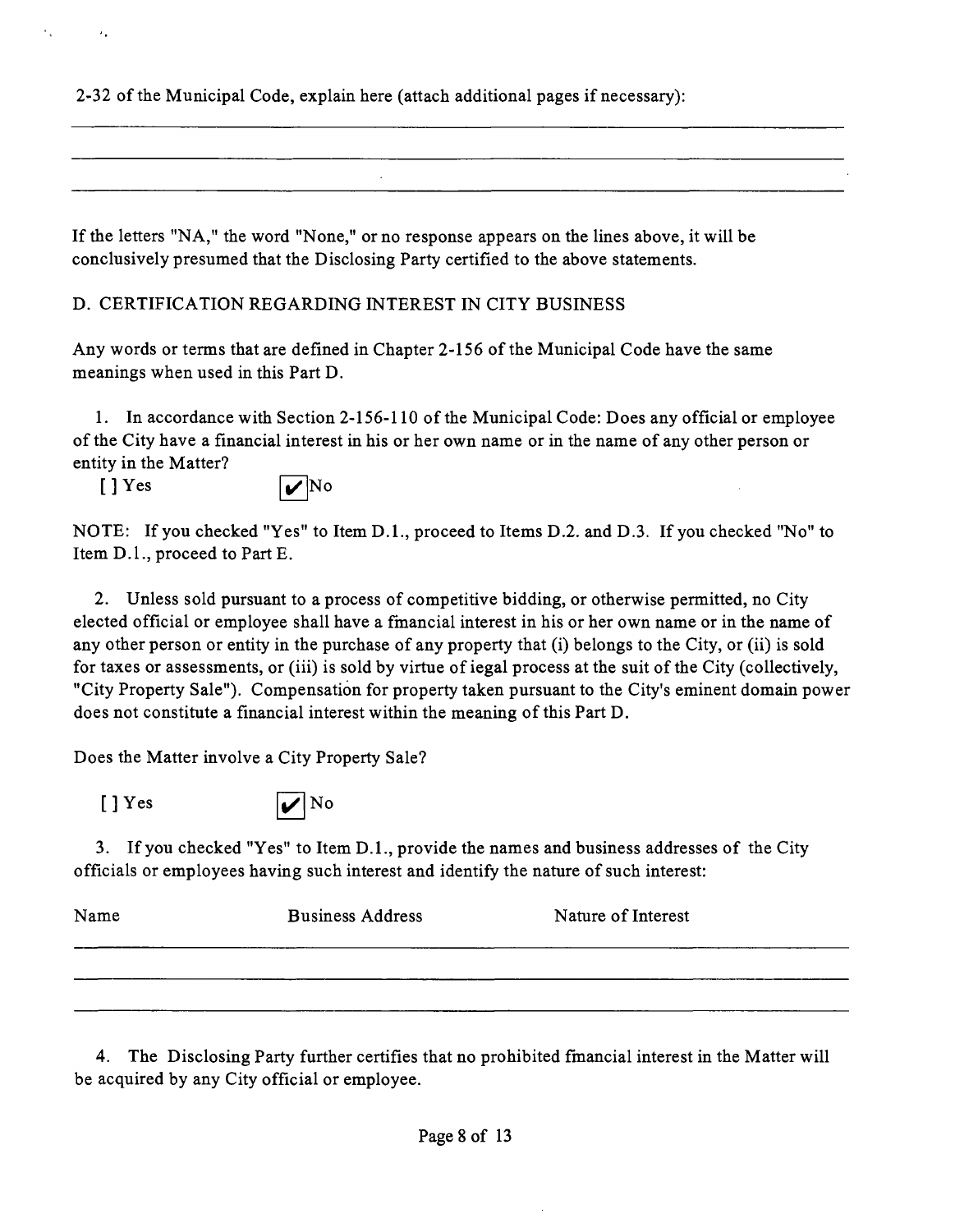## E. CERTIFICATION REGARDING SLAVERY ERA BUSINESS

The Disclosing Party has searched any and all records of the Disclosing Party and any and all predecessor entities for records of investments or profits from slavery, the slave industry, or slaveholder insurance policies from the slavery era (including insurance policies issued to slaveholders that provided coverage for damage to or injury or death of their slaves) and has disclosed in this EDS any and all such records to the City. In addition, the Disclosing Party must disclose the names of any and all slaves or slaveholders described in those records. Failure to comply with these disclosure requirements may make the Matter to which this EDS pertains voidable by the City.

Please check either 1. or 2. below. If the Disclosing Party checks 2., the Disclosing Party must disclose below or in an attachment to this EDS all requisite information as set forth in that paragraph 2.

 $\blacktriangleright$ . The Disclosing Party verifies that (a) the Disclosing Party has searched any and all records of the Disclosing Party and any and all predecessor entities for records of investments or profits from slavery, the slave industry, or slaveholder insurance policies, and (b) the Disclosing Party has found no records of investments or profits from slavery, the slave industry, or slaveholder insurance policies and no records of names of any slaves or slaveholders.

2. The Disclosing Party verifies that, as a result of conducting the search in step 1(a) above, the Disclosing Party has found records relating to investments or profits from slavery, the slave industry, or slaveholder insurance policies and/or the names of any slaves or slaveholders. The Disclosing Party verifies that the following constitutes full disclosure of all such records:

## **SECTION VI -- CERTIFICATIONS FOR FEDERALLY-FUNDED MATTERS**

NOTE: If the Matter is federally fimded, complete this Section VI. If the Matter is not federally funded, proceed to Section VII.

## A. CERTIFICATION REGARDING LOBBYING

1. List below the names of all persons or entities registered under the federal Lobbying Disclosure Act of 1995 who have made lobbying contacts on behalf of the Disclosing Party with respect to the Matter: (Begin list here, add sheets as necessary):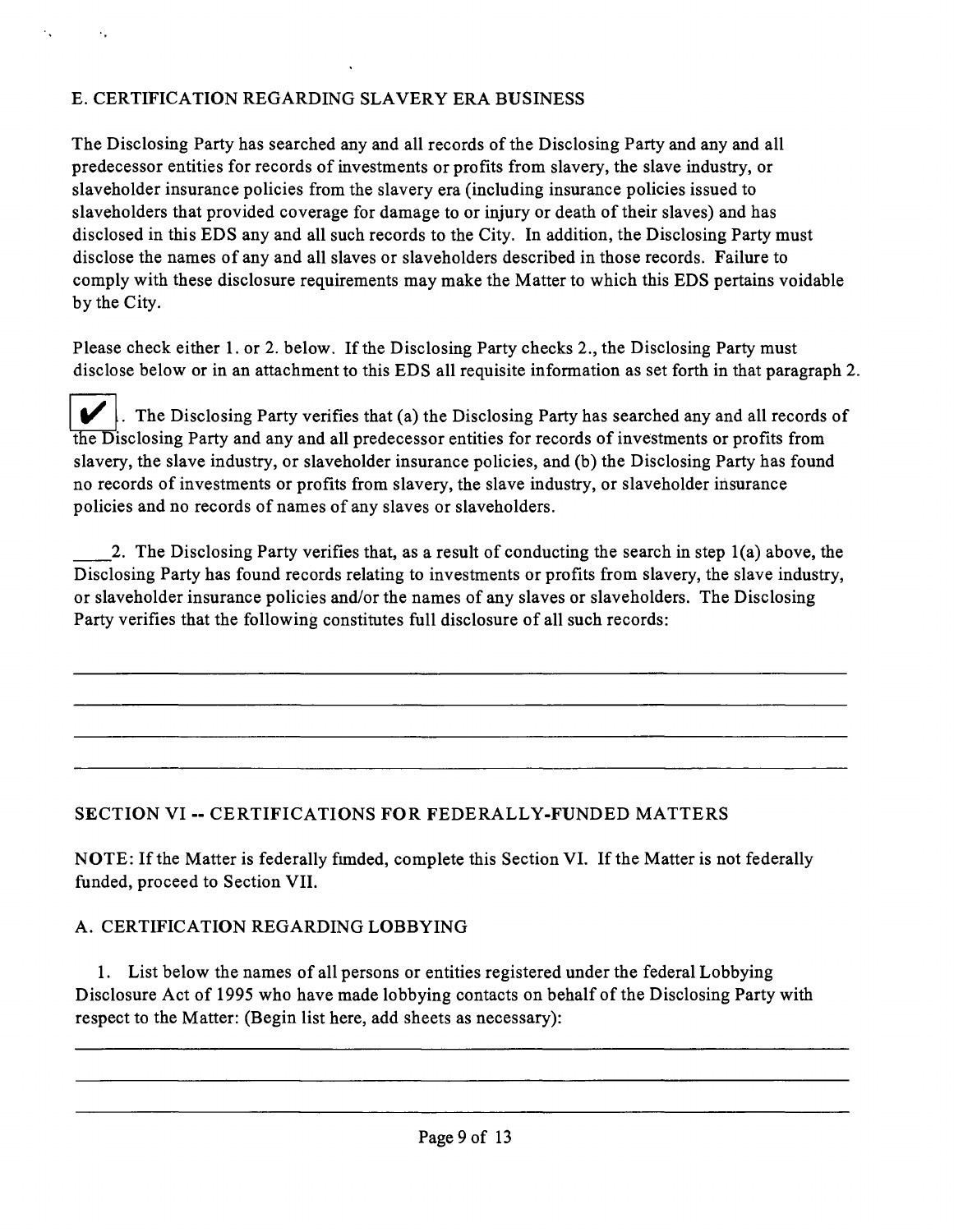(If no explanation appears or begins on the lines above, or if the letters "NA" or if the word "None" appear, it will be conclusively presumed that the Disclosing Party means that NO persons or entities registered under the Lobbying Disclosure Act of 1995 have made lobbying contacts on behalf of the Disclosing Party with respect to the Matter.)

k,

 $\mathcal{A}_\bullet$ 

2. The Disclosing Party has not spent and will not expend any federally appropriated funds to pay any person or entity listed m Paragraph A. 1. above for his or her lobbying activities or to pay any person or entity to influence or attempt to influence an officer or employee of any agency, as defined by applicable federal law, a member of Congress, an officer or employee of Congress, or an employee of a member of Congress, in connection with the award of any federally funded contract, making any federally funded grant or loan, entering into any cooperative agreement, or to extend, continue, renew, amend, or modify any federally funded contract, grant, loan, or cooperative agreement.

3. The Disclosing Party will submit an updated certification at the end of each calendar quarter in which there occurs any event that materially affects the accuracy of the statements and information set forth in paragraphs A.1. and A.2. above.

If the Matter is federally funded and any funds other than federally appropriated funds have been or will be paid to any person or entity for influencing or attempting to influence an officer or employee of any agency (as defined by applicable federal law), a member of Congress, an officer or employee of Congress, or an employee of a member of Congress in connection with the Matter, the Disclosing Party must complete and submit Standard Form-LLL, "Disclosure Form to Report Lobbying," in accordance with its instmctions. The form may be obtained online from the federal Office of Management and Budget (OMB) web site at http://www.whitehouse.gov/omb/grants/sflllin.pdf, linked on the page http://www.whitehouse.gov/omb/grants/grants forms.html.

4. The Disclosing Party certifies that either: (i) it is not an organization described in section 501(c)(4) of the Intemal Revenue Code of 1986; or (ii) it is an organization described in section 501(c)(4) of the Intemal Revenue Code of 1986 but has not engaged and will not engage in "Lobbying Activities".

5. If the Disclosing Party is the Applicant, the Disclosing Party must obtain certifications equal in form and substance to paragraphs A.l . through A.4. above from all subcontractors before it awards any subcontract and the Disclosing Party must maintain all such subcontractors' certifications for the duration of the Matter and must make such certifications promptly available to the City upon request.

## B. CERTIFICATION REGARDING EQUAL EMPLOYMENT OPPORTUNITY

If the Matter is federally funded, federal regulations require the Applicant and all proposed subcontractors to submit the following information with their bids or in writing at the outset of negotiations.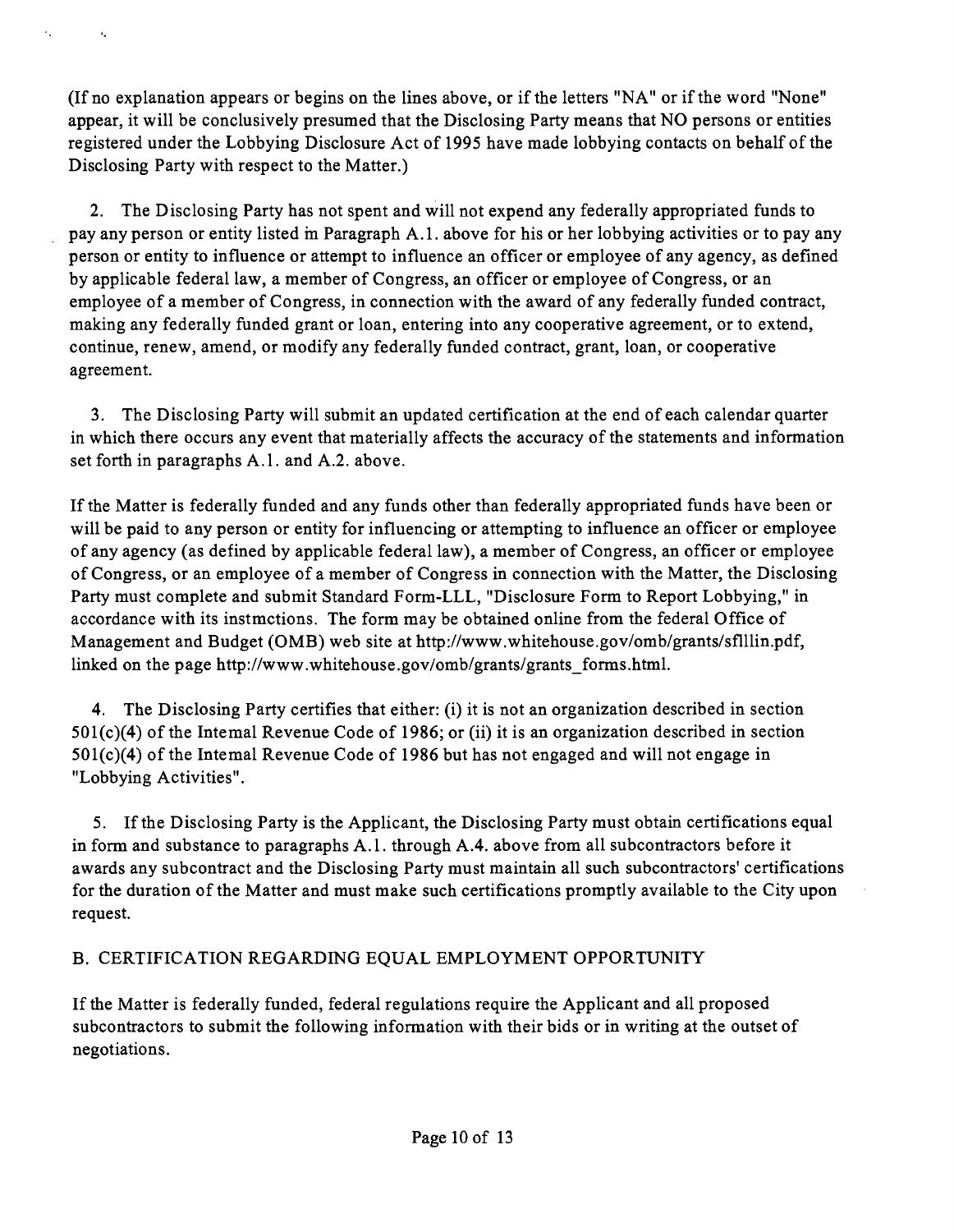Is the Disclosing Party the Applicant?

 $Yes$   $[ ] No$ 

If "Yes," answer the three questions below:

I. Have you developed and do you have on file affirmative action programs pursuant to applicable federal regulations? (See 41 CFR Part 60-2.)

 $[$  | Yes  $|$  | No

2. Have you filed with the Joint Reporting Committee, the Director of the Office of Federal Contract Compliance Programs, or the Equal Employment Opportunity Commission all reports due under the applicable filing requirements?

[] Yes

• NO

3. Have you participated in any previous contracts or subcontracts subject to the equal opportunity clause?

 $[$  |  $]$  Yes  $]$  | |No

If you checked "No" to question 1. or 2. above, please provide an explanation:

**SECTION VII ~ ACKNOWLEDGMENTS, CONTRACT INCORPORATION, COMPLIANCE, PENALTIES, DISCLOSURE** 

The Disclosing Party understands and agrees that:

A. By completing and filing this EDS, the Disclosing Party acknowledges and agrees, on behalf of itself and the persons or entities named in this EDS, that the City may investigate the creditworthiness of some or all of the persons or entities named in this EDS.

B. The certifications, disclosures, and acknowledgments contained in this EDS will become part of any contract or other agreement between the Applicant and the City in connection with the Matter, whether procurement. City assistance, or other City action, and are material inducements to the City's execution of any contract or taking other action with respect to the Matter. The Disclosing Party understands that it must comply with all statutes, ordinances, and regulations on which this EDS is based.

C. The City's Govemmental Ethics and Campaign Financing Ordinances, Chapters 2-156 and 2-164 ofthe Municipal Code, impose certain duties and obligations on persons or entities seeking Gity contracts, work, business, or transactions. The full text of these ordinances and a training program is available on line at www.citvofchicago.org/Ethics, and may also be obtained from the City's Board of Ethics, 740 N. Sedgwick SL, Suite 500, Chicago, IL 60610, (312) 744-9660. The Disclosing Party must comply fully with the applicable ordinances.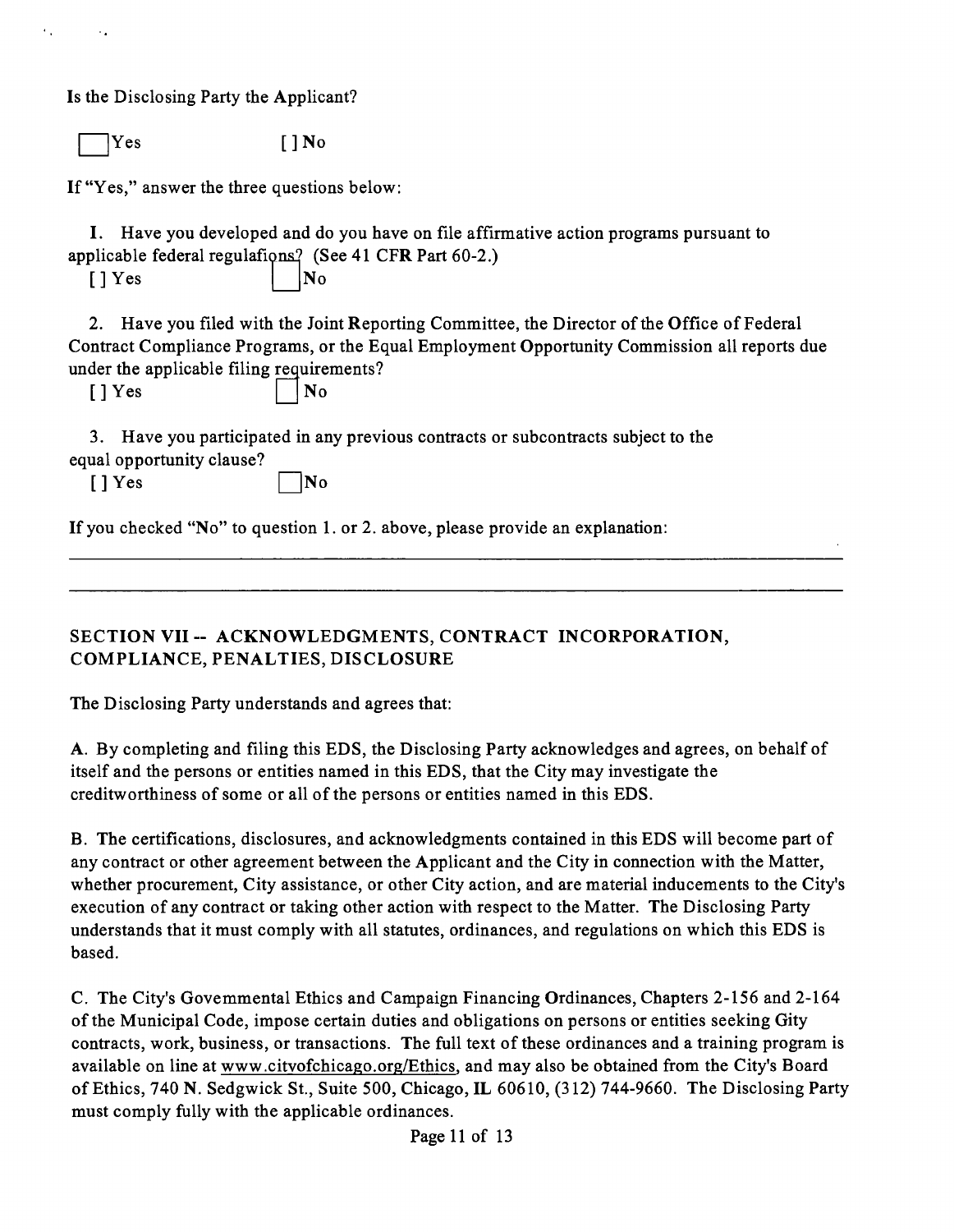D. If the City determines that any information provided in this EDS is false, incomplete or inaccurate, any contract or other agreement in connection with which it is submitted may be rescinded or be void or voidable, and the City may pursue any remedies under the contract or agreement (if not rescinded, void or voidable), at law, or in equity, including terminating the Disclosing Party's participation in the Matter and/or declining to allow the Disclosing Party to participate in other transactions with the City. Remedies at law for a false statement of material fact may include incarceration and an award to the City of treble damages.

E. It is the City's policy to make this document available to the public on its Intemet site and/or upon request. Some or all of the information provided on this EDS and any attachments to this EDS may be made available to the public on the Intemet, in response to a Freedom of Information Act request, or otherwise. By completing and signing this EDS, the Disclosing Party waives and releases any possible rights or claims which it may have against the City in connection with the public release of information contained in this EDS and also authorizes the City to verify the accuracy of any information submitted in this EDS.

F. The information provided in this EDS must be kept current. In the event of changes, the Disclosing Party must supplement this EDS up to the time the City takes action on the Matter. If the Matter is a contract being handled by the City's Department of Procurement Services, the Disclosing Party must update this EDS as the contract requires.

The Disclosing Party represents and warrants that:

 $\epsilon_{\rm{in}}$ 

G. The Disclosing Party has not withheld or reserved any disclosures as to economic interests in the Disclosing Party, or as to the Matter, or any information, data or plan as to the intended use or purpose for which the Applicant seeks City Council or other City agency action.

For purposes of the certifications in H.l . and H.2. below, the term "affiliate" means any person or entity that, directly or indirectly: controls the Disclosing Party, is controlled by the Disclosing Party, or is, with the Disclosing Party, under common control of another person or entity. Indicia of control include, without limitation: interlocking management or ownership; identity of interests among family members; shared facilities and equipment; common use of employees; or organization of a business entity following the ineligibility of a business entity to do business with the federal govemment or a state or local govemment, including the City, using substantially the same management, ownership, or principals as the ineligible entity.

H.1. The Disclosing Party is not delinquent in the payment of any tax administered by the Illinois Department of Revenue, nor are the Disclosing Party or its affiliates delinquent in paying any fine, fee, tax or other charge owed to the City. This includes, but is not limited to, all water charges, sewer charges, license fees, parking tickets, property taxes or sales taxes.

H.2 If the Disclosing Party is the Applicant, the Disclosing Party and its affiliates will not use, nor permit their subcontractors to use, any facility on the U.S. EPA's List of Violating Facilities in connection with the Matter for the duration of time that such facility remains on the list.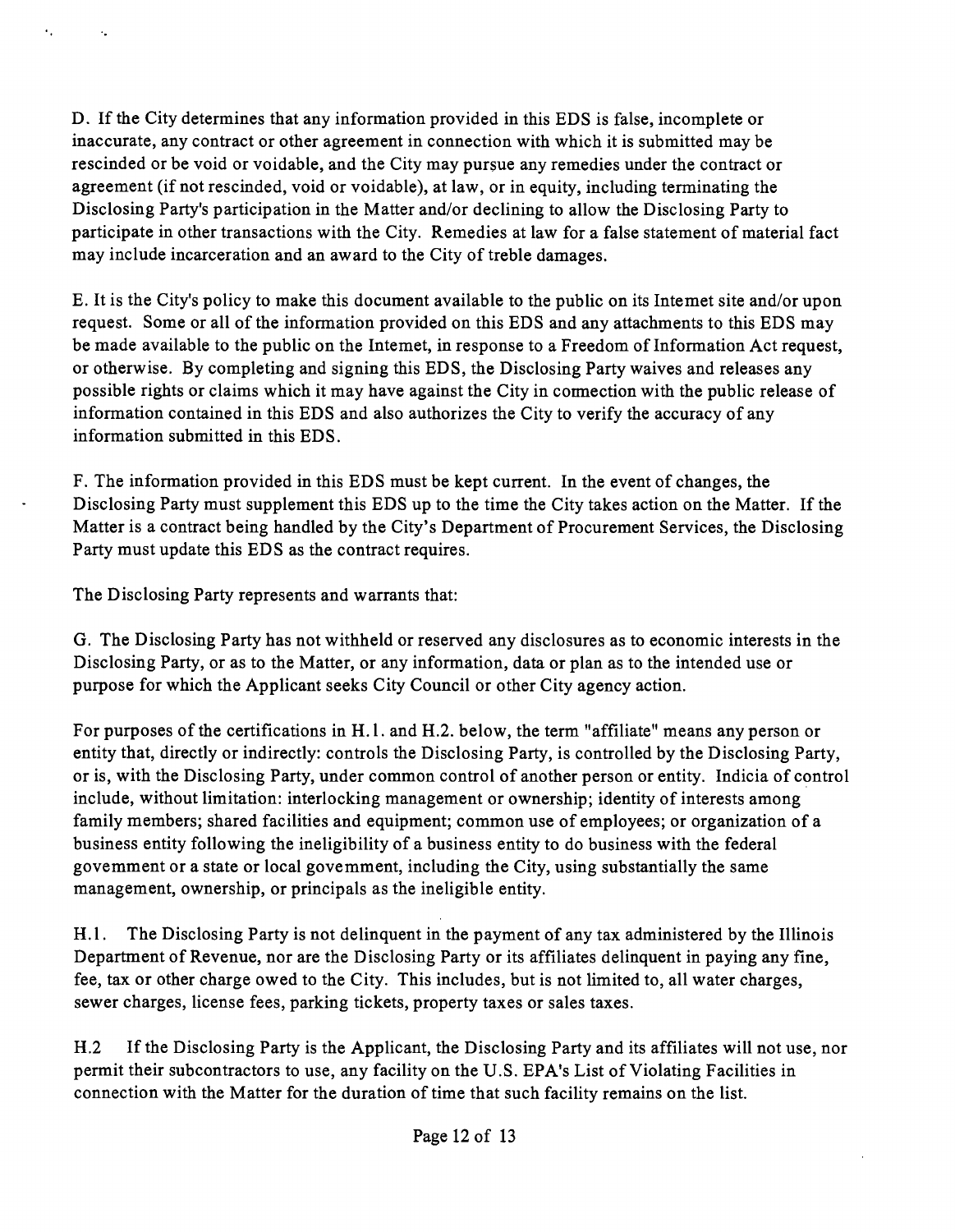H.3 If the Disclosing Party is the Applicant, the Disclosing Party will obtain from any contractors/subcontractors hired or to be hired in connection with the Matter certifications equal in form and substance to those in H.l . and H.2. above and will not, without the prior written consent of the City, use any such contractor/subcontractor that does not provide such certifications or that the Disclosing Party has reason to believe has not provided or cannot provide tmthful certifications.

NOTE: If the Disclosing Party cannot certify as to any of the items in H.1., H.2. or H.3. above, an explanatory statement must be attached to this EDS.

## **CERTIFICATION**

Under penalty of perjury, the person signing below: (1) warrants that he/she is authorized to execute this EDS on behalf of the Disclosing Party, and (2) warrants that all certificafions and statements contained in this EDS are tme, accurate and complete as of the date fumished to the City.

Date: 12/14/2010

MY COMMISSION EXPIRES 9-3-2014

James Velasco

(Print or type name of Disclosing Party)

By:

Sign here)

James Velasco

(Print or iype name of person signing)

(Print or type title of person signing)

| Signed and swom to before me on (date)<br>County, $\text{III}$ $\partial$<br>at | state).        | $b$ v                                                                                                        |                                      |
|---------------------------------------------------------------------------------|----------------|--------------------------------------------------------------------------------------------------------------|--------------------------------------|
| 2010She                                                                         | Notary Public. | OFF                                                                                                          |                                      |
| Commission expires:                                                             |                | <b>BRO</b><br>NOTARY<br>MY CO!                                                                               | ∴ N<br><b>A LINOIS</b><br>$3 - 2014$ |
|                                                                                 |                | ~~~~~~~~~~~~~~~~~~~~~~~~~~~~~<br>OFFICIAL SEAL<br><b>BROOKE E. ALLEN</b><br>NOTARY PUBLIC, STATE OF ILLINOIS |                                      |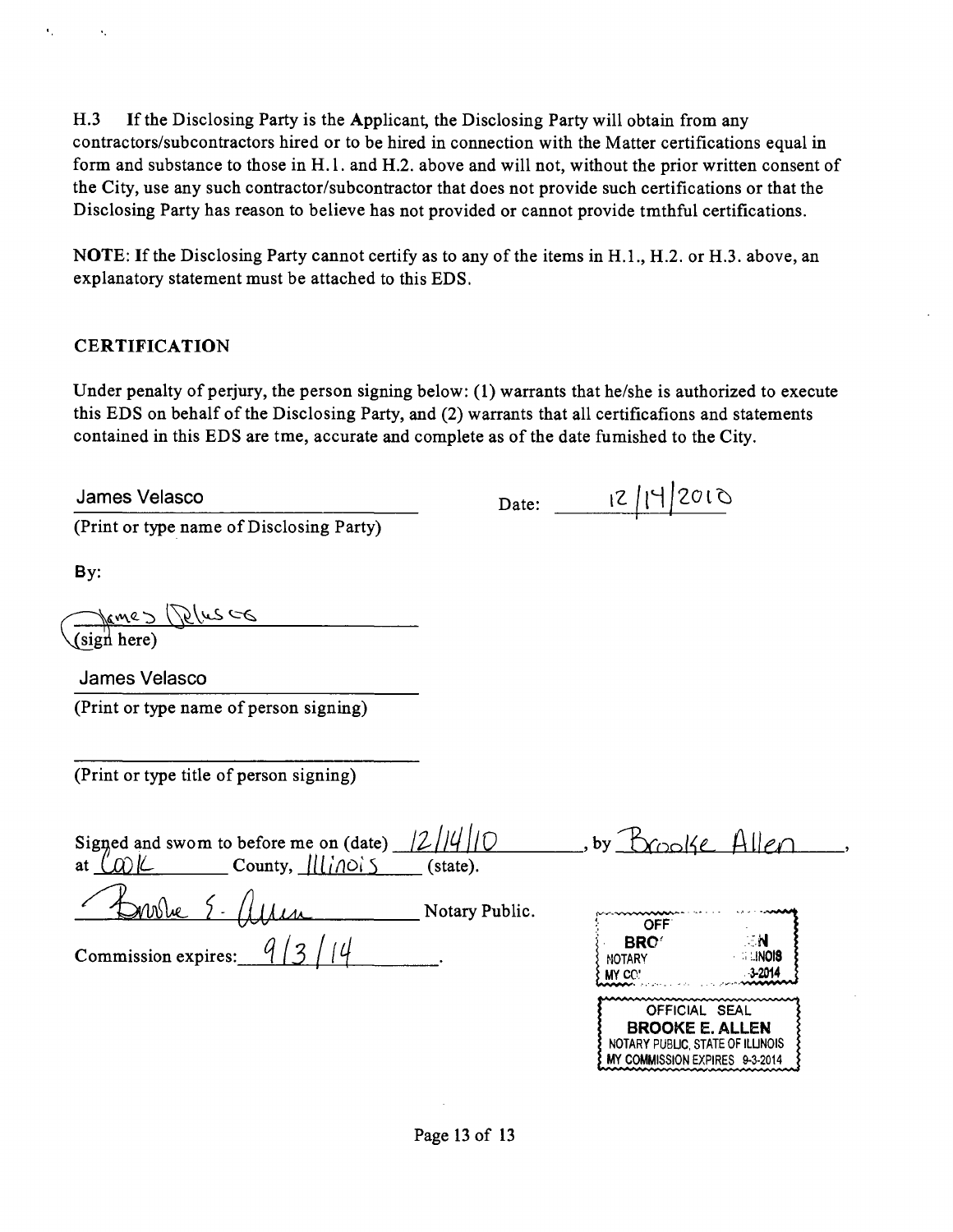#### **CITY OF CHICAGO ECONOMIC DISCLOSURE STATEMENT AND AFFIDAVIT APPENDIX A**

#### **FAMILIAL RELATIONSHIPS WITH ELECTED CITY OFFICIALS AND DEPARTMENT HEADS**

**This Appendix is to be completed only by (a) the Applicant, and (b) any legal entity which has a direct ownership interest in the Applicant exceeding 7.5 percent. It is not to be completed by any legal entity which has only an indirect ownership interest in the**  Applicant.

Under Municipal Code Section 2-154-015, the Disclosing Party must disclose whether such Disclosing Party or any "Applicable Party" or any Spouse or Domestic Partner thereof currently has a "familial relationship" with any elected city official or department head. A "familial relationship" exists if, as of the date this EDS is signed, the Disclosing Party or any "Applicable Party" or any Spouse or Domestic Partner thereof is related, by blood or adoption, to the mayor, any alderman, the city clerk, the city treasurer or any city department head as parent, child, brother or sister, aimt or tmcle, niece or nephew, grandparent, grandchild, father-in-law, mother-in-law, son-in-law, daughter-m-law, stepfather or stepmother, stepson or stepdaughter, stepbrother or stepsister or half-brother or half-sister.

"Applicable Party" means (1) all corporate officers of the Disclosing Party, if the Disclosing Party is a corporation; all partners of the Disclosing Party, if the Disclosing Party is a general partnership; all general partners and lunited partners of the Disclosing Party, if the Disclosing Party is a limited partnership; all managers, managing members and members of the Disclosing Party, if the Disclosmg Party is a lunited liability company; (2) all principal officers of the Disclosing Party; and (3) any person having more than a 7.5 percent ownership interest in the Disclosing Party. "Principal officers" means the president, chief operating officer, executive director, chief fmancial officer, treasurer or secretary of a legal entity or any person exercismg similar authority.

Does the Disclosing Party or any "Apphcable Party" or any Spouse or Domestic Partner thereof currently have a "familial relationship" with an elected city official or department head?

 $\sqrt{\phantom{a}}$  Yes  $\sqrt{\phantom{a}}$  No

**Contractor** 

If yes, please identify below  $(1)$  the name and title of such person,  $(2)$  the name of the legal entity to which such person is connected; (3) the name and title of the elected city official or department head to whom such person has a familial relationship, and (4) the precise nature of

 $\sim$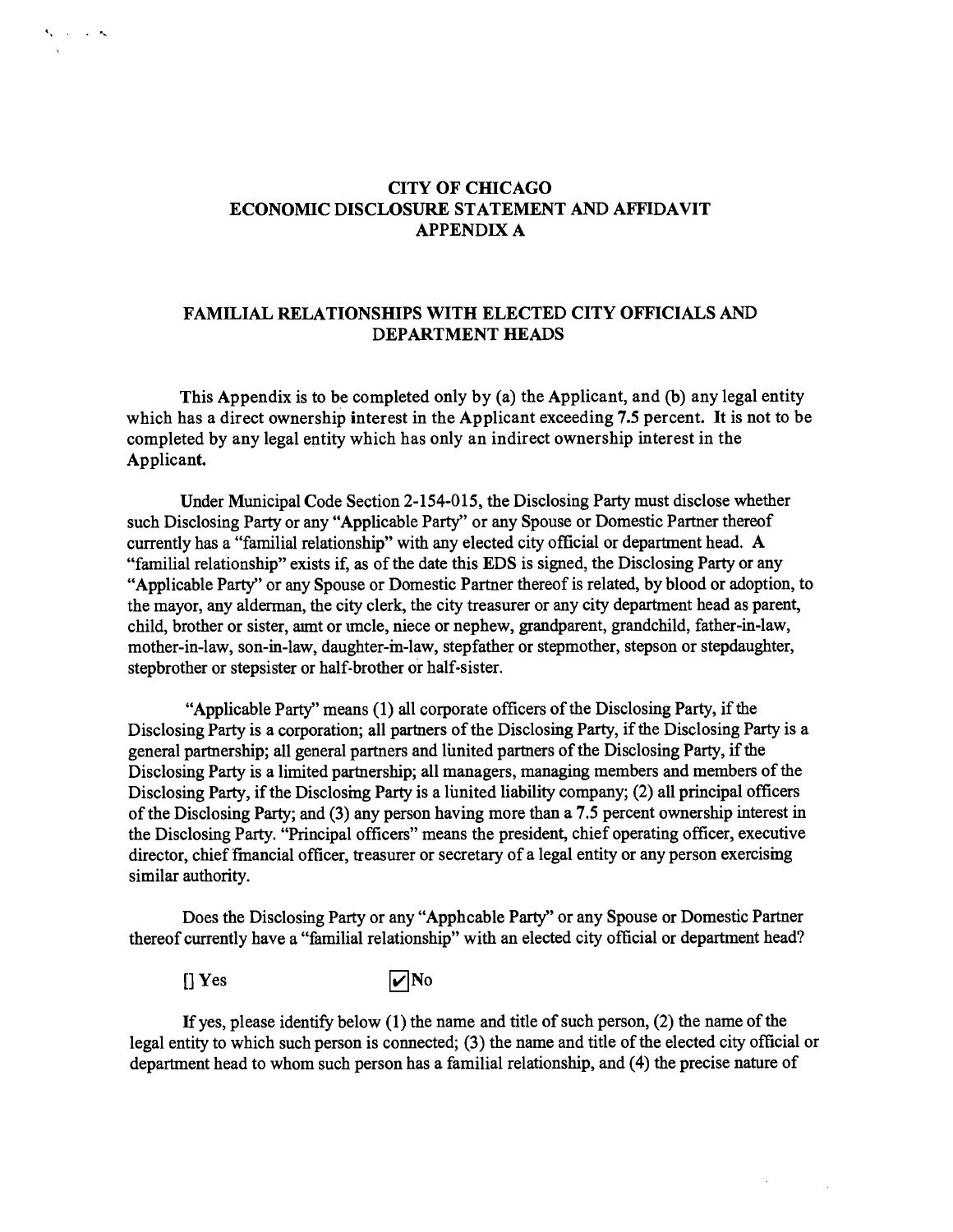#### such familial relationship.

#### **CERTIFICATION**

Under penalty of perjury, the person signing below: (1) warrants that he/she is authorized to execute this EDS on behalf of the Disclosing Party, and (2) warrants that all certifications and statements contained in this EDS are true, accurate and complete as of the date fumished to the City.

James Velasco Date: <del>October 22, 20</del> to

(Print or type name of Disclosing Party)

By:

 $\Lambda$ .

(Sign here)

James Velasco

(Print or type name of person signing)

(Print or type title of person signing)

| Signed and swom to before me on (date) October 22, 2010, by Elizabeth H Hisabeck<br>(State).<br>County, $\sim$<br>at                      |
|-------------------------------------------------------------------------------------------------------------------------------------------|
| Notary Rublic.<br>OFFICIAL SEAL<br><b>AN SABECK F</b><br>Commission expires:<br><b>LUNOIS</b><br>ामि ।<br>WY COMMISSION EAPIPES 30-2014 } |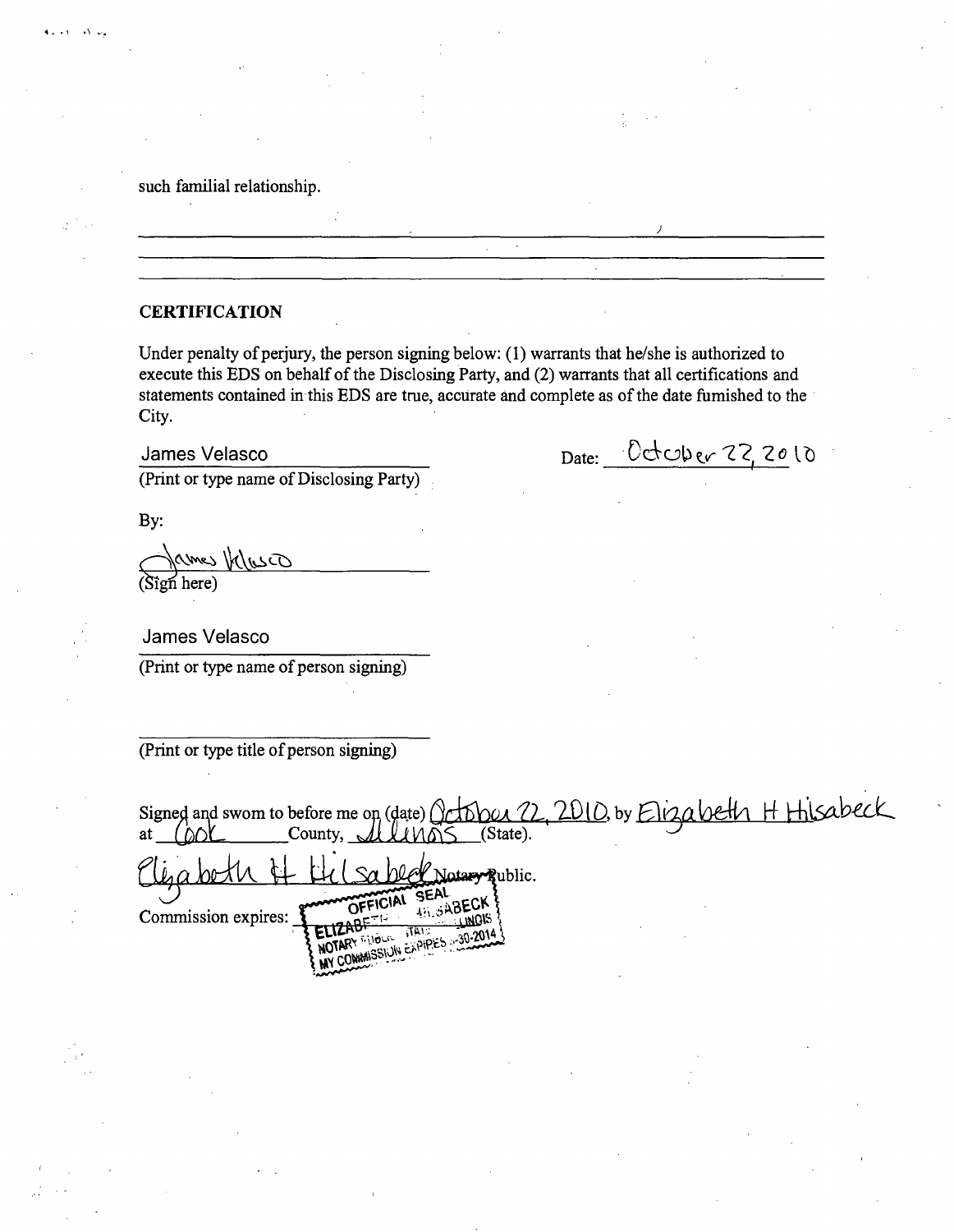## CITY OF CHICAGO ECONOMIC DISCLOSURE STATEMENT AND AFFIDAVIT

#### **SECTION I -- GENERAL INFORMATION**

A. Legal name of Disclosing Party submitting this EDS. Include d/b/a/ if applicable:

 $\frac{1}{2}$ 

 $\rightarrow$ 

Check ONE of the following three boxes:

Indicate whether Disclosing Party submitting this EDS is:

- 1.  $\sqrt{\ }$  the Applicant
	- OR
- 2. [] a legal entity holding a direct or indirect interest in the Applicant. State the legal name of the Applicant in which Disclosing Party holds an interest: OR
- 3. [] a specified legal entity with a right of control (see Section Il.B.i.b.) State the legal name of the entity in which Disclosing Party holds a right of control:

B. Business address of Disclosing Party: 3831 N. Kenmore, Chicago, IL 60613

C. Telephone:  $312-240-1122$  pax: Email: velasco1@mac.com

D. Name of contact person: James Velasco

E. Federal Employer Identification No. (if you have one):

F. Brief description of contract, transaction or other undertaking (referred to below as the "Matter") to which this EDS pertains. (Include project number and location of property, if applicable):

Zoning Amendment, 3831 N. Kenmore

G. Which City agency or department is requesting this EDS? Department of Zoning

If the Matter is a contract being handled by the City's Department of Procurement Services, please complete the following:

Specification # and Contract #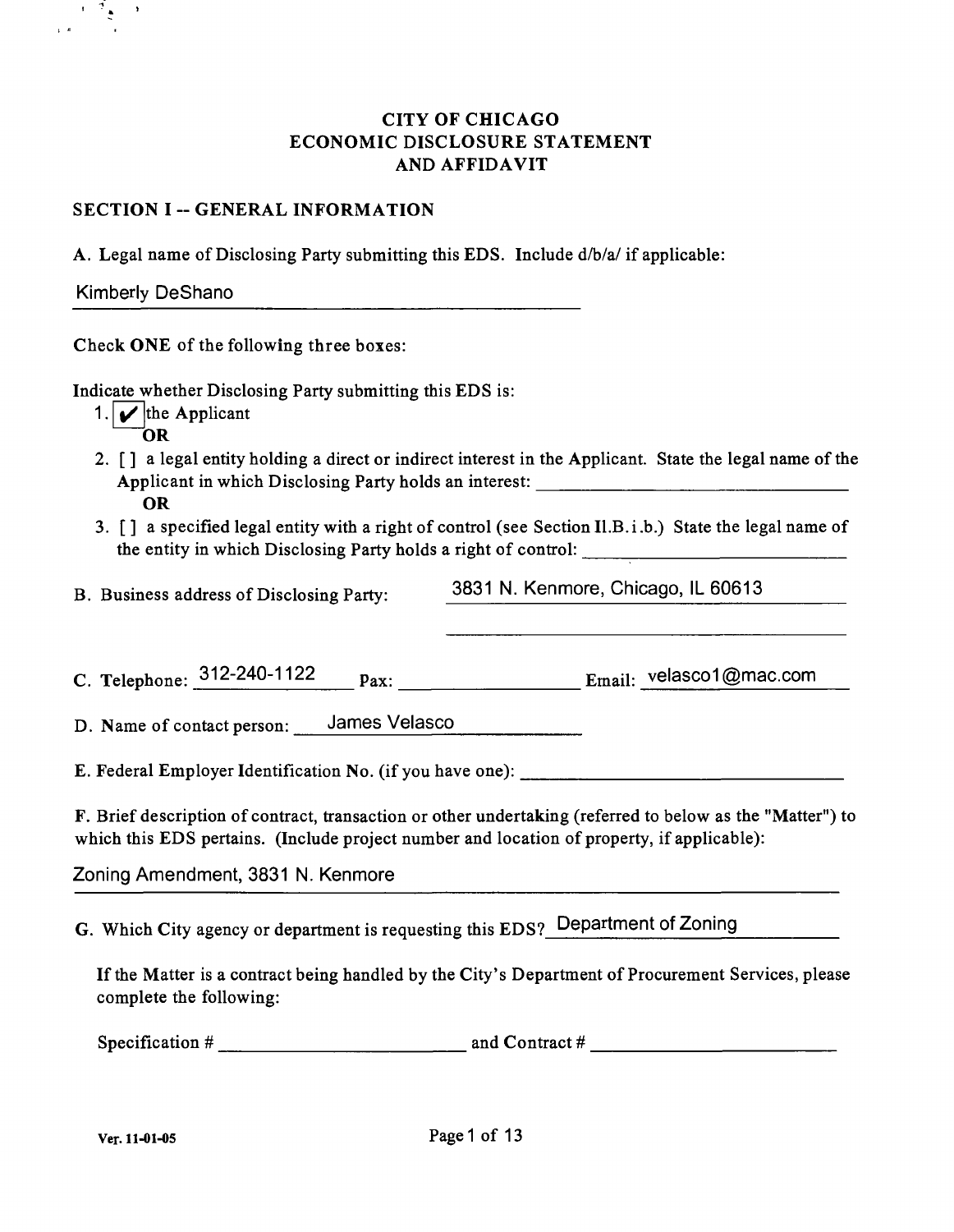## **SECTION II - DISCLOSURE OF OWNERSHIP INTERESTS**

## A. NATURE OF DISCLOSING PARTY

| Indicate the nature of the Disclosing Party: |                                                          |
|----------------------------------------------|----------------------------------------------------------|
| $ v $ Person                                 | [] Limited liability company*                            |
| [] Publicly registered business corporation  | [] Limited liability partnership*                        |
| [] Privately held business corporation       | [] Joint venture*                                        |
| [] Sole proprietorship                       | [] Not-for-profit corporation                            |
| [] General partnership*                      | (Is the not-for-profit corporation also a $501(c)(3)$ )? |
| [] Limited partnership*                      | $\lceil \cdot \rceil$ Yes<br>$\bigcap$ No                |
| $\lceil \cdot \rceil$ Tmst                   | [] Other (please specify)                                |
|                                              |                                                          |

\* Note B.1.b below.

2. For legal entities, the state (or foreign country) of incorporation or organization, if applicable:

3. For legal entities not organized in the State of Illinois: Has the organization registered to do business in the State of Illinois as a foreign entity?

 $[\ ]$  Yes  $[\ ]$  No  $[\ ]$  N/A

B. IF THE DISCLOSING PARTY IS A LEGAL ENTITY:

1 .a. List below the fuU names and titles of all executive officers and all directors of the entity. For not-for-profit corporations, also list below all members, if any, which are legal entities. If there are no such members, write "no members." For tmsts, estates or other similar entities, list below the legal titleholder(s).

| Name | <b>Terri Keeley</b>     | Title |  |
|------|-------------------------|-------|--|
|      | <b>Michael Fine</b>     |       |  |
|      | James Velasco           |       |  |
|      | <b>Kimberly DeShano</b> |       |  |

1 .b. If you checked "General partnership," "Limited partnership," "Limited liability company," "Limited liability partnership" or "Joint venture" in response to Item A.l . above (Nature of Disclosing Party), list below the name and title of each general partner, managing member, manager or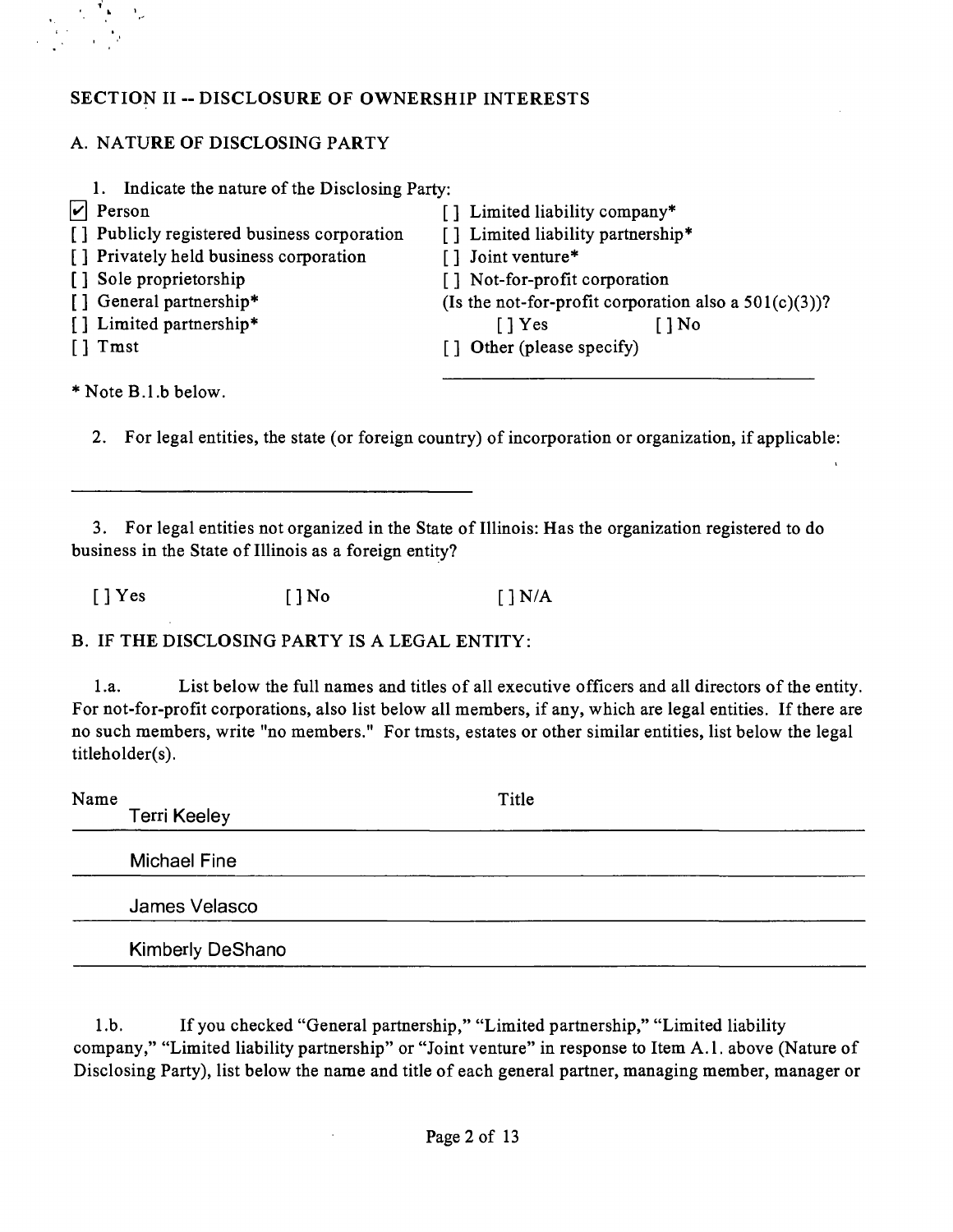any other person or entity that controls the day-to-day management ofthe Disclosing Party. NOTE: Each legal entity listed below must submit an EDS on its own behalf

| Name | Title |
|------|-------|
|      |       |
|      |       |
|      |       |

2. Please provide the following infonnation conceming each person or entity having a direct or indirect beneficial interest (including ownership) in excess of 7.5% of the Disclosing Party. Examples of such an interest include shares in a corporation, partnership interest in a partnership or joint venture, interest of a member or manager in a limited liability company, or interest of a beneficiary of a tmst, estate or other similar entity. If none, state "None." NOTE: Pursuant to Section 2-154-030 of the Municipal Code of Chicago ("Municipal Code"), the City may require any such additional information from any applicant which is reasonably intended to achieve full disclosure.

| Name                    | <b>Business Address</b> | Percentage Interest in the<br>Disclosing Party |
|-------------------------|-------------------------|------------------------------------------------|
| Terri Keeley            |                         |                                                |
| Michael Fine            |                         |                                                |
| <b>Kimberly DeShano</b> |                         |                                                |
| James Velasco           |                         |                                                |

## **SECTION III ~ BUSINESS RELATIONSHIPS WITH CITY ELECTED OFFICIALS**

Has the Disclosing Party had a "business relationship," as defined in Chapter 2-156 of the Municipal Code, with any City elected official in the 12 months before the date this EDS is signed?

 $[$  | Yes



If yes, please identify below the name(s) of such City elected official(s) and describe such relationship(s):

## **SECTION IV ~ DISCLOSURE OF SUBCONTRACTORS AND OTHER RETAINED PARTIES**

The Disclosing Party must disclose the name and business address of each subcontractor, attomey, lobbyist, accountant, consultant and any other person or entity whom the Disclosing Party has retained or expects to retain in connection with the Matter, as well as the nature of the relationship, and the total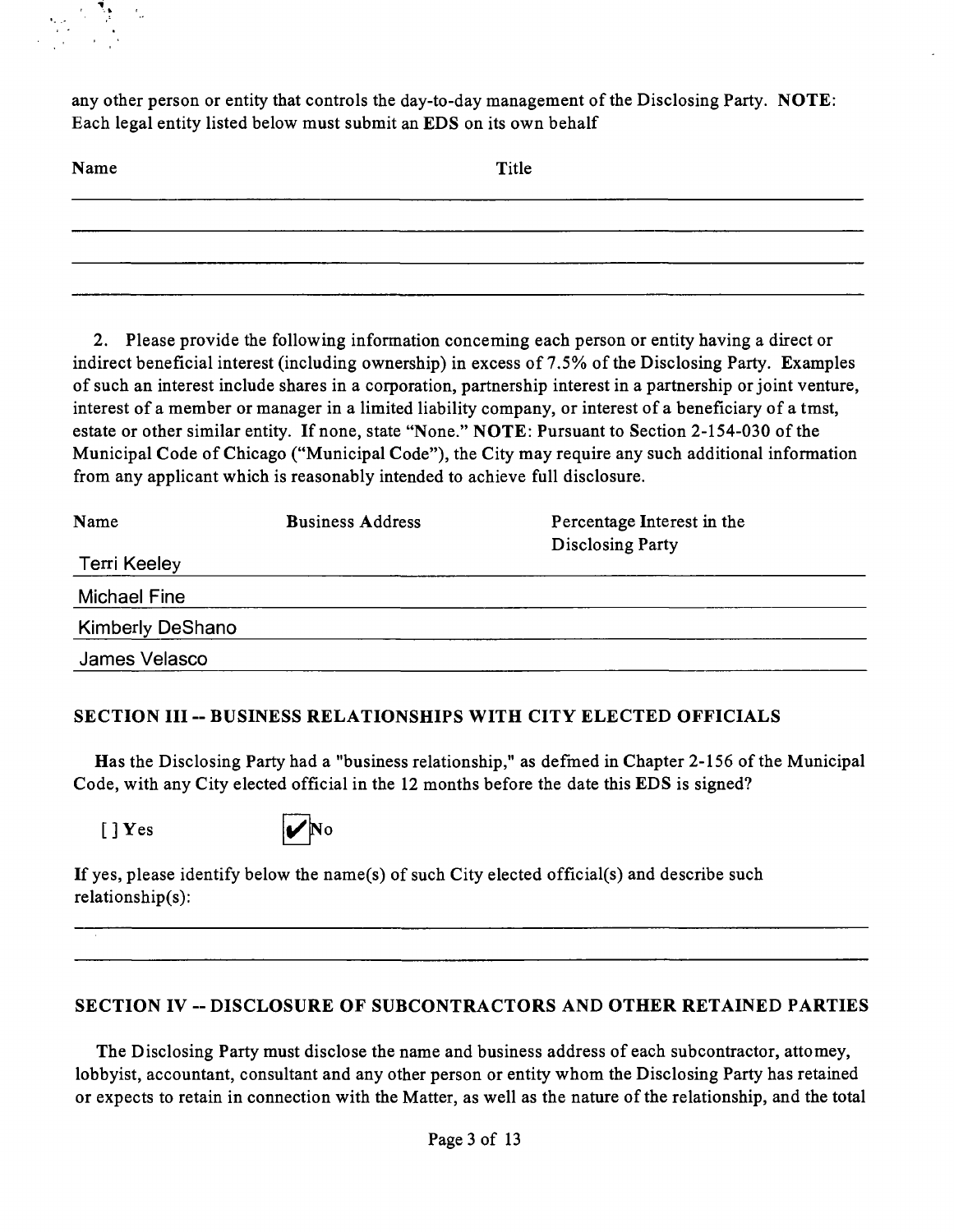amount of the fees paid or estimated to be paid. The Disclosing Party is not required to disclose employees who are paid solely through the Disclosing Party's regular payroll.

"Lobbyist" means any person or entity who undertakes to influence any legislative or administrative action on behalf of any person or entity other than: (1) a not-for-profit entity, on an unpaid basis, or (2) himself "Lobbyist" also means any person or entity any part of whose duties as an employee of another includes undertaking to influence any legislative or administrative action.

If the Disclosing Party is uncertain whether a disclosure is required under this Section, the Disclosing Party must either ask the City whether disclosure is required or make the disclosure.

| Name                                                                   | <b>Business</b> | <b>Relationship to Disclosing Party</b> | <b>Fees</b>        |
|------------------------------------------------------------------------|-----------------|-----------------------------------------|--------------------|
| (indicate whether)                                                     | Address         | (subcontractor, attomey,                | (indicate whether) |
| retained or anticipated                                                |                 | lobbyist, etc.)                         | paid or estimated) |
| to be retained)                                                        |                 |                                         |                    |
| IPSA Corporation, 1166 W. Grand, Chicago, IL 60642; Architect; \$1,600 |                 |                                         |                    |

(Add sheets if necessary)

[] Check here if the Disclosing party has not retained, nor expects to retain, any such persons or entities.

## **SECTION V -- CERTIFICATIONS**

## A. COURT-ORDERED CHILD SUPPORT COMPLIANCE

Under Municipal Code Section 2-92-415, substantial owners of business entities that contract with the City must remain in compliance with their child support obligations throughout the term of the contract.

Has any person who directly or indirectly owns 10% or more of the Disclosing Party been declared in arrearage on any child support obligations by any Illinois court of competent jurisdiction?

|--|--|

[ ] Yes  $\bigvee$ No [ ] No person owns 10% or more of the Disclosing Party.

If "Yes," has the person entered into a court-approved agreement for payment of all support owed and is the person in compliance with that agreement?

 $[ ]$  Yes  $[ ]$  No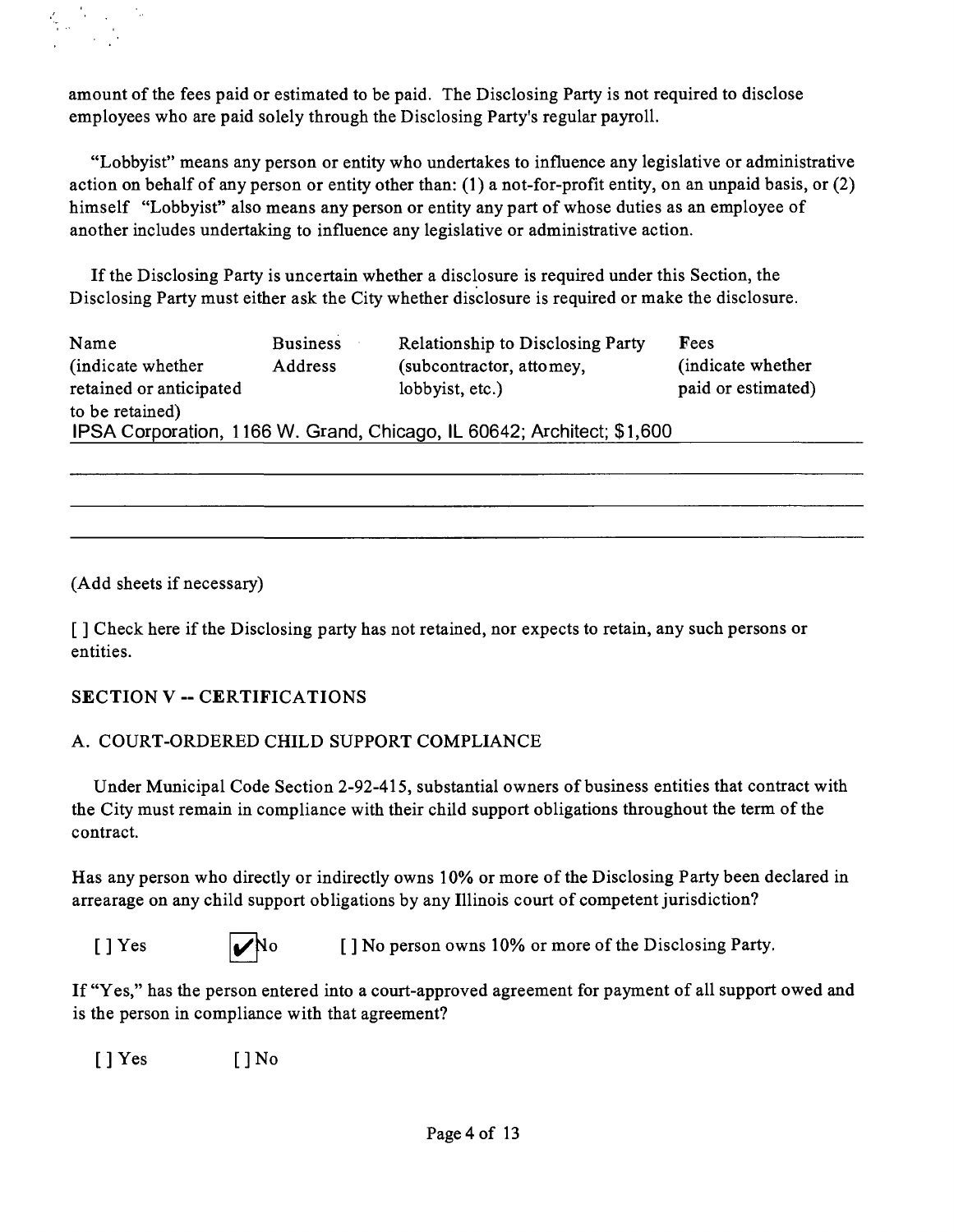## B. FURTHER CERTIFICATIONS

1. The Disclosing Party and, if the Disclosing Party is a legal entity, all of those persons or entities identified in Section II.B.1. of this EDS:

- a. are not presently debarred, suspended, proposed for debarment, declared ineligible or voluntarily excluded from any transactions by any federal, state or local unit of govemment;
- b. have not, within a five-year period preceding the date of this EDS, been convicted of a criminal offense, adjudged guilty, or had a civil judgment rendered against them in connection with: obtaining, attempting to obtain, or performing a public (federal, state or local) transaction or contract under a public transaction; a violation of federal or state antitmst statutes; fraud; embezzlement; theft; forgery; bribery; falsification or destmction of records; making false statements; or receiving stolen property;
- c. are not presently indicted for or otherwise criminally or civilly charged by a govemmental entity (federal, state or local) with commission of any of the offenses enumerated in clause B.l.b. of this Section V;
- d. have not, within a five-year period preceding the date of this EDS, had one or more public transactions (federal, state or local) terminated for cause or default; and
- e. have not, within a five-year period preceding the date of this EDS, been convicted, adjudged guilty, or found liable in a civil proceeding, or in any criminal or civil action, including actions conceming environmental violations, instituted by the City or by the federal govemment, any state, or any other unit of local govemment.
- 2. The certifications in subparts 2, 3 and 4 concem:
- the Disclosing Party;

• any "Applicable Party" (meaning any party participating in the performance of the Matter, including but not limited to any persons or legal entities disclosed under Section IV, "Disclosure of Subcontractors and Other Retained Parties");

• any "Affiliated Entity" (meaning a person or entity that, directly or indirectly: controls the Disclosing Party, is controlled by the Disclosing Party, or is, with the Disclosing Party, under common control of another person or entity. Indicia of control include, without limitation: interlocking management or ownership; identity of interests among family members, shared facilities and equipment; common use of employees; or organization of a business entity following the ineligibility of a business entity to do business with federal or state or local govemment, including the City, using substantially the same management, ownership, or principals as the ineligible entity); with respect to Applicable Parties, the term Affiliated Entity means a person or entity that directly or indirectly controls the Applicable Party, is controlled by it, or, with the Applicable Party, is under common control of another person or entity;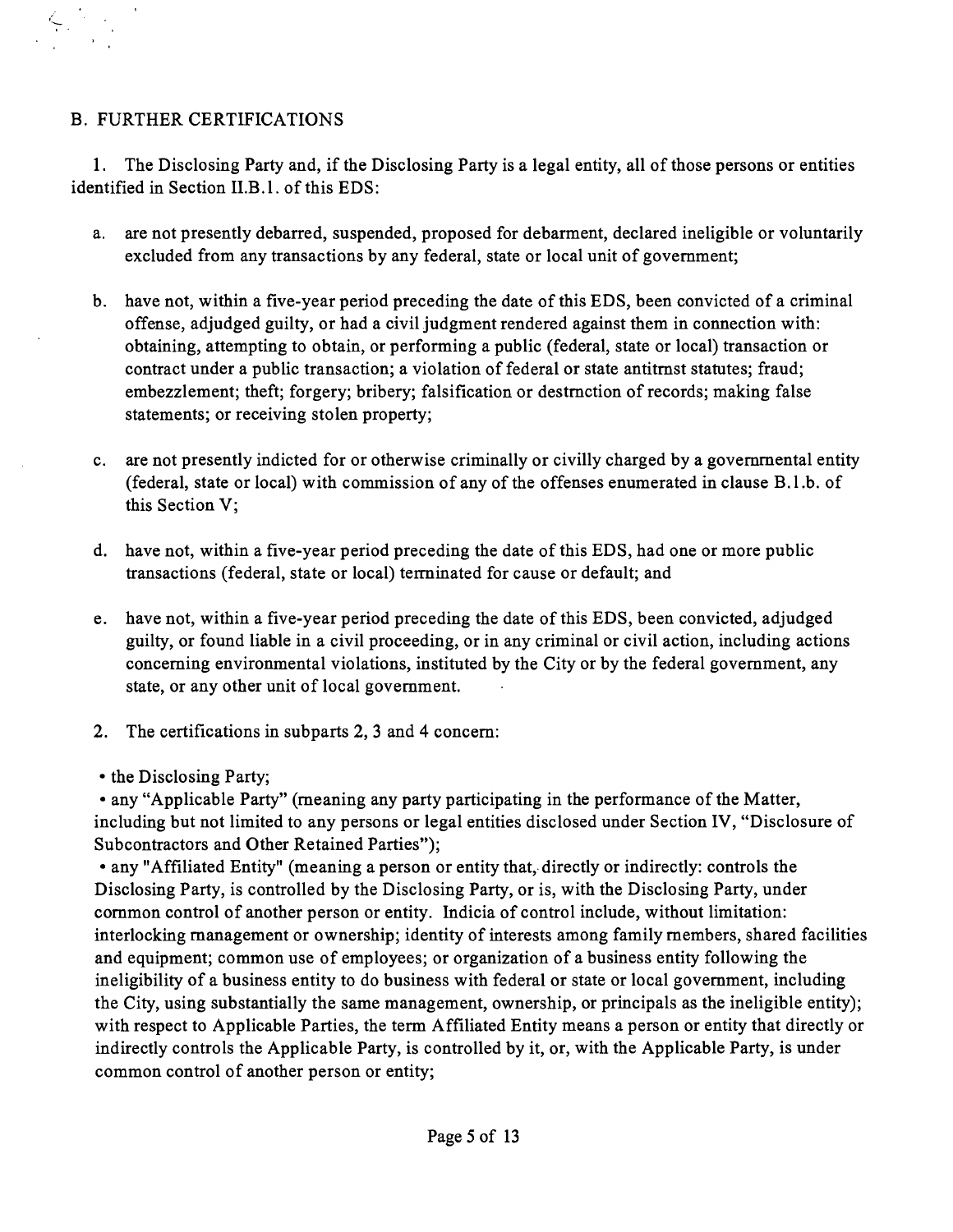• any responsible official of the Disclosing Party, any Applicable Party or any Affiliated Entity or any other official, agent or employee of the Disclosing Party, any Applicable Party or any Affiliated Entity, acting pursuant to the direction or authorization of a responsible official ofthe Disclosing Party, any Applicable Party or any Affiliated Entity (collectively "Agents").

Neither the Disclosing Party, nor any Applicable Party, nor any Affiliated Entity of either the Disclosing Party or any Applicable Party nor any Agents have, during the five years before the date this EDS is signed, or, with respect to an Applicable Party, an Affiliated Entity, or an Affiliated Entity of an Applicable Party during the five years before the date of such Applicable Party's or Affiliated Entity's contract or engagement in connection with the Matter:

- a. bribed or attempted to bribe, or been convicted or adjudged guilty of bribery or attempting to bribe, a public officer or employee of the City, the State of Illinois, or any agency of the federal govemment or of any state or local govemment in the United States of America, in that officer's or employee's official capacity;
- b. agreed or colluded with other bidders or prospective bidders, or been a party to any such agreement, or been convicted or adjudged guilty of agreement or collusion among bidders or prospective bidders, in restraint of freedom of competition by agreement to bid a fixed price or otherwise; or
- c. made an admission of such conduct described in a. or b. above that is a matter of record, but have not been prosecuted for such conduct; or
- d. violated the provisions of Municipal Code Section 2-92-610 (Living Wage Ordinance).

3. Neither the Disclosing Party, Affiliated Entity or Applicable Party, or any of their employees, officials, agents or partners, is barred from contracting with any unit of state or local government as a result of engaging in or being convicted of (1) bid-rigging in violation of 720 ILCS 5/33E-3; (2) bid-rotating in violation of 720 ILCS 5/33E-4; or (3) any similar offense of any state or of the United States of America that contains the same elements as the offense of bid-rigging or bid-rotating.

4. Neither the Disclosing Party nor any Affiliated Entity is listed on any of the following lists maintained by the Office of Foreign Assets Control of the U.S. Department of the Treasury or the Bureau of Industry and Security of the U.S. Department of Commerce or their successors: the Specially Designated Nationals List, the Denied Persons List, the Unverified List, the Entity List and the Debarred List.

5. The Disclosing Party understands and shall comply with (1) the apphcable requirements of the Govemmental Ethics Ordinance of the City, Title 2, Chapter 2-156 of the Municipal Code; and (2) all the applicable provisions of Chapter 2-56 of the Municipal Code (Office of the Inspector General).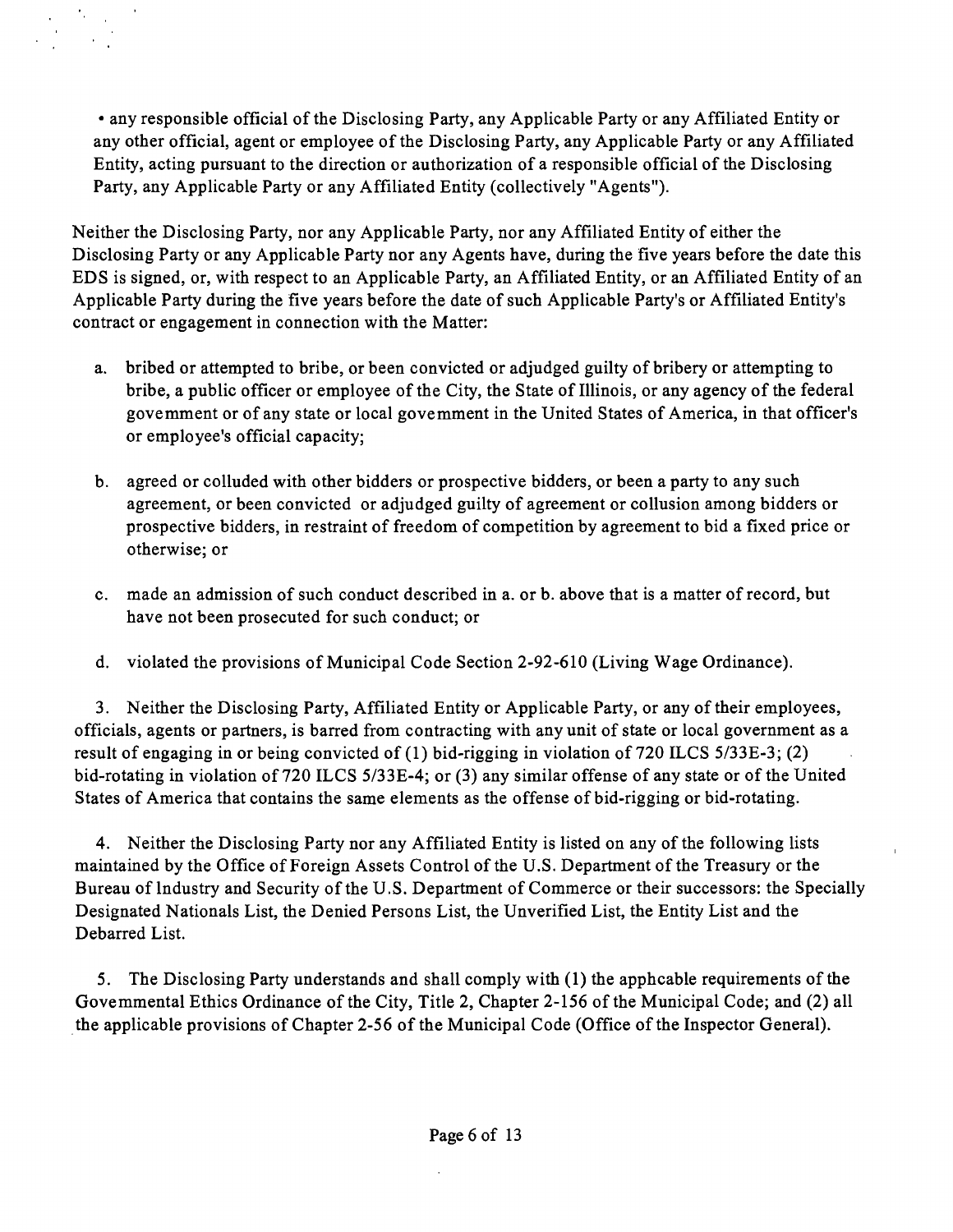6. If the Disclosing Party is unable to certify to any of the above statements in this Part B (Further Certifications), the Disclosing Party must explain below:

If the letters "NA," the word "None," or no response appears on the lines above, it will be conclusively presumed that the Disclosing Party certified to the above statements.

## C. CERTIFICATION OF STATUS AS FINANCIAL INSTITUTION

For purposes of this Part C, under Municipal Code Section 2-32-455(b), the term "financial institution" means a bank, savings and loan association, thrift, credit union, mortgage banker, mortgage broker, tmst company, savings bank, investment bank, securities broker, municipal securities broker, securities dealer, municipal securities dealer, securities underwriter, municipal securities underwriter, investment tmst, venture capital company, bank holding company, financial services holding company, or any licensee under the Consumer Installment Loan Act, the Sales Finance Agency Act, or the Residential Mortgage Licensing Act. However, "financial institution" specifically shall not include any entity whose predominant business is the providing of tax deferred, defined contribution, pension plans to public employees in accordance with Sections 403(b) and 457 of the Intemal Revenue Code. (Additional defmitions may be found in Municipal Code Section 2-32-455(b).)

## 1. CERTIFICATION

The Disclosing Party certifies that the Disclosing Party (check one)

[ ] is  $|\mathcal{V}|$  is not

a "financial institution" as defmed in Section 2-32-455(b) of the Municipal Code.

2. If the Disclosing Party IS a financial institution, then the Disclosing Party pledges:

"We are not and will not become a predatory lender as defined in Chapter 2-32 of the Municipal Code. We further pledge that none of our affiliates is, and none of them will become, a predatory lender as defined in Chapter 2-32 of the Municipal Code. We understand that becoming a predatory lender or becoming an affiliate of a predatory lender may result in the loss of the privilege of doing business with the City."

If the Disclosing Party is unable to make this pledge because it or any of its affiliates (as defined in Section 2-32-455(b) of the Municipal Code) is a predatory lender within the meaning of Chapter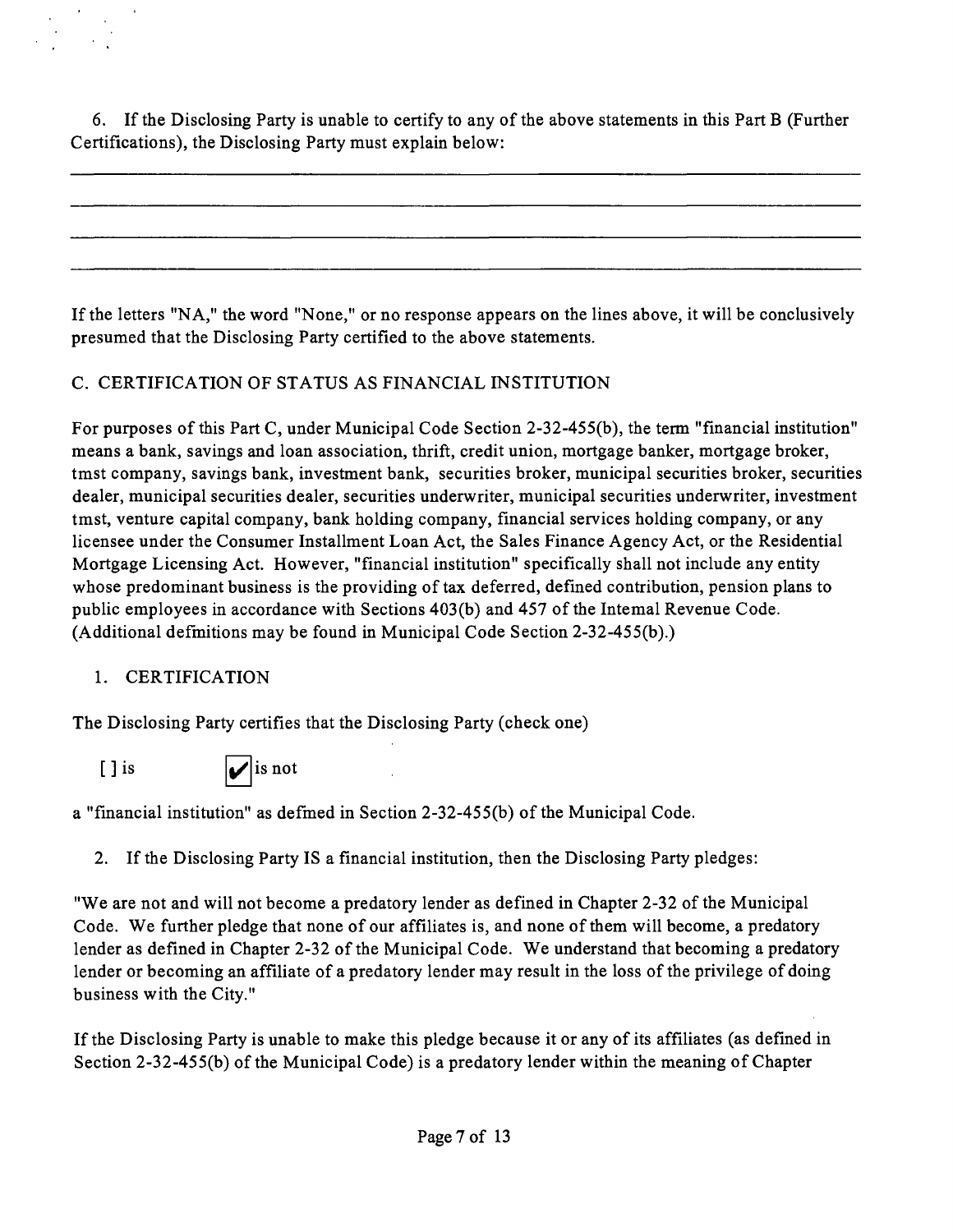2-32 ofthe Municipal Code, explain here (attach additional pages if necessary):

If the letters "NA," the word "None," or no response appears on the lines above, it will be conclusively presumed that the Disclosing Party certified to the above statements.

D. CERTIFICATION REGARDING INTEREST IN CITY BUSINESS

Any words or terms that are defined in Chapter 2-156 of the Municipal Code have the same meanings when used in this Part D.

1. In accordance with Section 2-156-110 ofthe Municipal Code: Does any official or employee of the City have a financial interest in his or her own name or in the name of any other person or entity in the Matter?

 $[\] Yes$   $\qquad \qquad$  No

NOTE: If you checked "Yes" to Item D.L, proceed to Items D.2. and D.3. If you checked "No" to Item D.l. , proceed to Part E.

2. Unless sold pursuant to a process of competitive bidding, or otherwise permitted, no City elected official or employee shall have a financial interest in his or her own name or in the name of any other person or entity in the purchase of any property that (i) belongs to the City, or (ii) is sold for taxes or assessments, or (iii) is sold by virtue of iegal process at the suit of the City (collectively, "City Property Sale"). Compensation for property taken pursuant to the City's eminent domain power does not constitute a financial interest within the meaning of this Part D.

Does the Matter involve a City Property Sale?



3. If you checked "Yes" to Item D.L, provide the names and business addresses of the City officials or employees having such interest and identify the nature of such interest:

| Name | <b>Business Address</b> | Nature of Interest |
|------|-------------------------|--------------------|
|      |                         |                    |
|      |                         |                    |

4. The Disclosing Party further certifies that no prohibited financial interest in the Matter will be acquired by any City official or employee.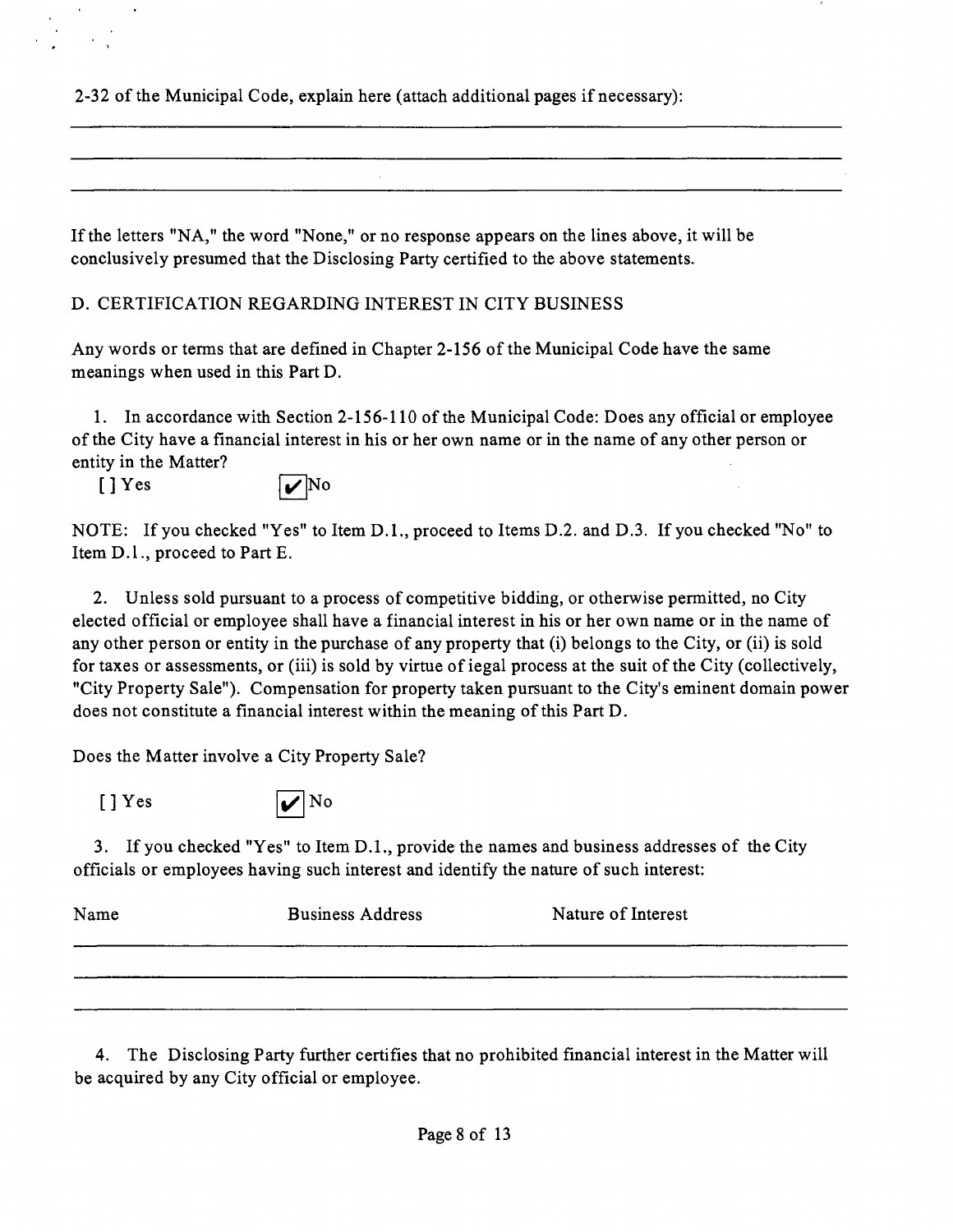## E. CERTIFICATION REGARDING SLAVERY ERA BUSINESS

The Disclosing Party has searched any and all records of the Disclosing Party and any and all predecessor entities for records of investments or profits from slavery, the slave industry, or slaveholder insurance policies from the slavery era (including insurance policies issued to slaveholders that provided coverage for damage to or injury or death of their slaves) and has disclosed in this EDS any and all such records to the City. In addition, the Disclosing Party must disclose the names of any and all slaves or slaveholders described in those records. Failure to comply with these disclosure requirements may make the Matter to which this EDS pertains voidable by the City.

Please check either 1. or 2. below. If the Disclosing Party checks 2., the Disclosing Party must disclose below or in an attachment to this EDS all requisite information as set forth in that paragraph 2.

 $\blacktriangleright$ . The Disclosing Party verifies that (a) the Disclosing Party has searched any and all records of the Disclosing Party and any and all predecessor entities for records of investments or profits from slavery, the slave industry, or slaveholder insurance policies, and (b) the Disclosing Party has found no records of investments or profits from slavery, the slave industry, or slaveholder insurance policies and no records of names of any slaves or slaveholders.

2. The Disclosing Party verifies that, as a result of conducting the search in step 1(a) above, the Disclosing Party has found records relating to investments or profits from slavery, the slave industry, or slaveholder insurance policies and/or the names of any slaves or slaveholders. The Disclosing Party verifies that the following constitutes full disclosure of all such records:

## **SECTION VI ~ CERTIFICATIONS FOR FEDERALLY-FUNDED MATTERS**

NOTE: If the Matter is federally fimded, complete this Section VI. If the Matter is not federally funded, proceed to Section VII.

## A. CERTIFICATION REGARDING LOBBYING

1. List below the names of all persons or entities registered under the federal Lobbying Disclosure Act of 1995 who have made lobbying contacts on behalf of the Disclosing Party with respect to the Matter: (Begin list here, add sheets as necessary):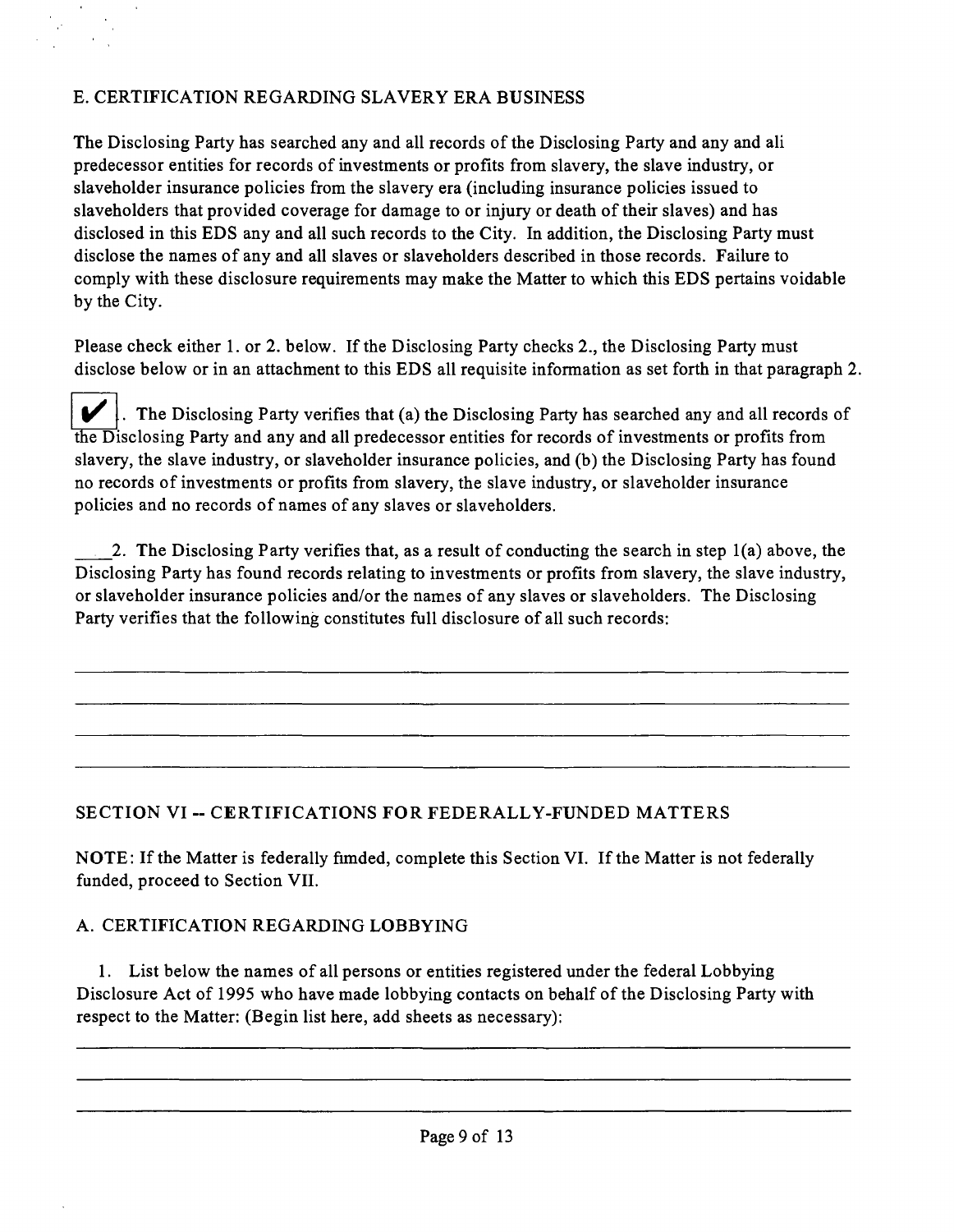(If no explanation appears or begins on the lines above, or if the letters "NA" or if the word "None" appear, it will be conclusively presumed that the Disclosing Party means that NO persons or entities registered under the Lobbying Disclosure Act of 1995 have made lobbying contacts on behalf of the Disclosing Party with respect to the Matter.)

 $\alpha$ 

2. The Disclosing Party has not spent and will not expend any federally appropriated funds to pay any person or entity listed in Paragraph A.l . above for his or her lobbying activities or to pay any person or entity to influence or attempt to influence an officer or employee of any agency, as defined by applicable federal law, a member of Congress, an officer or employee of Congress, or an employee of a member of Congress, in connection with the award of any federally funded contract, making any federally funded grant or loan, entering into any cooperative agreement, or to extend, continue, renew, amend, or modify any federally funded contract, grant, loan, or cooperative agreement.

3. The Disclosing Party will submit an updated certification at the end of each calendar quarter in which there occurs any event that materially affects the accuracy of the statements and information set forth in paragraphs A.1. and A.2. above.

If the Matter is federally funded and any funds other than federally appropriated funds have been or will be paid to any person or entity for influencing or attempting to influence an officer or employee of any agency (as defined by applicable federal law), a member of Congress, an officer or employee of Congress, or an employee of a member of Congress in connection with the Matter, the Disclosing Party must complete and submit Standard Form-LLL, "Disclosure Form to Report Lobbying," in accordance with its instmctions. The form may be obtained online from the federal Office of Management and Budget (OMB) web site at http://www.whitehouse.gov/omb/grants/sfllIin.pdf, linked on the page http://www.whitehouse.gov/omb/grants/grants forms.html.

4. The Disclosing Party certifies that either: (i) it is not an organization described in section 501(c)(4) of the Intemal Revenue Code of 1986; or (ii) it is an organization described in section 501(c)(4) of the Intemal Revenue Code of 1986 but has not engaged and will not engage in "Lobbying Activities".

5. If the Disclosing Party is the Applicant, the Disclosing Party must obtain certifications equal in form and substance to paragraphs A.l . through A.4. above from all subcontractors before it awards any subcontract and the Disclosing Party must maintain all such subcontractors' certifications for the duration of the Matter and must make such certifications promptly available to the City upon request.

## B. CERTIFICATION REGARDING EQUAL EMPLOYMENT OPPORTUNITY

If the Matter is federally funded, federal regulations require the Applicant and all proposed subcontractors to submit the following information with their bids or in writing at the outset of negotiations.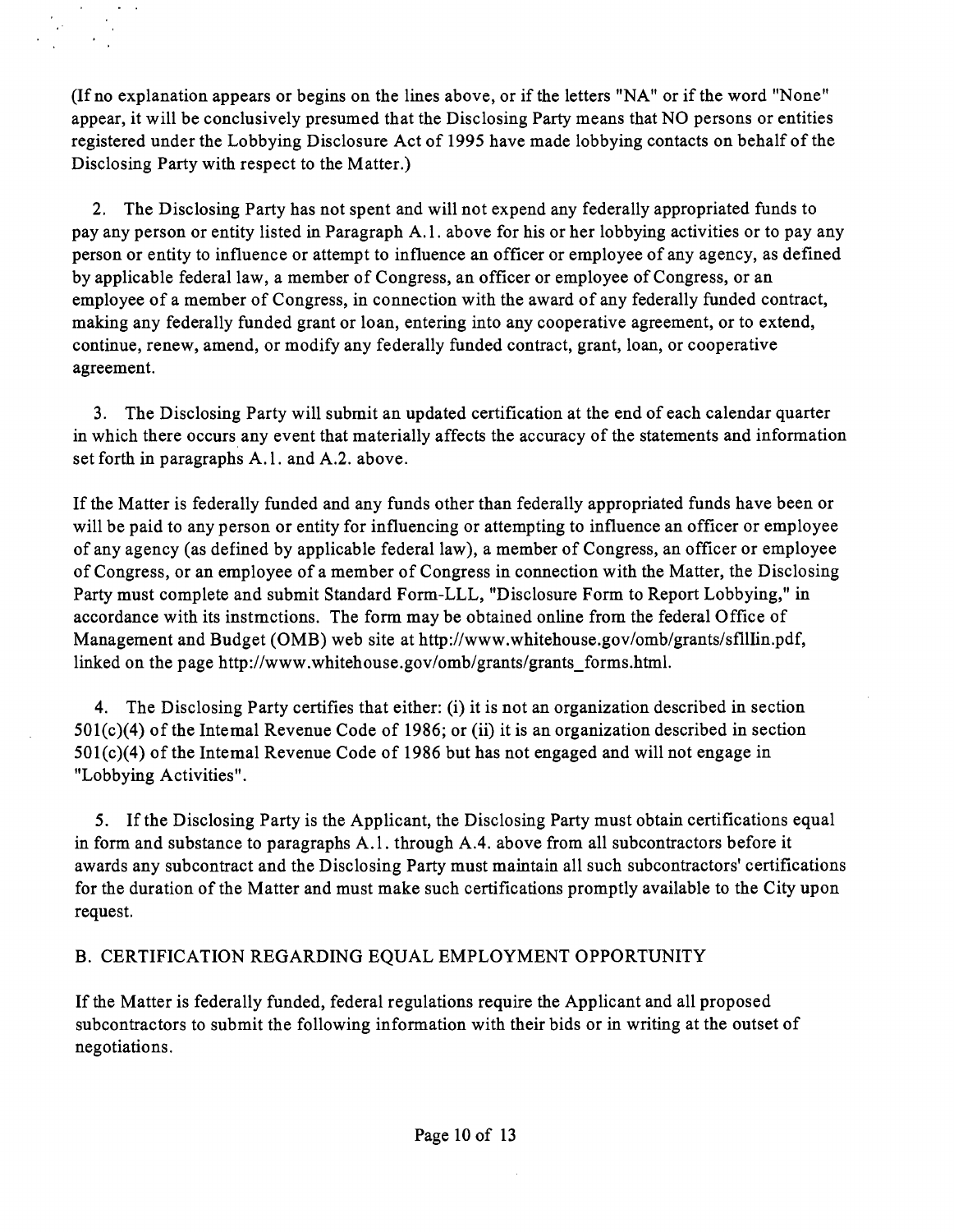Is the Disclosing Party the Applicant?

Yes [ ] No

If "Yes," answer the three questions below:

1. Have you developed and do you have on file affirmative action programs pursuant to applicable federal regulations? (See 41 CFR Part 60-2.)

 $\lceil$  | Yes  $\lceil$  | | No

2. Have you filed with the Joint Reporting Committee, the Director of the Office of Federal Contract Compliance Programs, or the Equal Employment Opportunity Commission all reports due under the applicable filing requirements?

 $[$  | Yes  $]$  | | No

3. Have you participated m any previous contracts or subcontracts subject to the equal opportunity clause?

 $\lceil$  | Yes  $\lceil$  | No

If you checked "No" to question 1. or 2. above, please provide an explanation:

## **SECTION VII ~ ACKNOWLEDGMENTS, CONTRACT INCORPORATION, COMPLIANCE, PENALTIES, DISCLOSURE**

The Disclosing Party understands and agrees that:

A. By completing and filing this EDS, the Disclosing Party acknowledges and agrees, on behalf of itself and the persons or entities named in this EDS, that the City may investigate the creditworthiness of some or all of the persons or entities named in this EDS.

B. The certifications, disclosures, and acknowledgments contained in this EDS will become part of any contract or other agreement between the Applicant and the City in connection with the Matter, whether procurement. City assistance, or other City action, and are material inducements to the City's execution of any contract or taking other action with respect to the Matter. The Disclosing Party understands that it must comply with all statutes, ordinances, and regulafions on which this EDS is based.

C. The City's Govemmental Ethics and Campaign Financing Ordinances, Chapters 2-156 and 2-164 ofthe Municipal Code, impose certain duties and obligations on persons or entities seeking City contracts, work, business, or transactions. The full text of these ordinances and a training program is available on line at www.citvofchicago.org/Ethics, and may also be obtained from the City's Board of Ethics, 740 N. Sedgwick St., Suite 500, Chicago, IL 60610, (312) 744-9660. The Disclosing Party must comply fully with the applicable ordinances.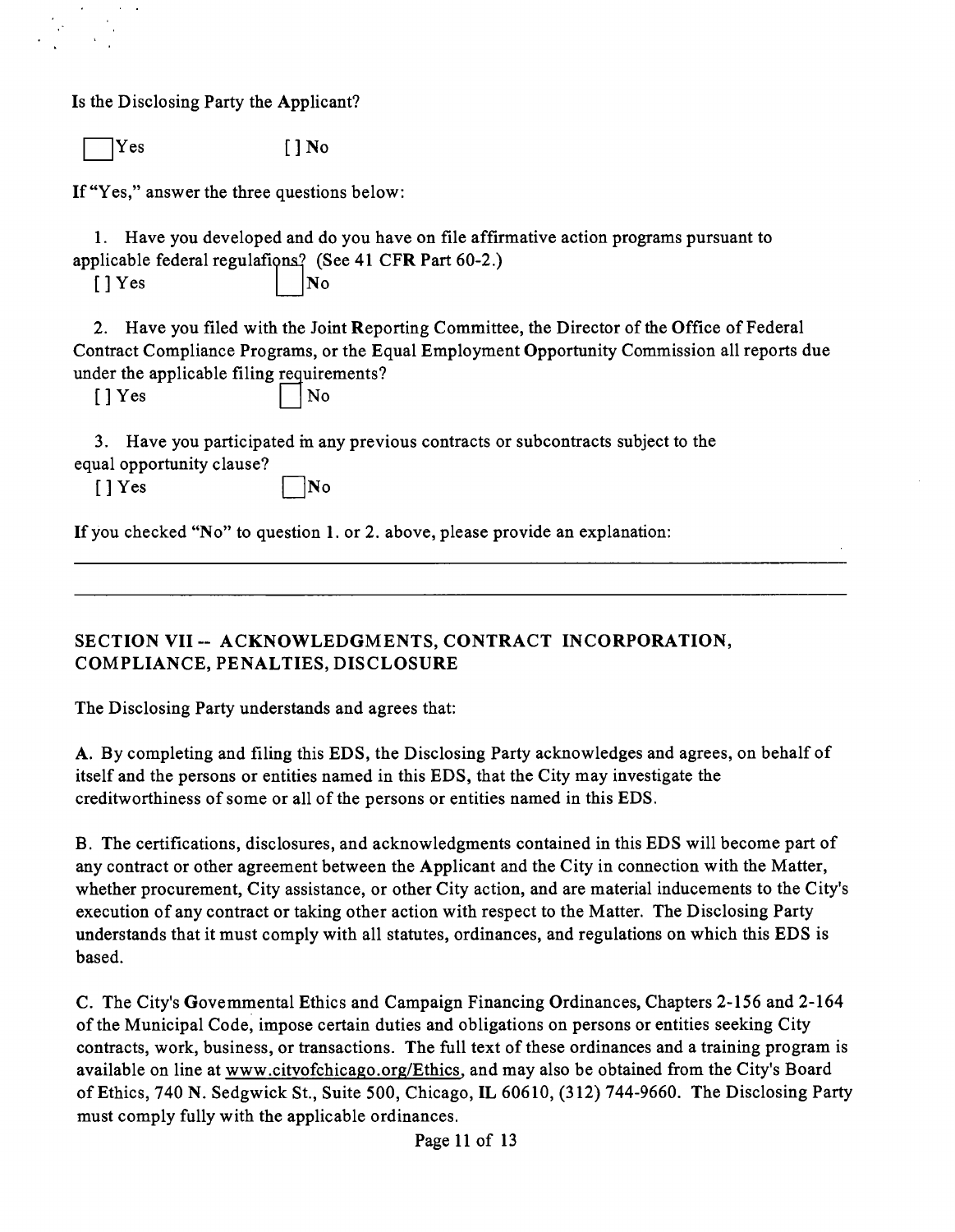D. If the City determines that any information provided in this EDS is false, incomplete or inaccurate, any contract or other agreement in connection with which it is submitted may be rescinded or be void or voidable, and the City may pursue any remedies under the contract or agreement (if not rescinded, void or voidable), at law, or in equity, including terminating the Disclosing Party's participation in the Matter and/or declining to allow the Disclosing Party to participate in other transactions with the City. Remedies at law for a false statement of material fact may include incarceration and an award to the City of treble damages.

E. It is the City's policy to make this document available to the public on its Intemet site and/or upon request. Some or all of the mformation provided on this EDS and any attachments to this EDS may be made available to the public on the Intemet, in response to a Freedom of Information Act request, or otherwise. By completing and signing this EDS, the Disclosing Party waives and releases any possible rights or claims which it may have against the City in connection with the public release of information contained in this EDS and also authorizes the City to verify the accuracy of any information submitted m this EDS.

F. The information provided in this EDS must be kept current. In the event of changes, the Disclosing Party must supplement this EDS up to the time the City takes action on the Matter. If the Matter is a contract being handled by the City's Department of Procurement Services, the Disclosing Party must update this EDS as the contract requires.

The Disclosing Party represents and warrants that:

G. The Disclosing Party has not withheld or reserved any disclosures as to economic interests in the Disclosing Party, or as to the Matter, or any information, data or plan as to the intended use or purpose for which the Applicant seeks City Council or other City agency action.

For purposes of the certifications in H.1. and H.2. below, the term "affiliate" means any person or entity that, directly or indirectly: controls the Disclosing Party, is controlled by the Disclosing Party, or is, with the Disclosing Party, under common control of another person or entity. Indicia of control include, without limitation: interlockrag management or ownership; identity of interests among family members; shared facilities and equipment; common use of employees; or organization of a business entity following the ineligibility of a business entity to do business with the federal govemment or a state or local government, including the City, using substantially the same management, ownership, or principals as the ineligible entity.

H.1. The Disclosing Party is not delinquent in the payment of any tax administered by the Illinois Department of Revenue, nor are the Disclosing Party or its affiliates delinquent in paying any fine, fee, tax or other charge owed to the City. This mcludes, but is not limited to, all water charges, sewer charges, license fees, parking tickets, property taxes or sales taxes.

H.2 If the Disclosing Party is the Applicant, the Disclosing Party and its affiliates will not use, nor permit their subcontractors to use, any facility on the U.S. EPA's List of Violating Facilities in connection with the Matter for the duration of time that such facility remains on the list.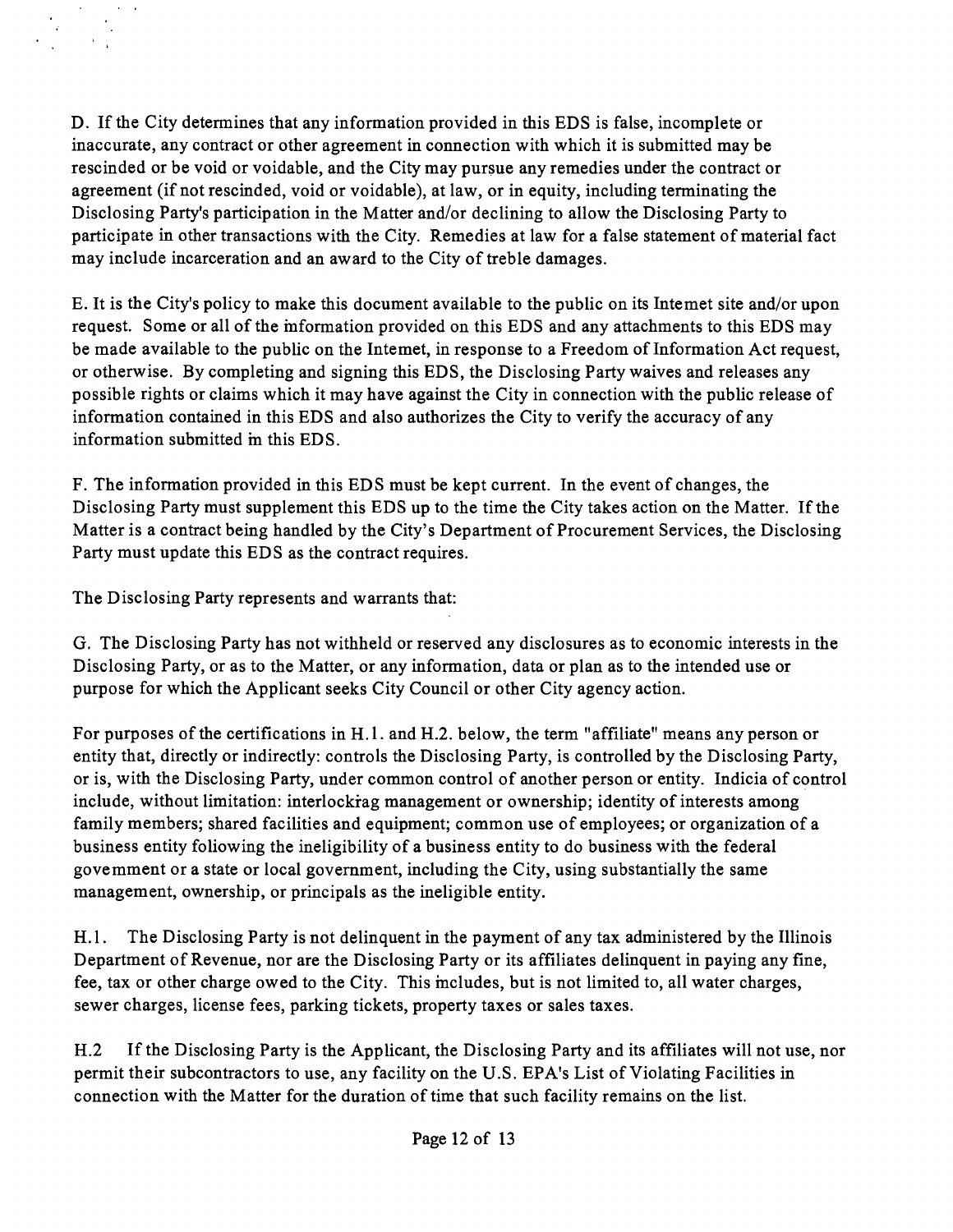H.3 If the Disclosing Party is the Applicant, the Disclosing Party will obtain from any contractors/subcontractors hired or to be hired in connection with the Matter certifications equal in form and substance to those in H.l . and H.2. above and will not, without the prior written consent of the City, use any such contractor/subcontractor that does not provide such certifications or that the Disclosing Party has reason to believe has not provided or cannot provide tmthful certifications.

NOTE: If the Disclosing Party cannot certify as to any of the items in H.1., H.2. or H.3. above, an explanatory statement must be attached to this EDS.

## **CERTIFICATION**

Under penalty of perjury, the person signing below: (1) warrants that he/she is authorized to execute this EDS on behalf of the Disclosing Party, and (2) warrants that all certifications and statements contained in this EDS are true, accurate and complete as of the date fumished to the City.

(Print or type name of Disclosing Party)

Kimberly DeShano Date:  $/2/(4/10$ 

By:

Krightly M. Deshaw

Kimberly DeShano (Print or type name of person signing)

(Print or type title of person signing)

| Signed and swom to before me on (date)<br>いついい<br>County,<br>at<br>(state).<br>$C$ paqu | DESHANN<br>$,$ by $\Lambda$ IN IP FRL                                                  |
|-----------------------------------------------------------------------------------------|----------------------------------------------------------------------------------------|
| $\sim$ Notary Public.<br>Commission expires:                                            | <b>OFFICIAL SEAL</b><br>JANELL M. KELLEY                                               |
|                                                                                         | <b>Notary Public - Stata of Illinois</b><br><b>KMy Commission Expires Nov 13, 2013</b> |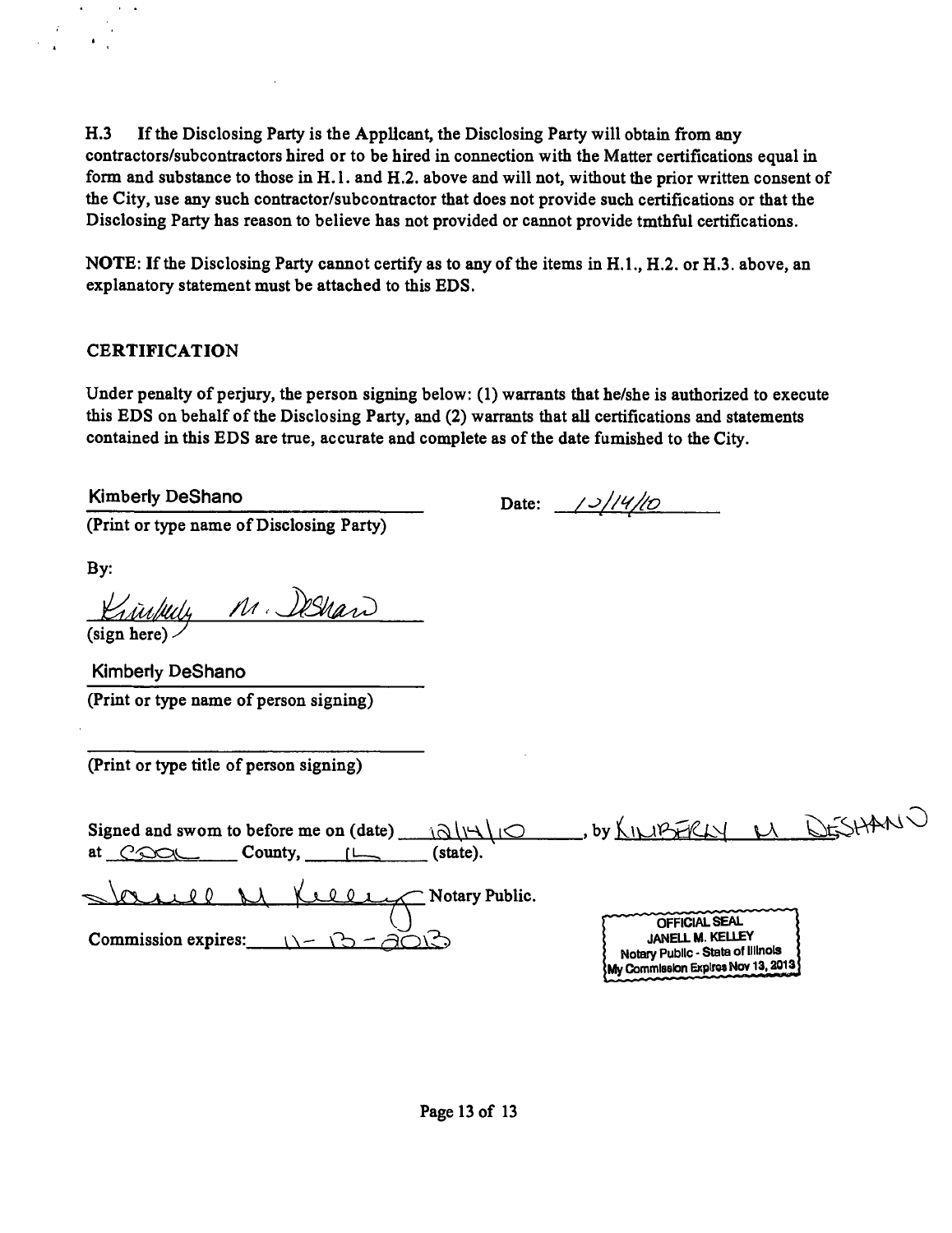#### **CITY OF CHICAGO ECONOMIC DISCLOSURE STATEMENT AND AFFIDAVIT APPENDIX A**

#### **FAMILIAL RELATIONSHIPS WITH ELECTED CITY OFFICIALS AND DEPARTMENT HEADS**

**This Appendix is to be completed only by (a) the Applicant, and (b) any legal entity which has a direct ownership interest in the Applicant exceeding 7.5 percent. It is not to be completed by any legal entity which has only an indirect ownership interest in the Applicant** 

Under Municipal Code Section 2-154-015, the Disclosing Party must disclose whether such Disclosing Party or any "Applicable Party" or any Spouse or Domestic Partner thereof currently has a "familial relationship" with any elected city official or department head. A "familial relationship" exists if, as of the date this EDS is signed, the Disclosing Party or any "Applicable Party" or any Spouse or Domestic Partner thereof is related, by blood or adoption, to the mayor, any alderman, the city clerk, the city treasurer or any city department head as parent, child, brother or sister, aunt or uncle, niece or nephew, grandparent, grandchild, father-in-law, mother-in-law, son-in-law, daughter-in-law, stepfather or stepmother, stepson or stepdaughter, stepbrother or stepsister or half-brother or half-sister.

"Applicable Party" means (1) all corporate officers of the Disclosing Party, if the Disclosing Party is a corporation; all partners of the Disclosing Party, if the Disclosing Party is a general partnership; all general partners and lunited partners of the Disclosing Party, if the Disclosmg Party is a limited partnership; all managers, managing members and members of the Disclosing Party, if the Disclosing Party is a limited liability company; (2) all principal officers of the Disclosing Party; and (3) any person having more than a 7.5 percent ownership interest in the Disclosing Party. "Principal officers" means the president, chief operating officer, executive director, chief fmancial officer, treasurer or secretary of a legal entity or any person exercising similar authority.

Does the Disclosing Party or any "Apphcable Party" or any Spouse or Domestic Partner thereof currently have a "familial relationship" with an elected city official or department head?

 $[$  Yes  $\overline{\mathbf{v}}$ No

 $\mathbf{u}=\mathbf{u}$ 

 $\sim 10^{-1}$  s

If yes, please identify below  $(1)$  the name and title of such person,  $(2)$  the name of the legal entity to which such person is coimected; (3) the name and title of the elected city official or department head to whom such person has a familial relationship, and (4) the precise nature of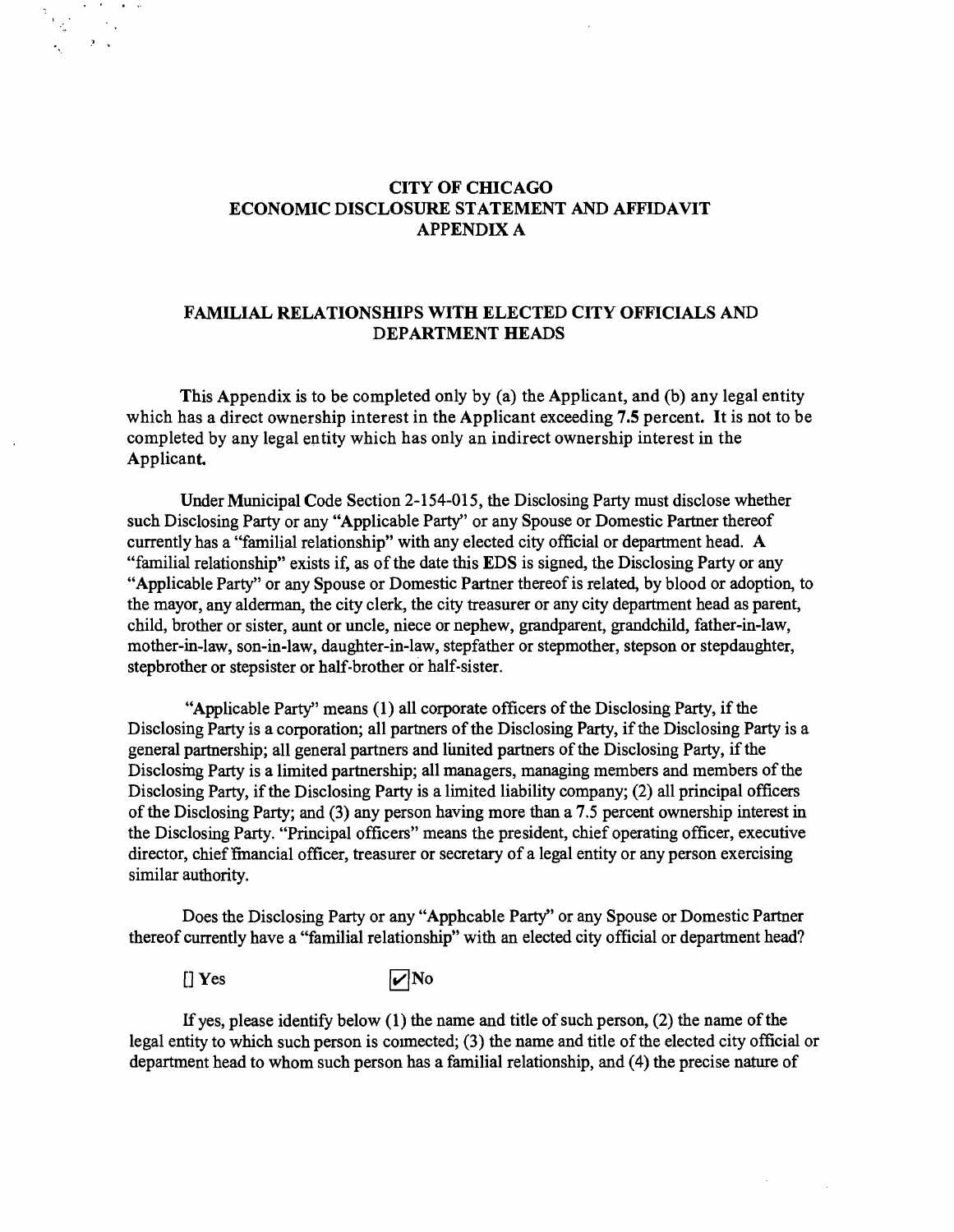such familial relationship.

#### **CERTIFICATION**

Under penalty of perjury, the person signing below: (1) warrants that he/she is authorized to execute this EDS on behalf of the Disclosing Party, and (2) warrants that all certifications and statements contained in this EDS are tme, accurate and complete as of the date fumished to the City.

Kimberly DeShano

Date:  $\frac{\frac{\partial}{\partial x}}{\frac{\partial}{\partial y}}$ 

(Print or type name of Disclosing Party)

By:

*(Sign here) /yi /)j^iu>* 

Kimberly DeShano

(Print or type name of person signing)

(Print or type titie of person signing)

Cores Re Signed and swom to before me on (date)  $\Box$   $\Box$   $\Box$ at  $C_{\text{col}}$  County,  $n$  (State).

Notary Public.

Commission expires:

OFFICIAL SEAL JANELL M. KELLEY I Notary Public-State of Illinois My Commission Expires Nov 13, 2013  $\}$ 

Š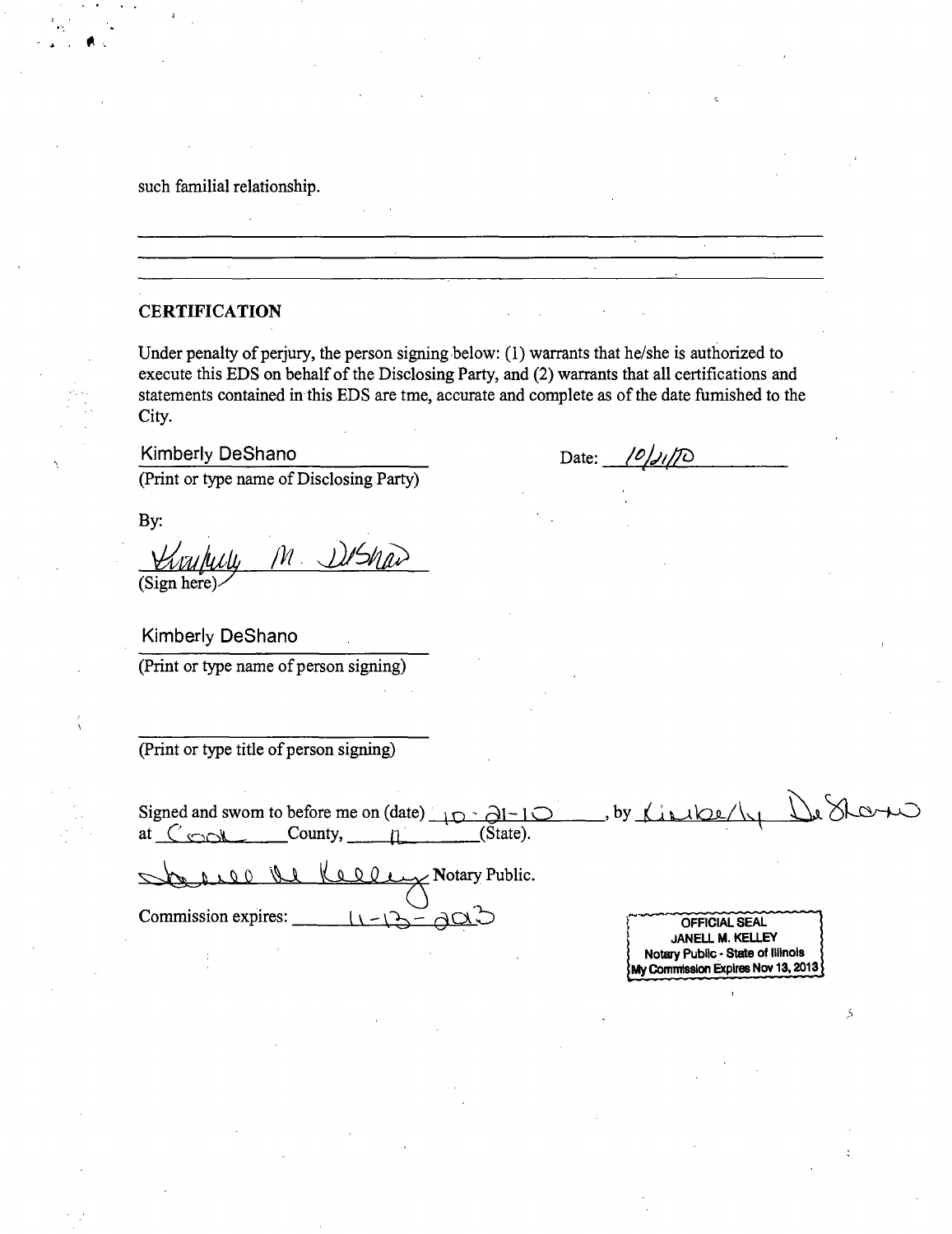## CITY OF CHICAGO ECONOMIC DISCLOSURE STATEMENT AND AFFIDAVIT

#### SECTION I -- GENERAL INFORMATION

A. Legal name of Disclosing Party submitting this EDS. Include  $d/b/a$  if applicable:

| <b>Theresa Keeley</b> |  |
|-----------------------|--|
|-----------------------|--|

Check ONE of the following three boxes:

Indicate whether Disclosing Party submitting this EDS is:

- 1.  $\mathbf{\nabla}$  the Applicant OR
- 2. [] a legal entity holding a direct or indirect interest in the Applicant. State the legal name of the Applicant in which Disclosing Party holds an interest: OR
- 3. [] a specified legal entity with a right of control (see Section Il.B.i.b.) State the legal name of the entity in which Disclosing Party holds a right of control:

B. Business address of Disclosing Party: 3831 N. Kenmore, Chicago, IL 60613

C. Telephone:  $312-240-1122$  Fax: Email: velasco1@mac.com

D. Name of contact person: James Velasco

E. Federal Employer Identification No. (if you have one):

F. Brief description of contract, transaction or other undertaking (referred to below as the "Matter") to which this EDS pertains. (Include project number and location of property, if applicable):

Zoning Amendment, 3831 N. Kenmore

G. Which City agency or department is requesting this EDS? Department of Zoning

If the Matter is a contract being handled by the City's Department of Procurement Services, please complete the following:

Specification # and Contract #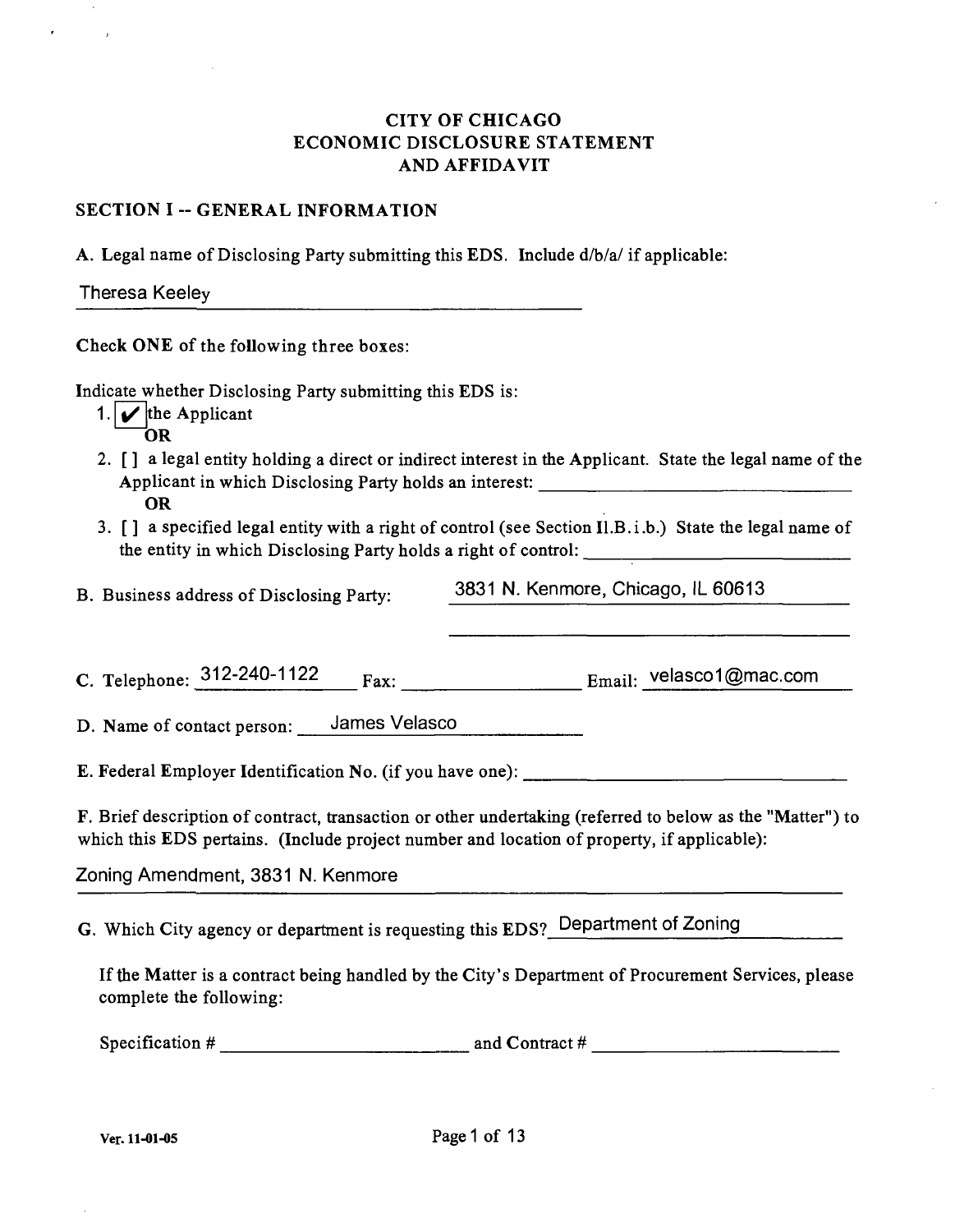## **SECTION II ~ DISCLOSURE OF OWNERSHIP INTERESTS**

## A. NATURE OF DISCLOSING PARTY

| Indicate the nature of the Disclosing Party:<br>1. |                                                          |
|----------------------------------------------------|----------------------------------------------------------|
| $ v $ Person                                       | [] Limited liability company*                            |
| [] Publicly registered business corporation        | [] Limited liability partnership*                        |
| [] Privately held business corporation             | [] Joint venture*                                        |
| [] Sole proprietorship                             | [] Not-for-profit corporation                            |
| [] General partnership*                            | (Is the not-for-profit corporation also a $501(c)(3)$ )? |
| [] Limited partnership*                            | $\lceil \cdot \rceil$ Yes<br>$\overline{\phantom{a}}$ No |
| $\lceil \cdot \rceil$ Tmst                         | [] Other (please specify)                                |
|                                                    |                                                          |

•\* Note B.l.b below.

 $\ddot{\phantom{a}}$ 

 $\sim$   $\sim$ 

2. For legal entities, the state (or foreign country) of incorporation or organization, if applicable:

3. For legal entities not organized in the State of Illinois: Has the organization registered to do business in the State of Illinois as a foreign entity?

 $[ ]$  Yes  $[ ]$  No  $[ ]$  N/A

B. IF THE DISCLOSING PARTY IS A LEGAL ENTITY:

l.a. List below the full names and titles of all executive officers and all directors of the entity. For not-for-profit corporations, also list below all members, if any, which are legal entities. If there are no such members, write "no members." For tmsts, estates or other similar entities, list below the legal titleholder(s).

| Name | <b>Theresa Keeley</b>   | Title |  |
|------|-------------------------|-------|--|
|      | <b>Michael Fine</b>     |       |  |
|      | James Velasco           |       |  |
|      | <b>Kimberly DeShano</b> |       |  |

l.b. If you checked "General partnership," "Limited partnership," "Limited liability company," "Limited liability partnership" or "Joint venture" in response to Item A.l . above (Nature of Disclosing Party), list below the name and title of each general partner, managing member, manager or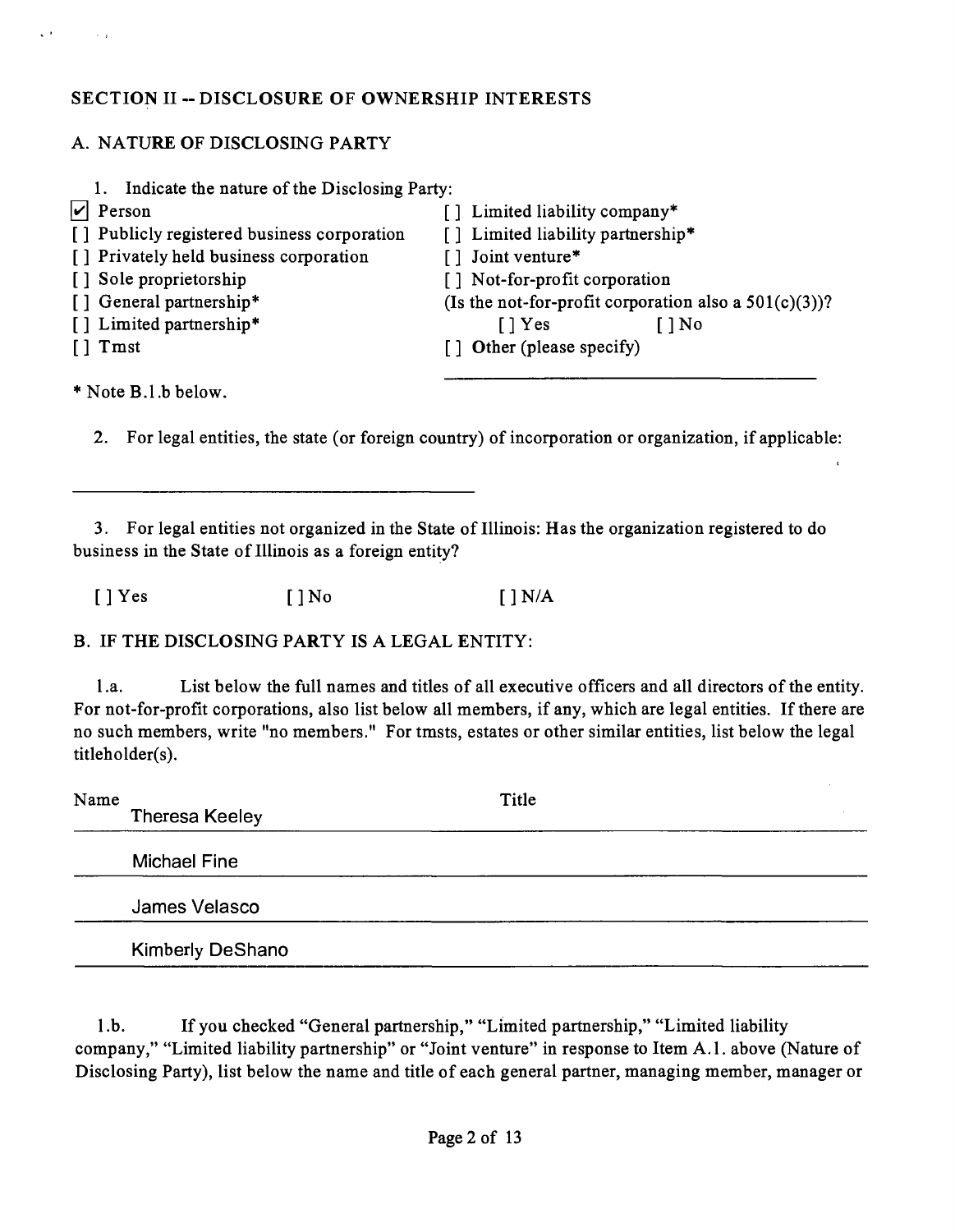any other person or entity that controls the day-to-day management ofthe Disclosing Party. NOTE: Each legal entity listed below must submit an EDS on its own behalf

| Name | Title |  |
|------|-------|--|
|      |       |  |
|      |       |  |
|      |       |  |

2. Please provide the following information conceming each person or entity having a direct or indirect beneficial interest (including ownership) in excess of 7.5% of the Disclosing Party. Examples of such an interest include shares in a corporation, partnership interest in a partnership or joint venture, interest of a member or manager in a limited liability company, or interest of a beneficiary of a tmst, estate or other similar entity. If none, state "None." NOTE: Pursuant to Section 2-154-030 of the Municipal Code of Chicago ("Municipal Code"), the City may require any such additional information from any applicant which is reasonably intended to achieve full disclosure.

| Name                    | <b>Business Address</b> | Percentage Interest in the<br>Disclosing Party |  |
|-------------------------|-------------------------|------------------------------------------------|--|
| Terri Keeley            |                         |                                                |  |
| Michael Fine            |                         |                                                |  |
| <b>Kimberly DeShano</b> |                         |                                                |  |
| James Velasco           |                         |                                                |  |

## **SECTION III ~ BUSINESS RELATIONSHIPS WITH CITY ELECTED OFFICIALS**

Has the Disclosing Party had a "business relationship," as defined in Chapter 2-156 of the Municipal Code, with any City elected official in the 12 months before the date this EDS is signed?

 $\lceil$  | Yes



If yes, please identify below the name(s) of such City elected official(s) and describe such relationship(s):

## **SECTION IV ~ DISCLOSURE OF SUBCONTRACTORS AND OTHER RETAINED PARTIES**

The Disclosing Party must disclose the name and business address of each subcontractor, attomey, lobbyist, accountant, consultant and any other person or entity whom the Disclosing Party has retained or expects to retain in connection with the Matter, as well as the nature of the relationship, and the total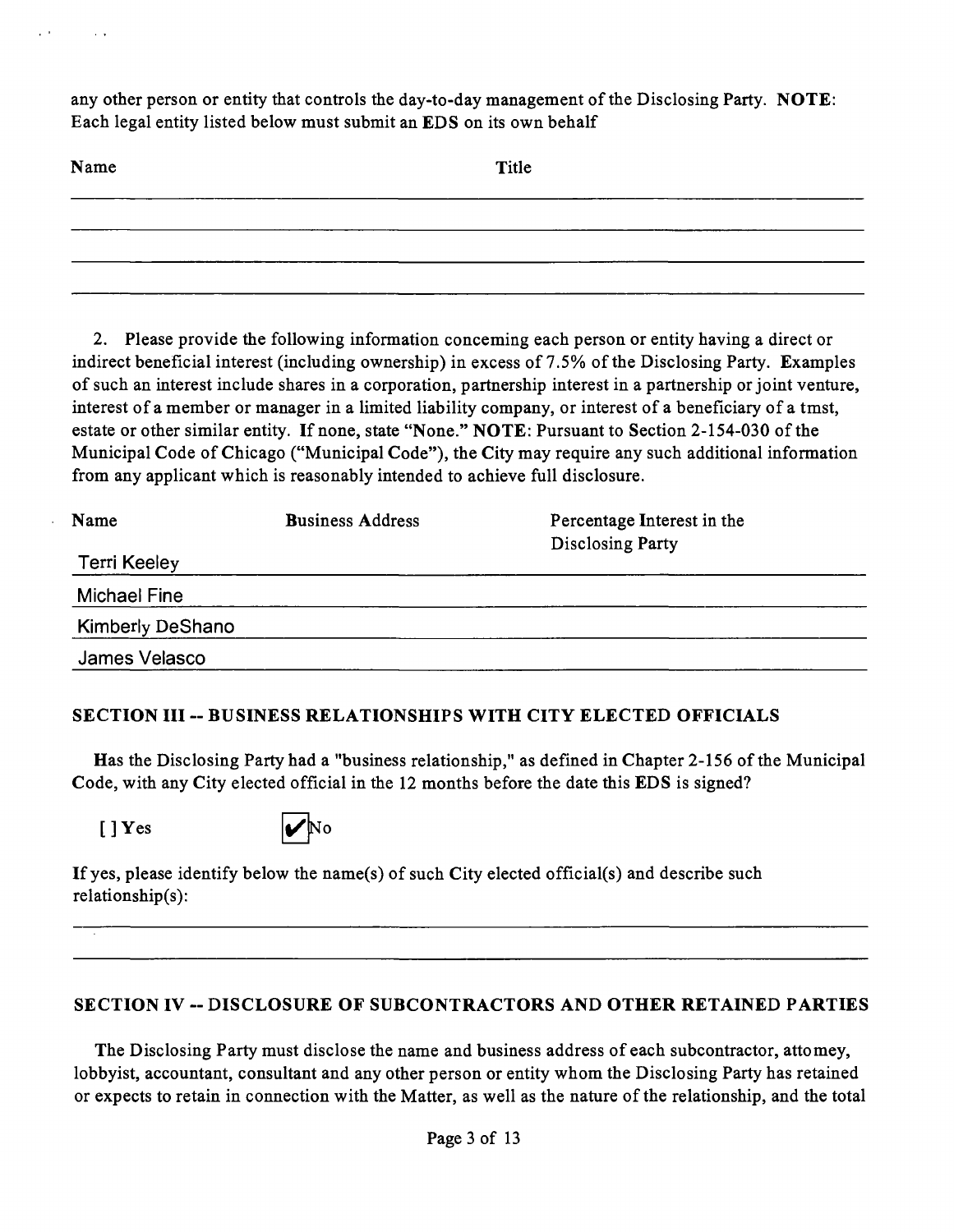amount of the fees paid or estimated to be paid. The Disclosing Party is not required to disclose employees who are paid solely through the Disclosing Party's regular payroll.

"Lobbyist" means any person or entity who undertakes to influence any legislative or administrative action on behalf of any person or entity other than: (1) a not-for-profit entity, on an unpaid basis, or (2) himself "Lobbyist" also means any person or entity any part of whose duties as an employee of another includes undertaking to influence any legislative or administrative action.

If the Disclosing Party is uncertain whether a disclosure is required under this Section, the Disclosing Party must either ask the City whether disclosure is required or make the disclosure.

| Name<br>(indicate whether)<br>retained or anticipated                                     | <b>Business</b><br>Address | <b>Relationship to Disclosing Party</b><br>(subcontractor, attomey,<br>lobbyist, etc.) | Fees<br>(indicate whether)<br>paid or estimated) |
|-------------------------------------------------------------------------------------------|----------------------------|----------------------------------------------------------------------------------------|--------------------------------------------------|
| to be retained)<br>IPSA Corporation, 1166 W. Grand, Chicago, IL 60642; Architect; \$1,600 |                            |                                                                                        |                                                  |

(Add sheets if necessary)

 $\sim$ 

[ J Check here if the Disclosing party has not retained, nor expects to retain, any such persons or entities.

## **SECTION V - CERTIFICATIONS**

## A. COURT-ORDERED CHILD SUPPORT COMPLIANCE

Under Municipal Code Section 2-92-415, substantial owners of business entities that contract with the City must remain in compliance with their child support obligations throughout the term of the contract.

Has any person who directly or indirectly owns 10% or more of the Disclosing Party been declared in arrearage on any child support obligations by any Illinois court of competent jurisdiction?

 $[ ]$  Yes  $]$   $\mathcal{V}$  No  $[ ]$  No person owns 10% or more of the Disclosing Party.

If "Yes," has the person entered into a court-approved agreement for payment of all support owed and is the person in compliance with that agreement?

[ J Yes [ J No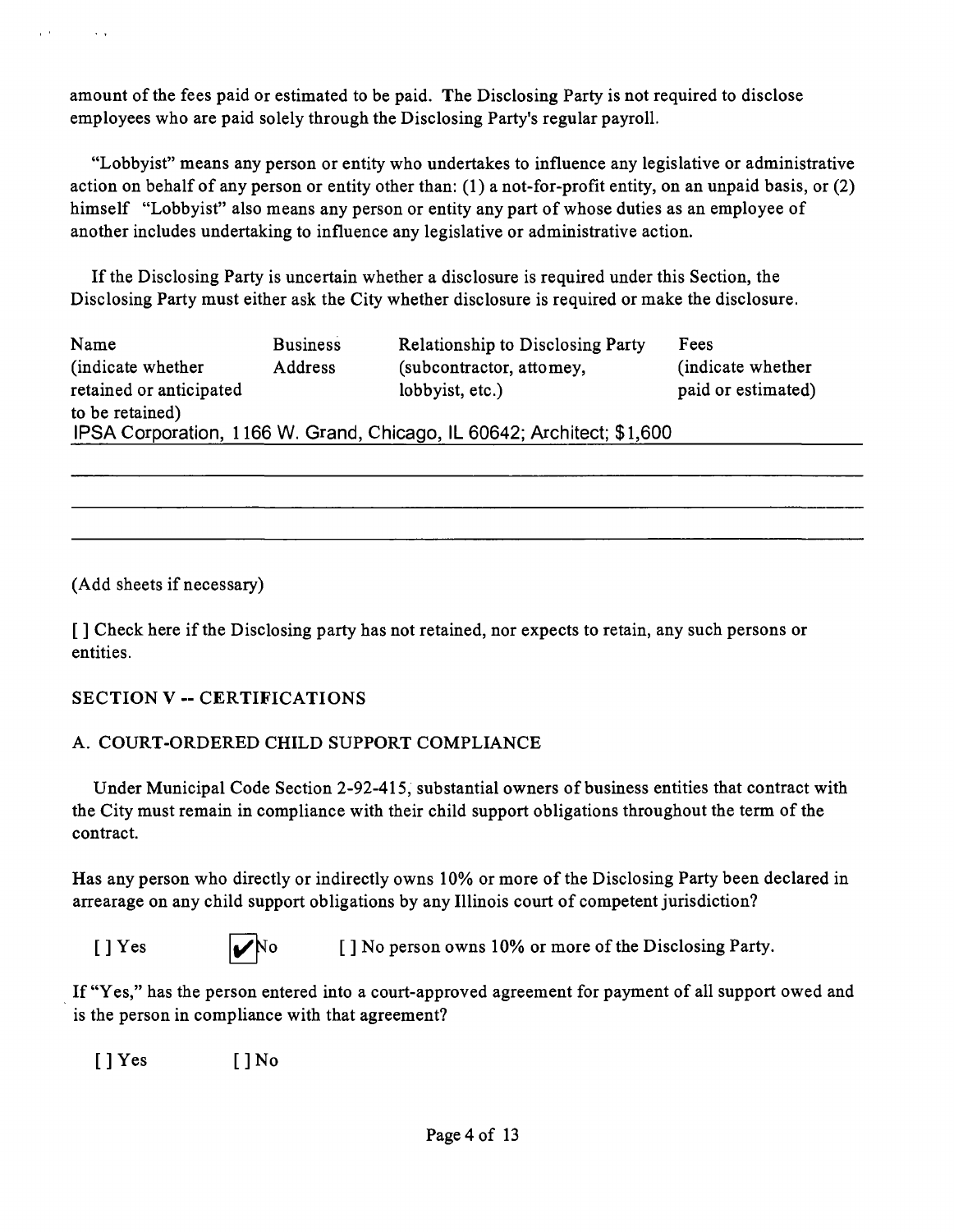## B. FURTHER CERTIFICATIONS

1. The Disclosing Party and, if the Disclosing Party is a legal entity, all of those persons or entities identified in Section II.B.1. of this EDS:

- a. are not presently debarred, suspended, proposed for debarment, declared ineligible or voluntarily excluded from any transactions by any federal, state or local unit of govemment;
- b. have not, within a five-year period preceding the date of this EDS, been convicted of a criminal offense, adjudged guilty, or had a civil judgment rendered against them in connection with: obtaining, attempting to obtain, or performing a public (federal, state or local) transaction or contract under a public transaction; a violation of federal or state antitmst statutes; fraud; embezzlement; theft; forgery; bribery; falsification or destmction of records; making false statements; or receiving stolen property;
- c. are not presently indicted for or otherwise criminally or civilly charged by a govemmental entity (federal, state or local) with commission of any of the offenses enumerated in clause B.l.b. of this Section V;
- d. have not, within a five-year period preceding the date of this EDS, had one or more public transactions (federal, state or local) terminated for cause or default; and
- e. have not, within a five-year period preceding the date ofthis EDS, been convicted, adjudged guilty, or found liable in a civil proceeding, or in any criminal or civil action, including actions conceming environmental violations, instituted by the City or by the federal govemment, any state, or any other unit of local govemment.
- 2. The certifications in subparts 2, 3 and 4 concem:
- the Disclosing Party;

• any "Applicable Party" (meaning any party participating in the performance of the Matter, including but not limited to any persons or legal entities disclosed under Section IV, "Disclosure of Subcontractors and Other Retained Parties");

• any "Affiliated Entity" (meaning a person or entity that, directly or indirectly: controls the Disclosing Party, is controlled by the Disclosing Party, or is, with the Disclosing Party, under common control of another person or entity. Indicia of control include, without limitation: interlocking management or ownership; identity of interests among family members, shared facilities and equipment; common use of employees; or organization of a business entity following the ineligibility of a business entity to do business with federal or state or local govemment, including the City, using substantially the same management, ownership, or principals as the ineligible entity); with respect to Applicable Parties, the term Affiliated Entity means a person or entity that directly or indirectly controls the Applicable Party, is controlled by it, or, with the Applicable Party, is under common control of another person or entity;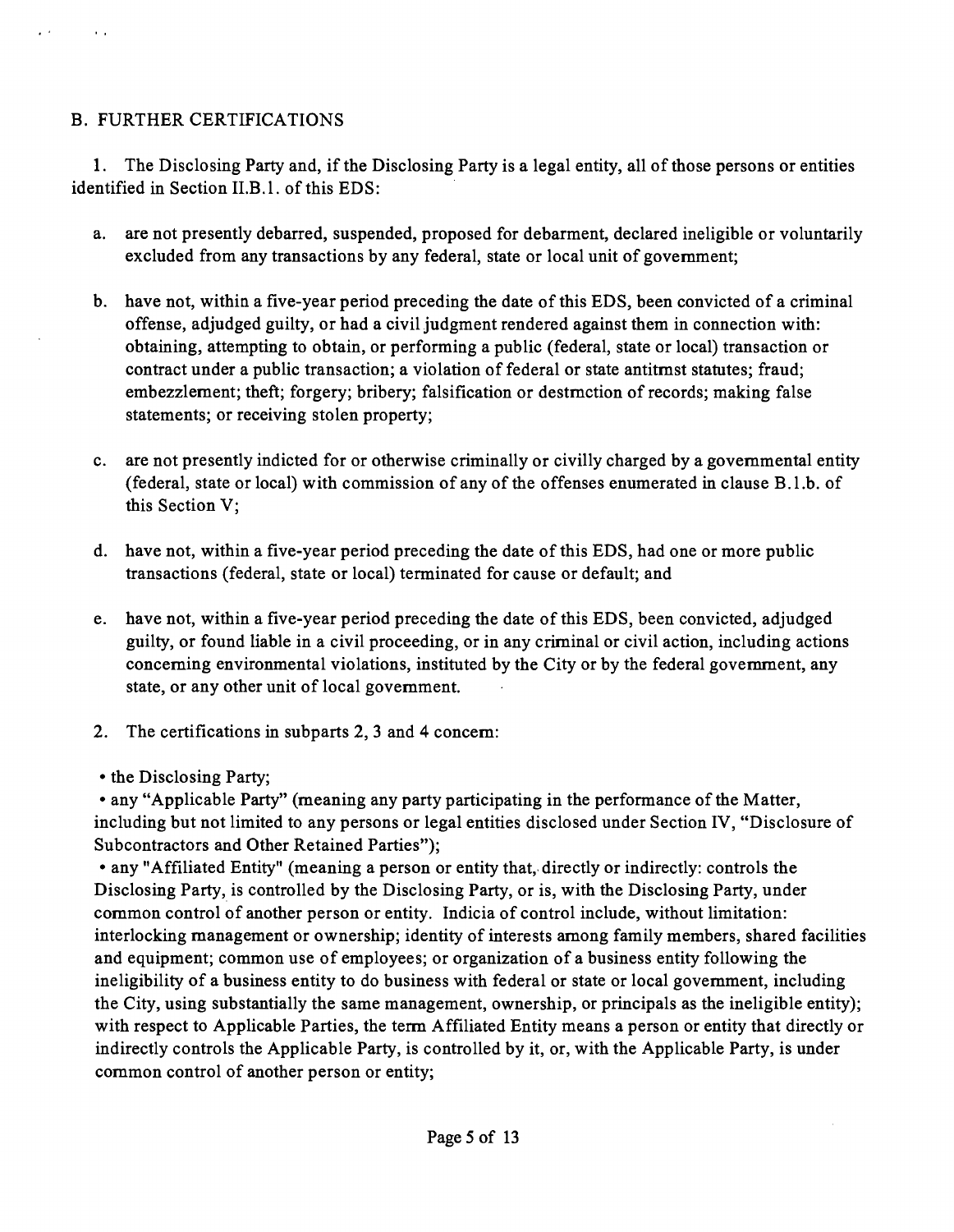• any responsible official of the Disclosing Party, any Applicable Party or any Affiliated Entity or any other official, agent or employee of the Disclosing Party, any Applicable Party or any Affiliated Entity, acting pursuant to the direction or authorization of a responsible official of the Disclosing Party, any Applicable Party or any Affiliated Entity (collectively "Agents").

 $\mathcal{L}(\mathcal{A})$  .

 $\sim 10^{-1}$ 

Neither the Disclosing Party, nor any Applicable Party, nor any Affiliated Entity of either the Disclosing Party or any Applicable Party nor any Agents have, during the five years before the date this EDS is signed, or, with respect to an Applicable Party, an Affiliated Entity, or an Affiliated Entity of an Applicable Party during the five years before the date of such Apphcable Party's or Affiliated Entity's contract or engagement in connection with the Matter:

- a. bribed or attempted to bribe, or been convicted or adjudged guilty of bribery or attempting to bribe, a public officer or employee of the City, the State of Illinois, or any agency of the federal govemment or of any state or local govemment in the United States of America, in that officer's or employee's official capacity;
- b. agreed or colluded with other bidders or prospective bidders, or been a party to any such agreement, or been convicted or adjudged guilty of agreement or collusion among bidders or prospective bidders, in restraint of freedom of competition by agreement to bid a fixed price or otherwise; or
- c. made an admission of such conduct described in a. or b. above that is a matter of record, but have not been prosecuted for such conduct; or
- d. violated the provisions of Municipal Code Section 2-92-610 (Living Wage Ordinance).

3. Neither the Disclosing Party, Affiliated Entity or Applicable Party, or any of their employees, officials, agents or partners, is barred from contracting with any unit of state or local government as a result of engaging in or being convicted of (1) bid-rigging in violation of 720 ILCS 5/33E-3; (2) bid-rotating in violation of 720 ILCS 5/33E-4; or (3) any similar offense of any state or of the United States of America that contains the same elements as the offense of bid-rigging or bid-rotating.

4. Neither the Disclosing Party nor any Affiliated Entity is listed on any of the following lists maintained by the Office of Foreign Assets Control of the U.S. Department of the Treasury or the Bureau of Industry and Security of the U.S. Department of Commerce or their successors: the Specially Designated Nationals List, the Denied Persons List, the Unverified List, the Entity List and the Debarred List.

5. The Disclosing Party understands and shall comply with (1) the applicable requirements of the Govemmental Ethics Ordinance of the City, Title 2, Chapter 2-156 of the Municipal Code; and (2) all the applicable provisions of Chapter 2-56 of the Municipal Code (Office of the Inspector General).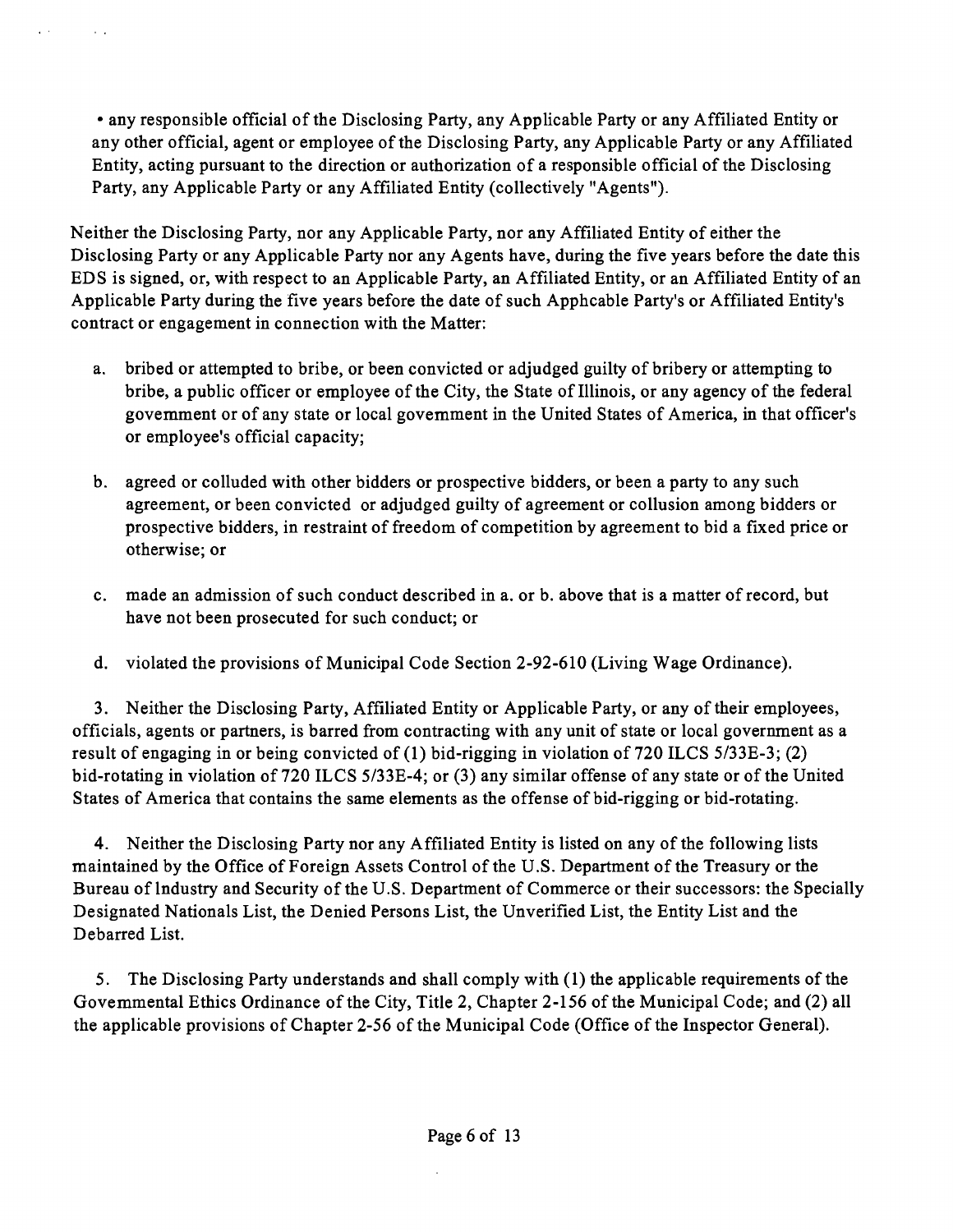6. If the Disclosing Party is unable to certify to any ofthe above statements in this Part B (Further Certifications), the Disclosing Party must explain below:

If the letters "NA," the word "None," or no response appears on the lines above, it will be conclusively presumed that the Disclosing Party certified to the above statements.

## C. CERTIFICATION OF STATUS AS FfNANClAL INSTITUTION

For purposes of this Part C, under Municipal Code Section 2-32-455(b), the term "financial institution" means a bank, savings and loan association, thrift, credit union, mortgage banker, mortgage broker, tmst company, savings bank, investment bank, securities broker, municipal securities broker, securities dealer, municipal securities dealer, securities underwriter, municipal securities underwriter, investment tmst, venture capital company, bank holding company, financial services holding company, or any licensee under the Consumer Installment Loan Act, the Sales Finance Agency Act, or the Residential Mortgage Licensing Act. However, "financial institution" specifically shall not include any entity whose predominant business is the providing of tax deferred, defined contribution, pension plans to public employees in accordance with Sections 403(b) and 457 of the Intemal Revenue Code. (Additional definitions may be found in Municipal Code Section 2-32-455(b).)

## 1. CERTIFICATION

The Disclosing Party certifies that the Disclosing Party (check one)

[] is  $\sqrt{\frac{1}{1}}$  is not

a "financial institution" as defmed in Section 2-32-45 5(b) of the Municipal Code.

2. If the Disclosing Party IS a fmancial institution, then the Disclosing Party pledges:

"We are not and will not become a predatory lender as defined in Chapter 2-32 of the Municipal Code. We further pledge that none of our affiliates is, and none of them will become, a predatory lender as defined in Chapter 2-32 of the Municipal Code. We understand that becoming a predatory lender or becoming an affiliate of a predatory lender may result in the loss of the privilege of doing business with the City."

If the Disclosing Party is unable to make this pledge because it or any of its affiliates (as defined in Section 2-32-455(b) of the Municipal Code) is a predatory lender within the meaning of Chapter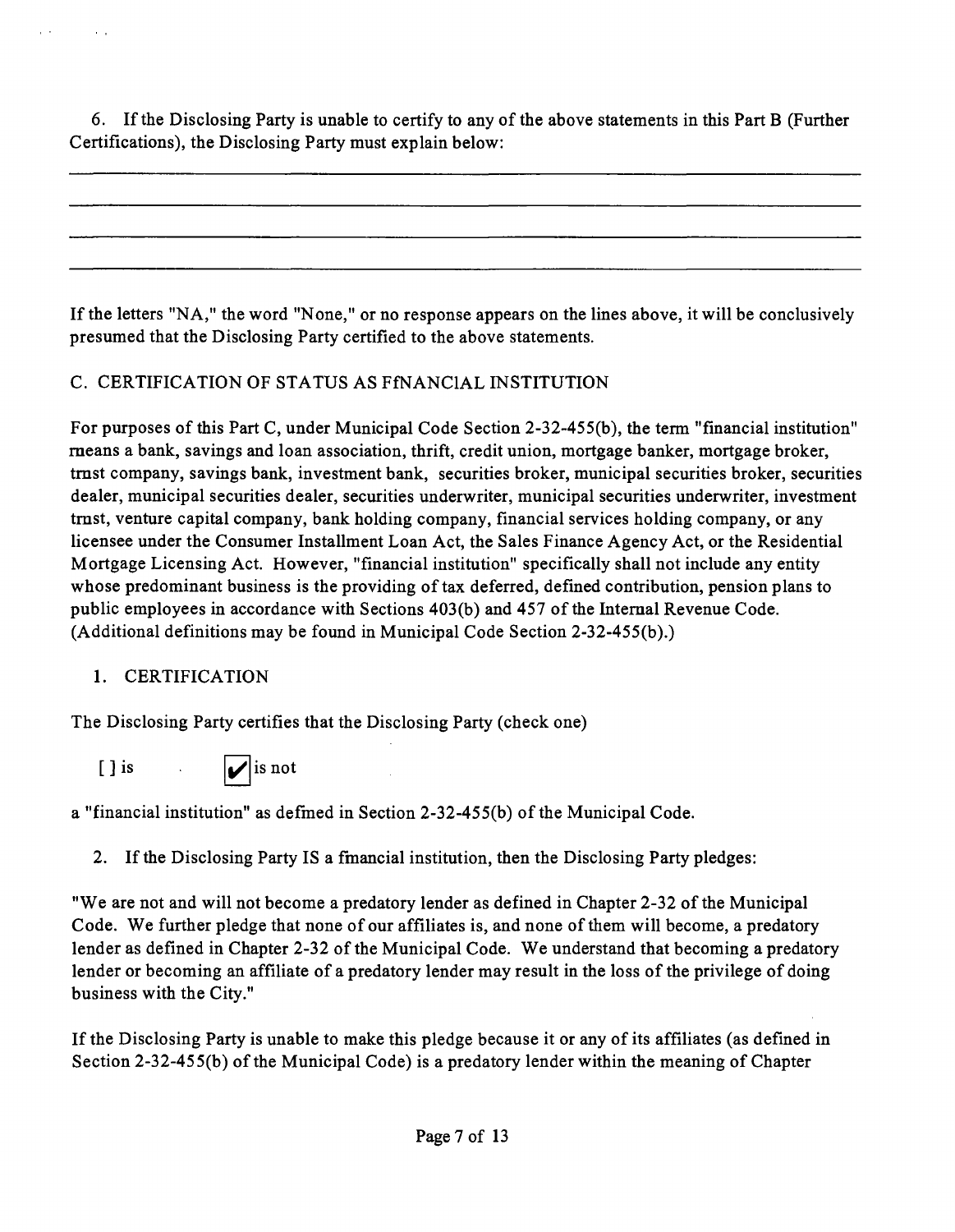2-32 of the Municipal Code, explain here (attach additional pages if necessary):

If the letters "NA," the word "None," or no response appears on the lines above, it will be conclusively presumed that the Disclosing Party certified to the above statements.

D. CERTIFICATION REGARDING INTEREST IN CITY BUSINESS

Any words or terms that are defined in Chapter 2-156 of the Municipal Code have the same meanings when used in this Part D.

1. In accordance with Section 2-156-110 of the Municipal Code: Does any official or employee of the City have a financial interest in his or her own name or in the name of any other person or entity in the Matter?



NOTE: If you checked "Yes" to Item D.L, proceed to Items D.2. and D.3. If you checked "No" to Item D.L, proceed to Part E.

2. Unless sold pursuant to a process of competitive bidding, or otherwise permitted, no City elected official or employee shall have a fmancial interest in his or her own name or in the name of any other person or entity in the purchase of any property that (i) belongs to the City, or (ii) is sold for taxes or assessments, or (iii) is sold by virtue of legal process at the suit of the City (collectively, "City Property Sale"). Compensation for property taken pursuant to the City's eminent domain power does not constitute a financial interest within the meaning of this Part D.

Does the Matter involve a City Property Sale?



3. If you checked "Yes" to Item D.L, provide the names and business addresses of the City officials or employees having such interest and identify the nature of such interest:

| Name | <b>Business Address</b> | Nature of Interest |
|------|-------------------------|--------------------|
|      |                         |                    |
|      |                         |                    |

4. The Disclosing Party further certifies that no prohibited financial interest in the Matter will be acquured by any City official or employee.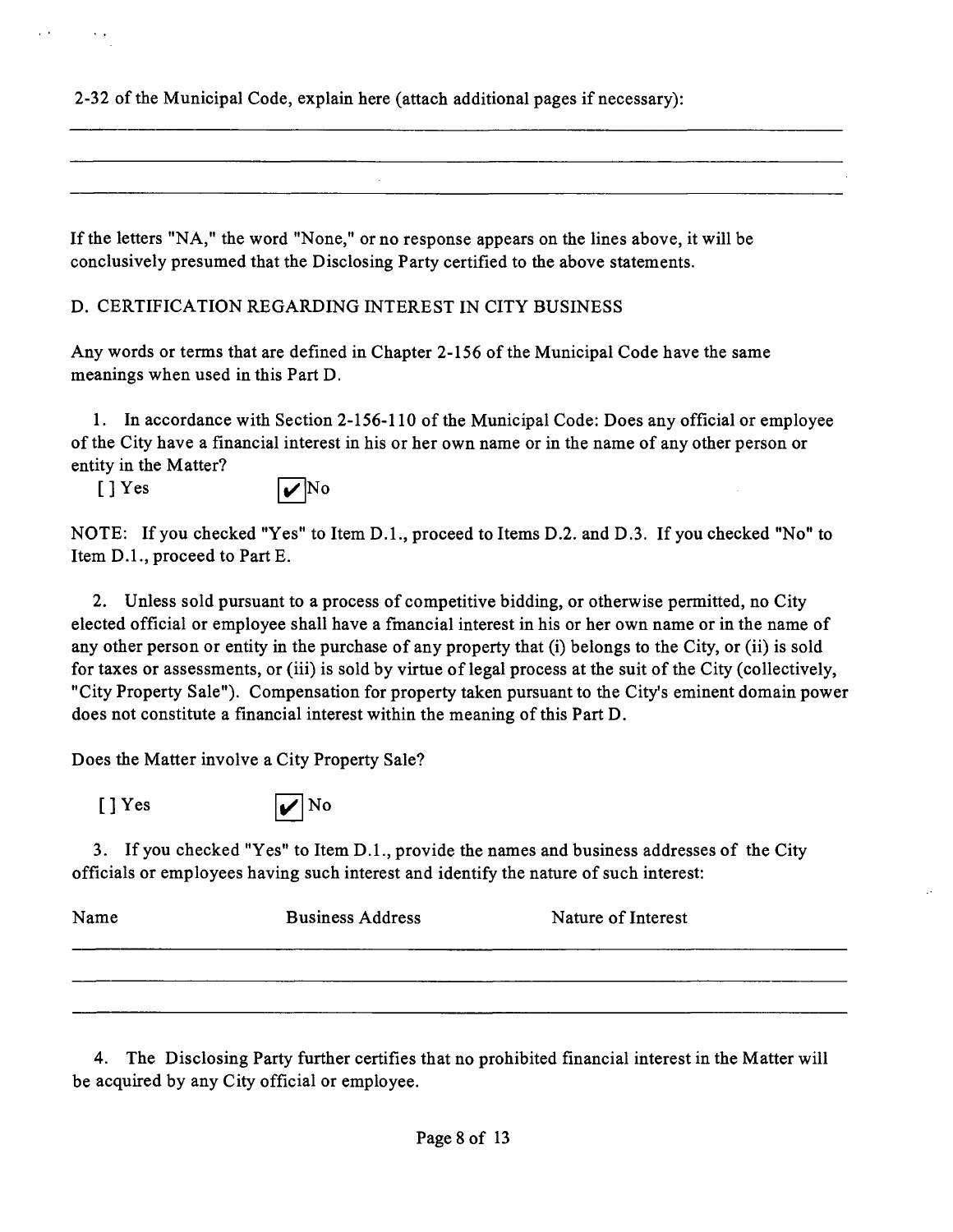The Disclosing Party has searched any and all records of the Disclosing Party and any and all predecessor entities for records of investments or profits from slavery, the slave industry, or slaveholder insurance policies from the slavery era (including insurance policies issued to slaveholders that provided coverage for damage to or injury or death of their slaves) and has disclosed in this EDS any and all such records to the City. In addition, the Disclosing Party must disclose the names of any and all slaves or slaveholders described in those records. Failure to comply with these disclosure requirements may make the Matter to which this EDS pertains voidable by the City.

Please check either 1. or 2. below. If the Disclosing Party checks 2., the Disclosing Party must disclose below or in an attachment to this EDS all requisite information as set forth in that paragraph 2.

 $\blacktriangleright$ . The Disclosing Party verifies that (a) the Disclosing Party has searched any and all records of the Disclosing Party and any and all predecessor entities for records of investments or profits from slavery, the slave industry, or slaveholder insurance policies, and (b) the Disclosing Party has found no records of investments or profits from slavery, the slave industry, or slaveholder insurance policies and no records of names of any slaves or slaveholders.

2. The Disclosing Party verifies that, as a resuh of conducting the search in step 1(a) above, the Disclosing Party has found records relating to investments or profits from slavery, the slave industry, or slaveholder insurance policies and/or the names of any slaves or slaveholders. The Disclosing Party verifies that the following constitutes full disclosure of all such records:

## **SECTION VI - CERTIFICATIONS FOR FEDERALLY-FUNDED MATTERS**

NOTE: If the Matter is federally funded, complete this Section VI. If the Matter is not federally funded, proceed to Section VII.

#### A. CERTIFICATION REGARDING LOBBYING

1. List below the names of all persons or entities registered under the federal Lobbying Disclosure Act of 1995 who have made lobbying contacts on behalf of the Disclosing Party with respect to the Matter: (Begin list here, add sheets as necessary):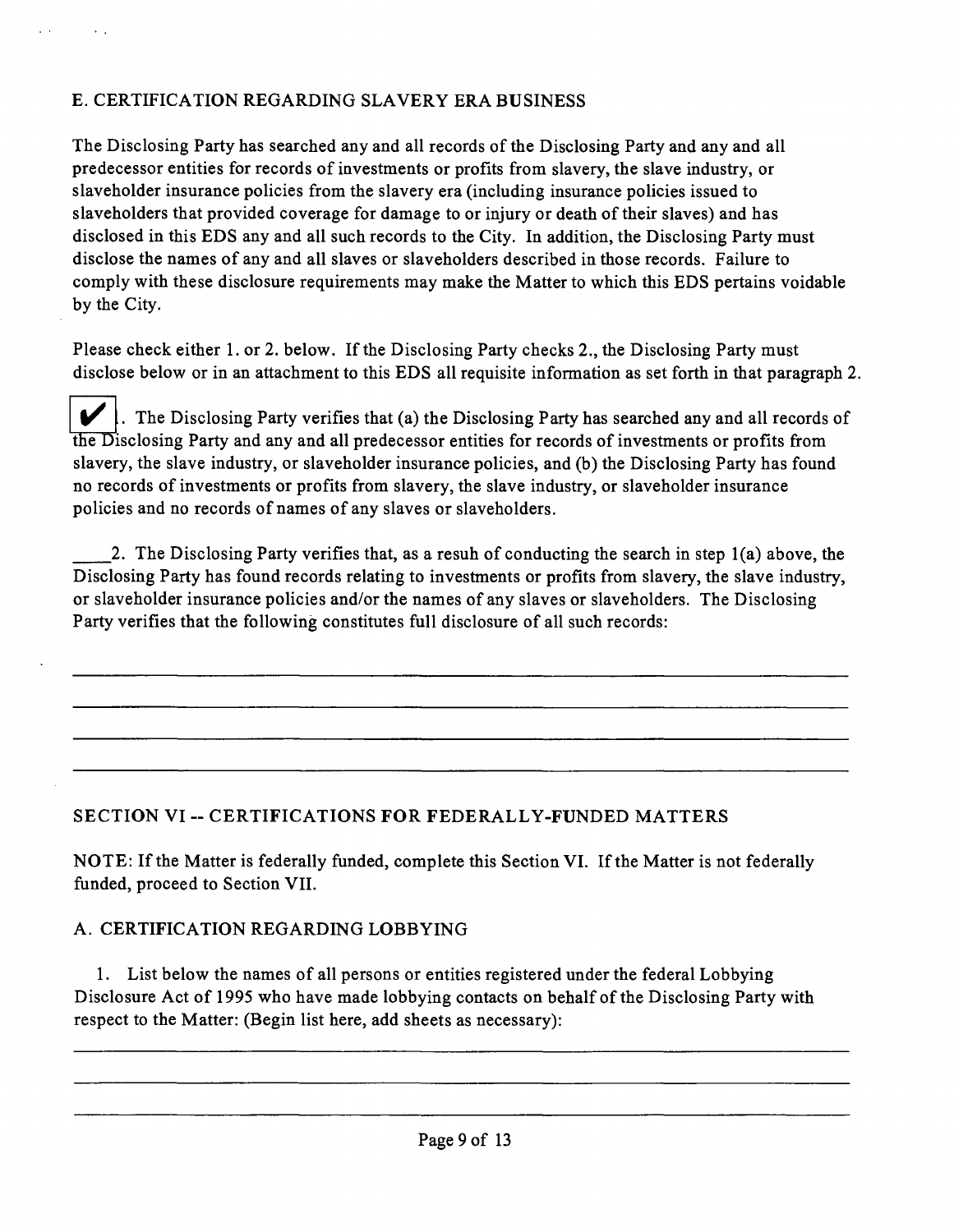(If no explanation appears or begins on the lines above, or if the letters "NA" or if the word "None" appear, it will be conclusively presumed that the Disclosing Party means that NO persons or entities registered under the Lobbying Disclosure Act of 1995 have made lobbying contacts on behalf of the Disclosing Party with respect to the Matter.)

 $\mathbf{r} \rightarrow \mathbf{r}$ 

 $\sim$   $\sim$ 

2. The Disclosing Party has not spent and will not expend any federally appropriated funds to pay any person or entity listed in Paragraph A.l . above for his or her lobbying activities or to pay any person or entity to influence or attempt to influence an officer or employee of any agency, as defined by applicable federal law, a member of Congress, an officer or employee of Congress, or an employee of a member of Congress, in connection with the award of any federally funded contract, making any federally funded grant or loan, entering into any cooperative agreement, or to extend, continue, renew, amend, or modify any federally funded contract, grant, loan, or cooperative agreement.

3. The Disclosing Party will submit an updated certification at the end of each calendar quarter in which there occurs any event that materially affects the accuracy of the statements and information set forth in paragraphs A.l . and A.2. above.

If the Matter is federally funded and any funds other than federally appropriated funds have been or will be paid to any person or entity for influencing or attempting to influence an officer or employee of any agency (as defmed by applicable federal law), a member of Congress, an officer or employee of Congress, or an employee of a member of Congress in connection with the Matter, the Disclosing Party must complete and submit Standard Form-LLL, "Disclosure Form to Report Lobbying," in accordance with its instmctions. The form may be obtained online from the federal Office of Management and Budget (OMB) web site at http://www.whitehouse.gov/omb/grants/sflllin.pdf, linked on the page http://www.whitehouse.gov/omb/grants/grants forms.html.

4. The Disclosing Party certifies that either: (i) it is not an organization described in section  $501(c)(4)$  of the Intemal Revenue Code of 1986; or (ii) it is an organization described in section 501(c)(4) of the Intemal Revenue Code of 1986 but has not engaged and will not engage in "Lobbying Activities".

5. If the Disclosing Party is the Applicant, the Disclosing Party must obtain certifications equal in form and substance to paragraphs A.l . through A.4. above from all subcontractors before it awards any subcontract and the Disclosing Party must maintain all such subcontractors' certifications for the duration of the Matter and must make such certifications promptly available to the City upon request.

## B. CERTIFICATION REGARDING EQUAL EMPLOYMENT OPPORTUNITY

If the Matter is federally funded, federal regulations require the Applicant and all proposed subcontractors to submit the following information with their bids or in writing at the outset of negotiations.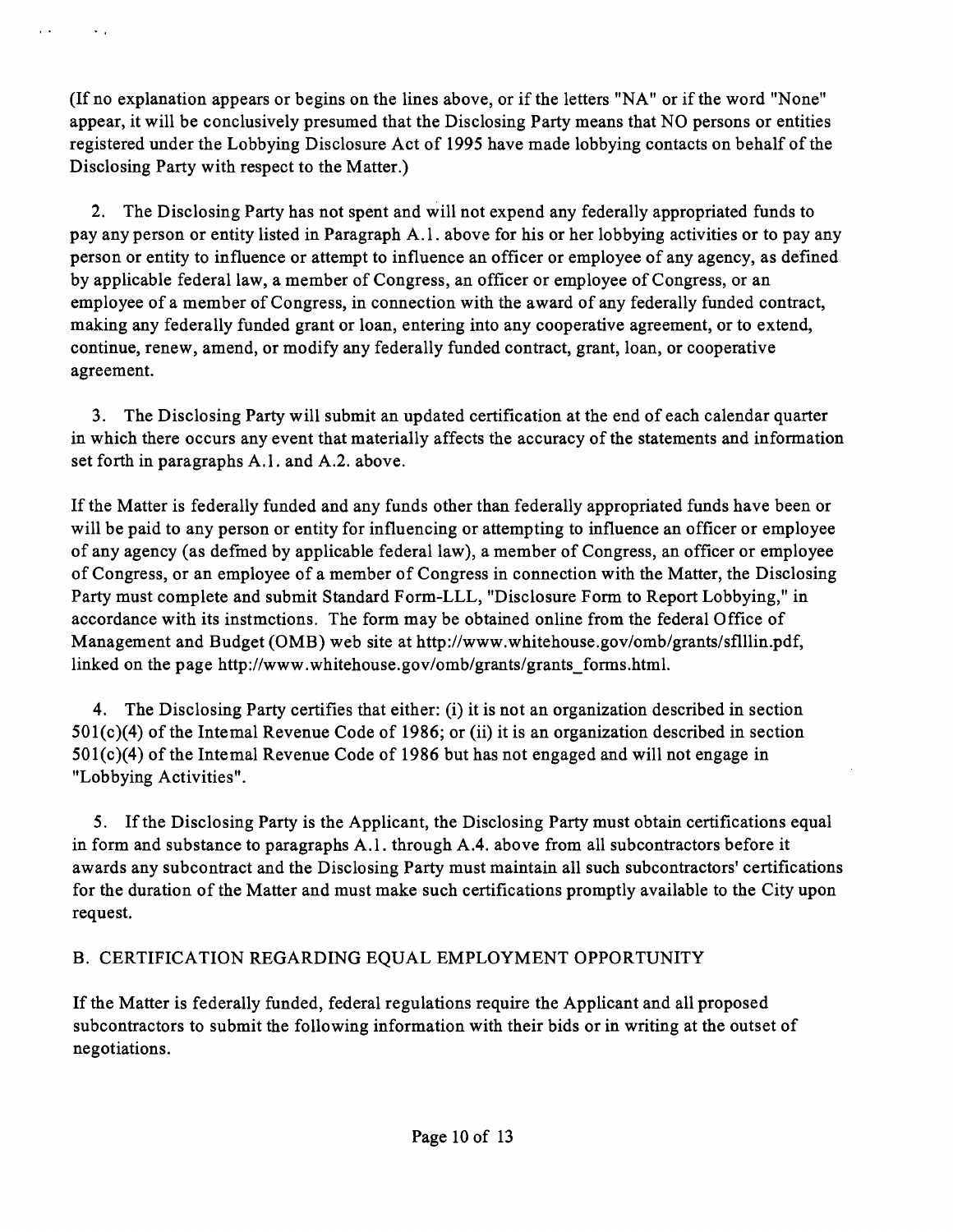Is the Disclosing Party the Applicant?

 $Yes$  [ ] No

If "Yes," answer the three questions below:

1. Have you developed and do you have on file affirmative action programs pursuant to applicable federal regulations? (See 41 CFR Part 60-2.)

 $[$  | Yes  $]$  | | No

2. Have you filed with the Joint Reporting Committee, the Director of the Office of Federal Contract Compliance Programs, or the Equal Employment Opportunity Commission all reports due under the applicable filing requirements? real

 $\mathfrak{c}$ 

 $\Box$  No

3. Have you participated m any previous contracts or subcontracts subject to the equal opportunity clause?

 $[1]$  Yes  $\blacksquare$  No

If you checked "No" to question 1. or 2. above, please provide an explanation:

**SECTION VII ~ ACKNOWLEDGMENTS, CONTRACT INCORPORATION, COMPLIANCE, PENALTIES, DISCLOSURE** 

The Disclosing Party understands and agrees that:

A. By completing and filing this EDS, the Disclosing Party acknowledges and agrees, on behalf of itself and the persons or entities named in this EDS, that the City may mvestigate the creditworthiness of some or all of the persons or entities named in this EDS.

B. The certifications, disclosures, and acknowledgments contained in this EDS will become part of any contract or other agreement between the Applicant and the City in connection with the Matter, whether procurement. City assistance, or other City action, and are material inducements to the City's execution of any contract or taking other action with respect to the Matter. The Disclosing Party understands that it must comply with all statutes, ordinances, and regulations on which this EDS is based.

C. The City's Govemmental Ethics and Campaign Financing Ordinances, Chapters 2-156 and 2-164 of the Municipal Code, impose certain duties and obligations on persons or entities seeking City contracts, work, business, or transactions. The full text of these ordinances and a training program is available on line at www.cityofchicago.org/Ethics. and may also be obtained from the City's Board of Ethics, 740 N. Sedgwick St., Suite 500, Chicago, IL 60610, (312) 744-9660. The Disclosmg Party must comply fully with the applicable ordinances.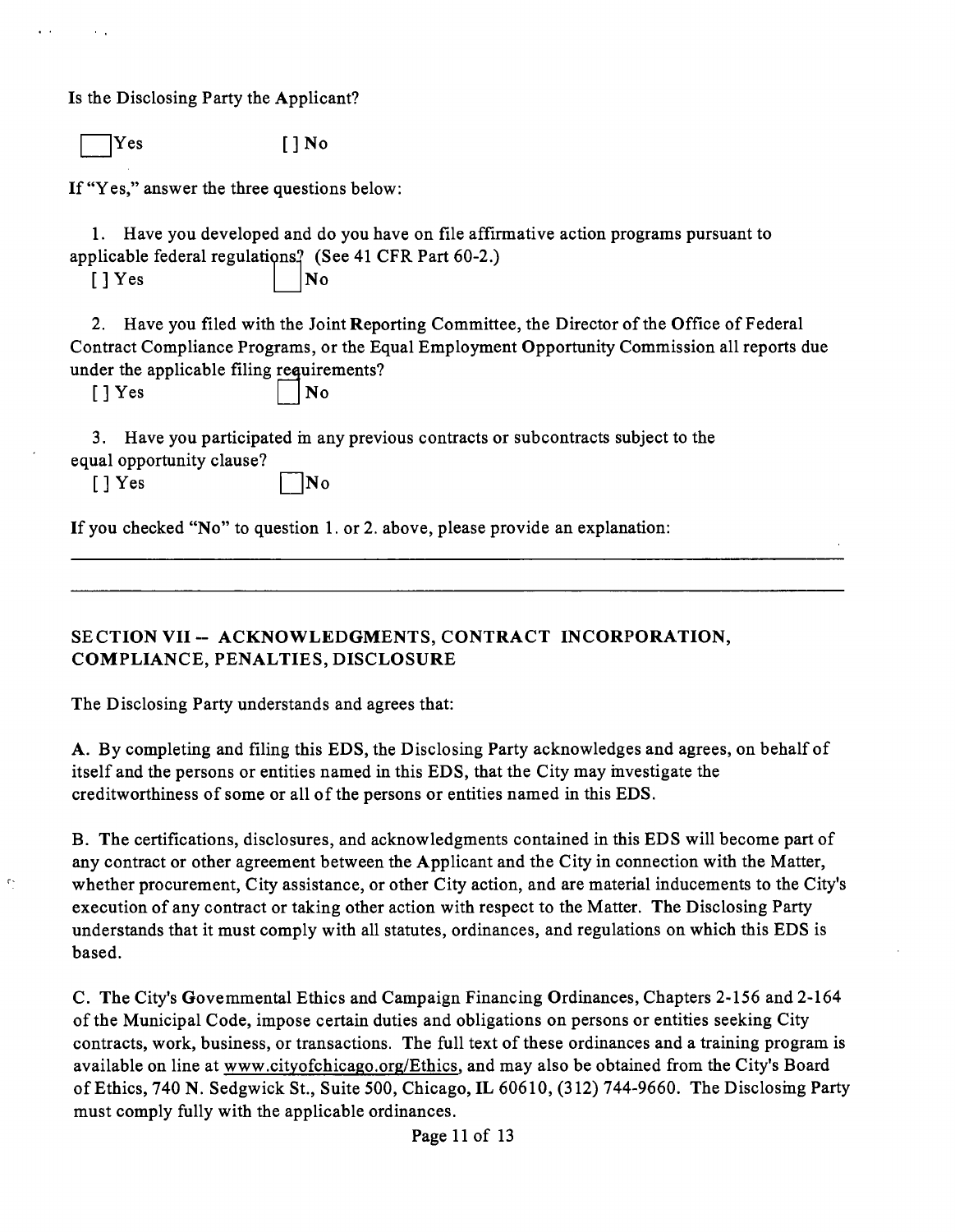D. If the City determines that any information provided in this EDS is false, incomplete or inaccurate, any contract or other agreement in connection with which it is submitted may be rescinded or be void or voidable, and the City may pursue any remedies under the contract or agreement (if not rescinded, void or voidable), at law, or in equity, including terminating the Disclosing Party's participation in the Matter and/or declining to allow the Disclosing Party to participate in other transactions with the City. Remedies at law for a false statement of material fact may include incarceration and an award to the City of treble damages.

E. It is the City's policy to make this document available to the public on its Intemet site and/or upon request. Some or all of the information provided on this EDS and any attachments to this EDS may be made available to the public on the Intemet, in response to a Freedom of Information Act request, or otherwise. By completing and signing this EDS, the Disclosing Party waives and releases any possible rights or claims which it may have against the City in connection with the public release of information contained in this EDS and also authorizes the City to verify the accuracy of any information submitted in this EDS.

F. The information provided in this EDS must be kept current. In the event of changes, the Disclosing Party must supplement this EDS up to the time the City takes action on the Matter. If the Matter is a contract being handled by the City's Department of Procurement Services, the Disclosing Party must update this EDS as the contract requires.

The Disclosing Party represents and warrants that:

 $\sim 100$ 

 $\sim 20\,$   $\mu$ 

G. The Disclosing Party has not withheld or reserved any disclosures as to economic interests in the Disclosing Party, or as to the Matter, or any information, data or plan as to the intended use or purpose for which the Applicant seeks City Council or other City agency action.

For purposes of the certifications in H.1. and H.2. below, the term "affiliate" means any person or entity that, directly or indirectly: controls the Disclosing Party, is controlled by the Disclosing Party, or is, with the Disclosing Party, under common control of another person or entity. Indicia of control include, without limitation: interlocking management or ownership; identity of interests among family members; shared facilities and equipment; common use of employees; or organization of a business entity following the ineligibility of a business entity to do business with the federal govemment or a state or local govemment, including the City, using substantially the same management, ownership, or principals as the ineligible entity.

H.1. The Disclosing Party is not delinquent in the payment of any tax administered by the Illinois Department of Revenue, nor are the Disclosing Party or its affiliates delinquent in paying any fine, fee, tax or other charge owed to the City. This includes, but is not limited to, all water charges, sewer charges, license fees, parking tickets, property taxes or sales taxes.

H.2 If the Disclosing Party is the Applicant, the Disclosing Party and its affiliates will not use, nor permit their subcontractors to use, any facility on the U.S. EPA's List of Violating Facilities in connection with the Matter for the duration of time that such facility remains on the list.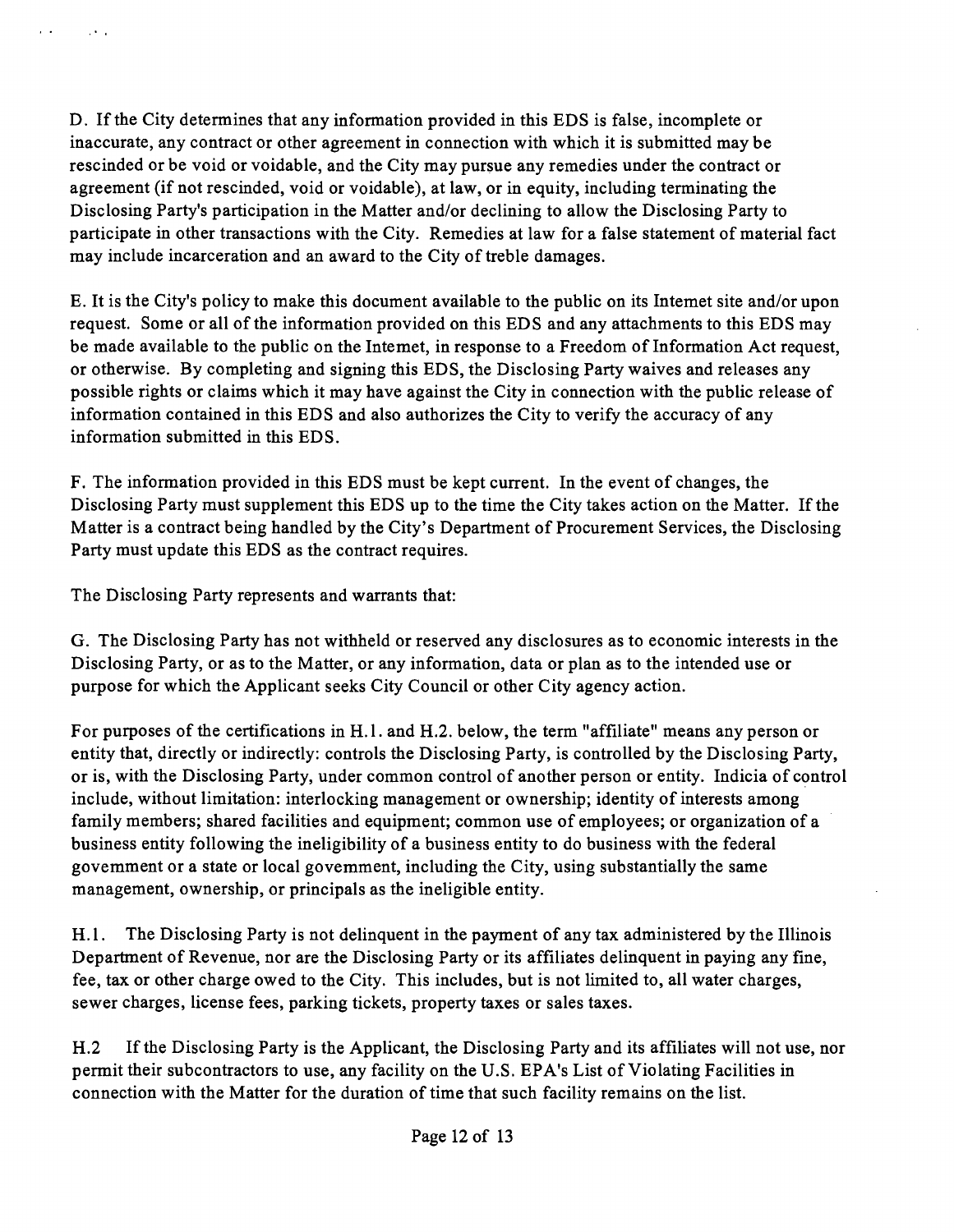H.3 If the Disclosing Party is the Applicant, the Disclosing Party will obtain from any **contractors/subcontractors hired or to be hired in coimection with the Matter certifications equal in form and substance to those in H.l. and H.2. above and will not, without the prior written consent of the City, use any such contractor/subcontractor that does not provide such certifications or that the Disclosing Party has reason to believe has not provided or cannot provide tmthful certifications.** 

NOTE: If the Disclosing Party cannot certify as to any of the items in H.1., H.2. or H.3. above, an **explanatory statement must be attached to this EDS.** 

#### **CERTIFICATION**

**Under penalty of perjury, the person signing below: (1) warrants that he/she is authorized to execute this EDS on behalf of the Disclosing Party, and (2) warrants that all certifications and statements contained in this EDS are tme, accurate and complete as ofthe date fumished to the City.** 

**Date:** 

**Theresa Keeley** 

**(Print or type name of Disclosing Party)** 

 $Bv$ **(sign here)** 

**Theresa Keeley (Print or type name of person signing)** 

**(Print or type title of person signing)** 

anie Gostinnuski sworn to before meyon, (date)  $\frac{12}{12000}$  $Countv.$ (state). **Notary Public. I • 1 • • \***  *21lL*  **OFFICIAL SEAL 5mmission expires: » m k A GOSUNOWSKI Notaty Public - State of liltnois Cemmission Expires Mar 8. 2012** 

**Page 13 of 13**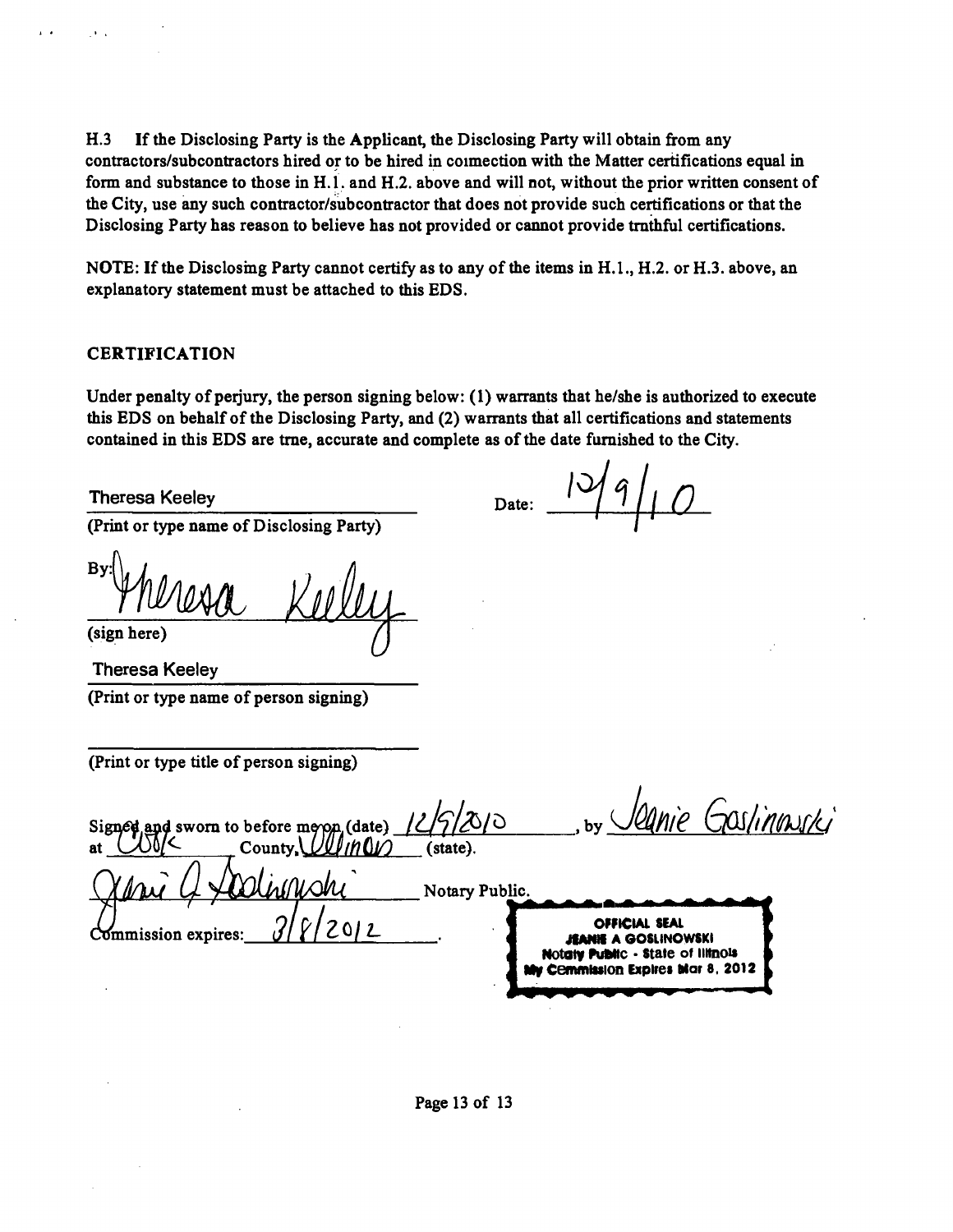#### **CITY OF CHICAGO ECONOMIC DISCLOSURE STATEMENT AND AFFIDAVIT APPENDIX A**

#### FAMILIAL RELATIONSHIPS WITH ELECTED CITY OFFICIALS AND **DEPARTMENT HEADS**

**This Appendix is to be completed only by (a) the Applicant, and (b) any legal entity**  which has a direct ownership interest in the Applicant exceeding 7.5 percent. It is not to be **completed by any legal entity which has only an indirect ownership interest in the**  Applicant.

Under Municipal Code Section 2-154-015, the Disclosing Party must disclose whether such Disclosing Party or any "Applicable Party" or any Spouse or Domestic Partner thereof currently has a "familial relationship" with any elected city official or department head. A "familial relationship" exists if, as of the date this EDS is signed, the Disclosing Party or any "Applicable Party" or any Spouse or Domestic Partner thereof is related, by blood or adoption, to the mayor, any alderman, the city clerk, the city treasurer or any city department head as parent, child, brother or sister, aunt or uncle, niece or nephew, grandparent, grandchild, father-in-law, mother-in-law, son-in-law, daughter-in-law, stepfather or stepmother, stepson or stepdaughter, stepbrother or stepsister or half-brother or half-sister.

"Applicable Party" means (1) all corporate officers of the Disclosing Party, if the Disclosuig Party is a corporation; all partners of the Disclosing Party, if the Disclosing Party is a general partnership; all general partners and lunited partners of the Disclosing Party, if the Disclosing Party is a limited partnership; all managers, managing members and members of the Disclosing Party, if the Disclosing Party is a limited liability company; (2) all principal officers of the Disclosung Party; and (3) any person having more than a 7.5 percent ownership interest in the Disclosing Party. "Principal officers" means the president, chief operatmg officer, executive director, chief fmancial officer, treasurer or secretary of a legal entity or any person exercising similar authority.

Does the Disclosmg Party or any "Apphcable Party" or any Spouse or Domestic Partner thereof currently have a "familial relationship" with an elected city official or department head?

 $[$  Yes  $\overline{\mathbf{v}}$  No

يرتقى الأرادية الما

 $\bar{z}$ 

If yes, please identify below  $(1)$  the name and title of such person,  $(2)$  the name of the legal entity to which such person is connected; (3) the name and title of the elected city official or department head to whom such person has a familial relationship, and (4) the precise nature of

 $\sim$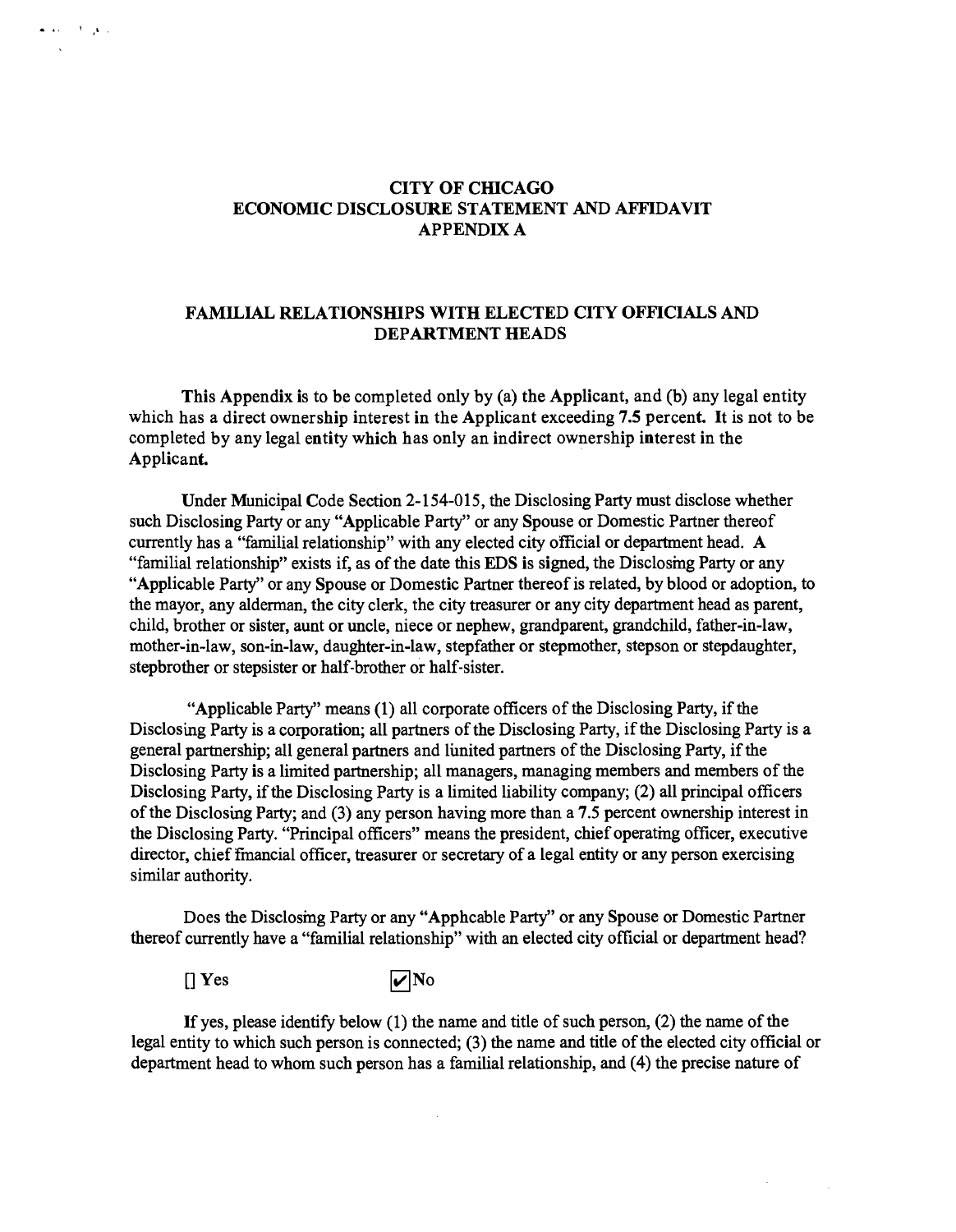**such familial relationship.** 

وأقرأ الأفريد

#### **CERTIFICATION**

**Under penalty of perjury, the person signing below: (1) warrants tbat he/she is authorized to execute this EDS on behalf of the Disclosmg Party, and (2) warrants that all certifications and statements contained in this EDS are tme, accurate and complete as of tbe date himisbed to the City.** 

**Theresa Keeley Date:** Date: **(Print or type name of Disclosing Party)** 

**B (Sign here)** 

**Theresa Keeley (Print or type name of person signing)** 

**(Print or type titie of person signing)** 

by lanie Goslinowski 2010 Signed and awom to before me mudate)<br>at  $\bigcup_{i}$ **^'^•£\_\_County , UTO7n ^ (State).**   $\mathcal{H}$ *N* Notaiy Public.  $\frac{1}{2}$   $\frac{1}{2}$   $\frac{1}{2}$   $\frac{1}{2}$   $\frac{1}{2}$  **TEANIE A GO73INOWEKI ' Holoiv Public - state ol iWnoia My ConimlMlon Expires Mor 8, 2012** 

*www.mating.org/www.mating.org/www.mating.org/www.mating.org/www.mating.org/www.mating.org/www.mating.org/www.mating.org/www.mating.org/www.mating.org/www.mating.org/www.mating.org/www.mating.org/www.mating.org/www.mating*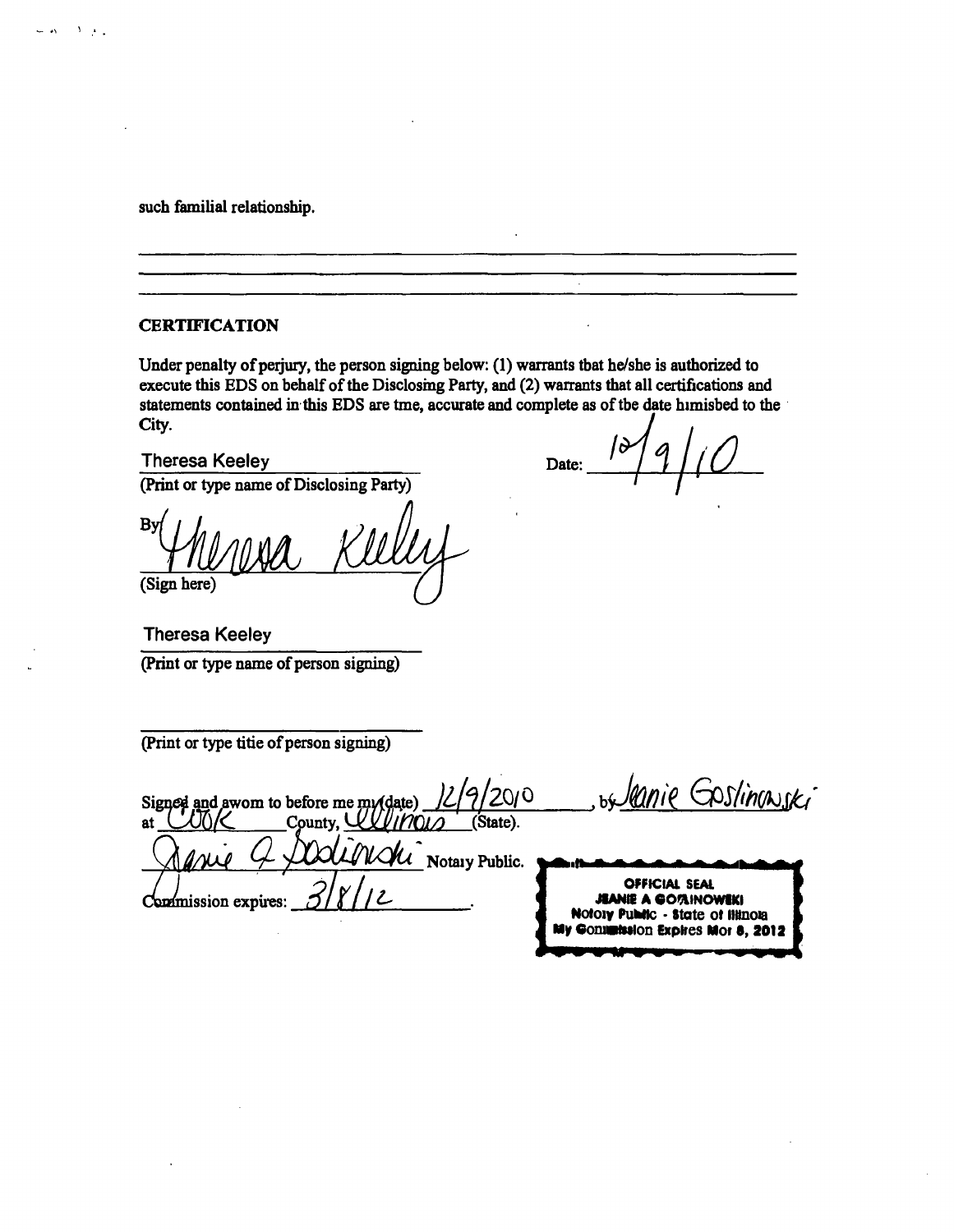## CITY OF CHICAGO ECONOMIC DISCLOSURE STATEMENT AND AFFIDAVIT

#### SECTION I -- GENERAL INFORMATION

A. Legal name of Disclosing Party submitting this EDS. Include d/b/a/ ifapplicable:

| <b>Michael Fine</b> |  |  |
|---------------------|--|--|
|                     |  |  |

Check ONE of the following three boxes:

Indicate whether Disclosing Party submitting this EDS is:

- 1.  $\blacktriangleright$  the Applicant
	- OR
- 2. [J a legal entity holding a direct or indirect interest in the Applicant. State the legal name of the Applicant in which Disclosing Party holds an interest: OR
- 3. [ J a specified legal entity with a right of control (see Section II.B.l .b.) State the legal name of the entity in which Disclosing Party holds a right of control:

B. Business address of Disclosing Party: 3831 N. Kenmore, Chicago. IL 60613

C. Telephone: 312-240-1122 p^^. Email: velasco1@mac.eom

D. Name of contact person: James Velasco

E. Federal Employer Identification No. (if you have one):

F. Brief description of contract, transaction or other undertaking (referred to below as the "Matter") to which this EDS pertains. (Include project number and location of property, if applicable):

Zoning Amendment. 3831 N. Kenmore

G. Which City agency or department is requesting this EDS? Department of Zoning

If the Matter is a contract being handled by the City's Department of Procurement Services, please complete the following:

Specification # and Contract #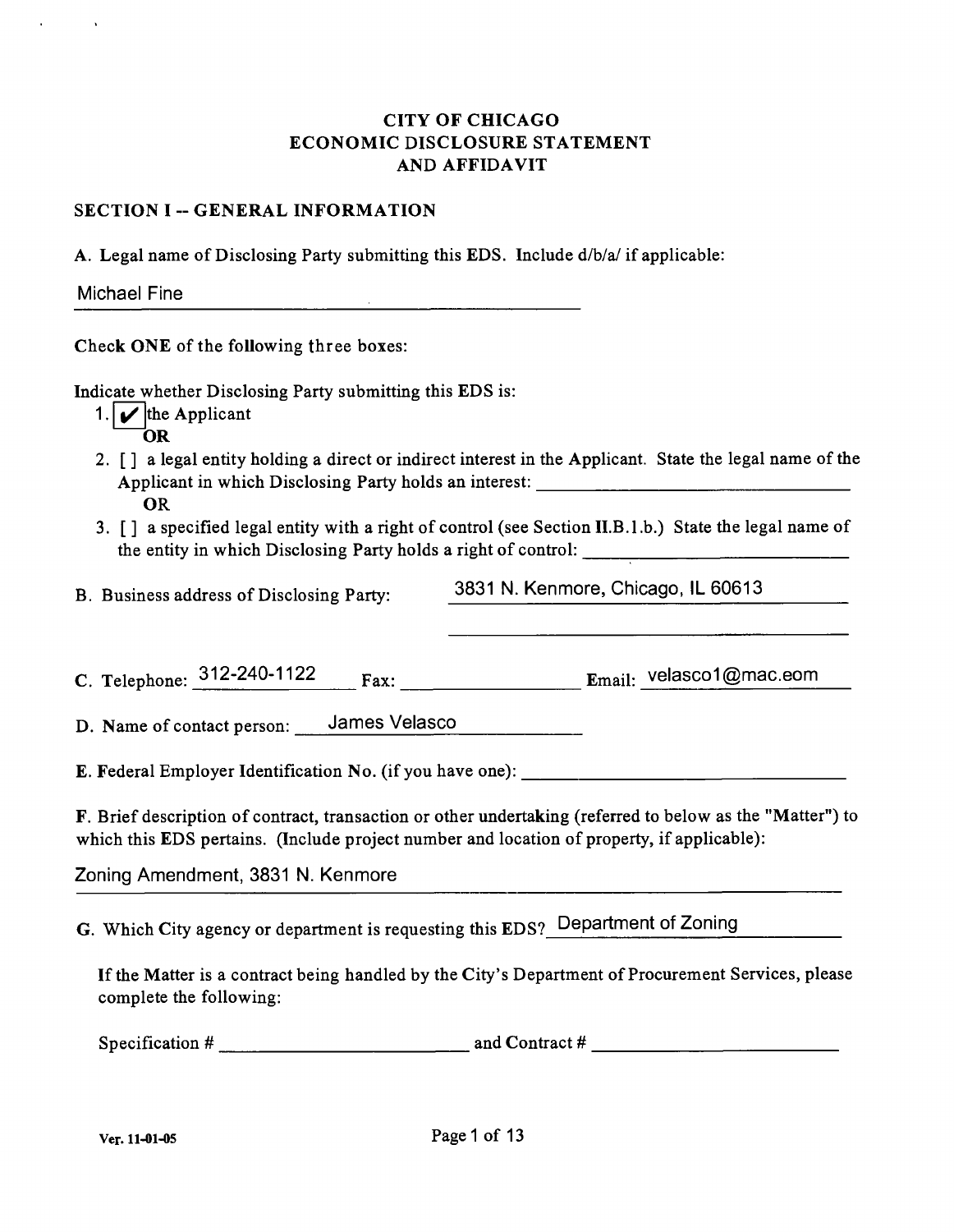## **SECTION II -- DISCLOSURE OF OWNERSHIP INTERESTS**

## A. NATURE OF DISCLOSING PARTY

| 1. Indicate the nature of the Disclosing Party:<br>Person | [] Limited liability company*                            |
|-----------------------------------------------------------|----------------------------------------------------------|
| [] Publicly registered business corporation               | [] Limited liability partnership*                        |
| [] Privately held business corporation                    | [] Joint venture*                                        |
| [] Sole proprietorship                                    | [] Not-for-profit corporation                            |
| [] General partnership*                                   | (Is the not-for-profit corporation also a $501(c)(3)$ )? |
| [] Limited partnership*                                   | $\lceil \cdot \rceil$ Yes<br>$1$ No                      |
| Tmst                                                      | [] Other (please specify)                                |
|                                                           |                                                          |
| * Note B.1.b below.                                       |                                                          |

2. For legal entities, the state (or foreign country) of incorporation or organization, if applicable:

3. For legal entities not organized in the State of Illinois: Has the organization registered to do business in the State of Illinois as a foreign entity?

 $[$   $]$   $Yes$   $[$   $]$   $N/A$   $[$   $]$   $N/A$ 

B. IF THE DISCLOSING PARTY IS A LEGAL ENTITY:

1.a. List below the full names and titles of all executive officers and all directors of the entity. For not-for-profit corporations, also list below all members, if any, which are legal entities. If there are no such members, write "no members." For tmsts, estates or other similar entities, list below the legal titleholder(s).

| Name | <b>Terri Keeley</b>     | Title |  |
|------|-------------------------|-------|--|
|      | <b>Michael Fine</b>     |       |  |
|      | James Velasco           |       |  |
|      | <b>Kimberly DeShano</b> |       |  |

1 .b. If you checked "General partnership," "Limited partnership," "Limited liability company," "Limited liability partnership" or "Joint venture" in response to Item A.l . above (Nature of Disclosing Party), list below the name and title of each general partner, managing member, manager or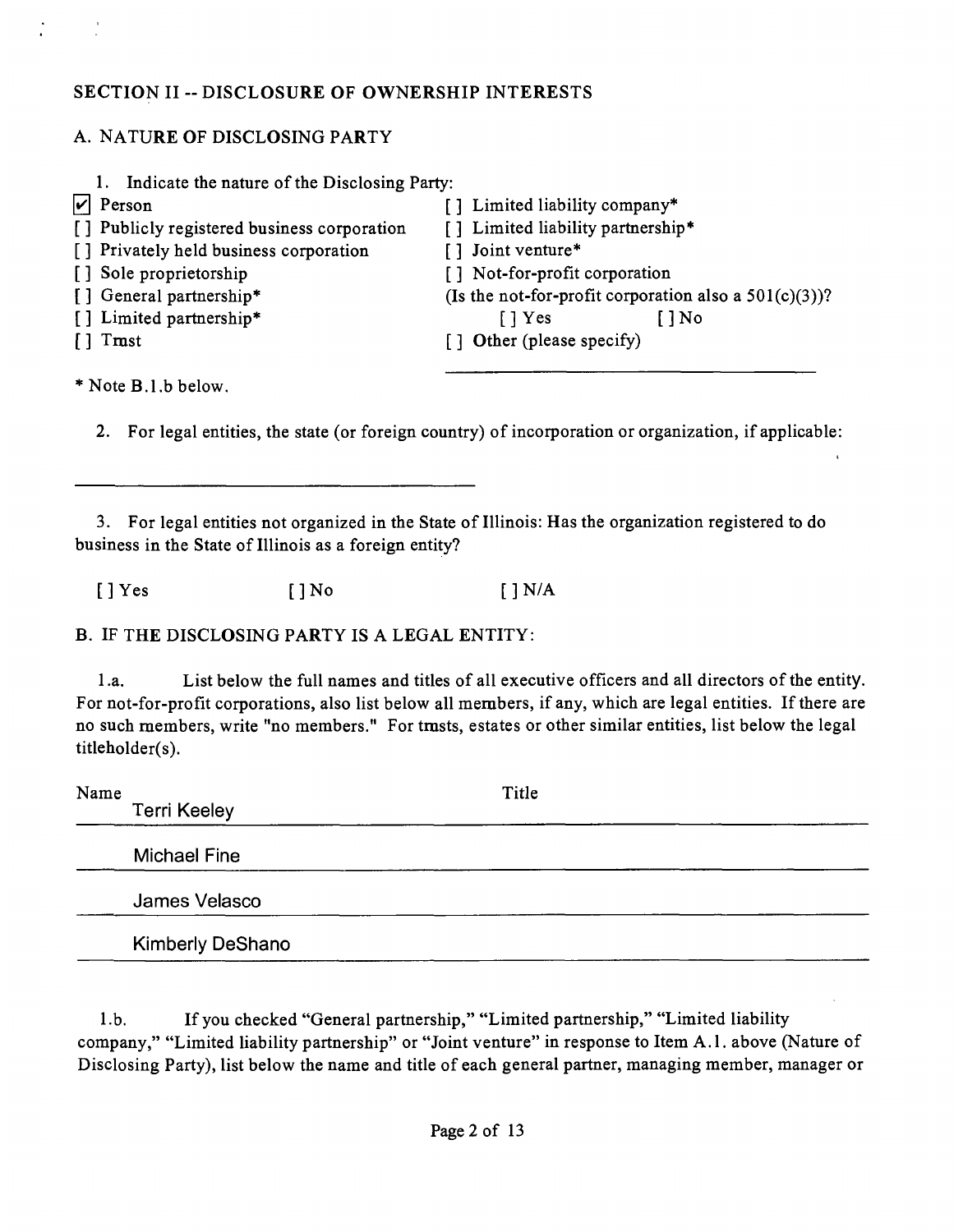any other person or entity that controls the day-to-day management of the Disclosing Party. NOTE: Each legal entity listed below must submit an EDS on its own behalf

| Name   | Title |
|--------|-------|
|        |       |
|        |       |
| ______ |       |

2. Please provide the following information conceming each person or entity having a direct or indirect beneficial interest (including ownership) in excess of 7.5% of the Disclosing Party. Examples of such an interest include shares in a corporation, partnership interest in a partnership or joint venture, interest of a member or manager in a limited liability company, or interest of a beneficiary of a tmst, estate or other similar entity. If none, state "None." NOTE: Pursuant to Section 2-154-030 of the Municipal Code of Chicago ("Municipal Code"), the City may require any such additional information from any applicant which is reasonably intended to achieve full disclosure.

| Name                    | <b>Business Address</b> | Percentage Interest in the |
|-------------------------|-------------------------|----------------------------|
| Terri Keeley            |                         | <b>Disclosing Party</b>    |
| Michael Fine            |                         |                            |
| <b>Kimberly DeShano</b> |                         |                            |
| James Velasco           |                         |                            |

## SECTION III ~ BUSINESS RELATIONSHIPS WITH CITY ELECTED OFFICIALS

Has the Disclosing Party had a "business relationship," as defmed in Chapter 2-156 of the Municipal Code, with any City elected official in the 12 months before the date this EDS is signed?



If yes, please identify below the name(s) of such City elected official(s) and describe such relationship(s):

## SECTION IV -- DISCLOSURE OF SUBCONTRACTORS AND OTHER RETAINED PARTIES

The Disclosing Party must disclose the name and business address of each subcontractor, attomey, lobbyist, accountant, consultant and any other person or entity whom the Disclosing Party has retained or expects to retain in connection with the Matter, as well as the nature of the relationship, and the total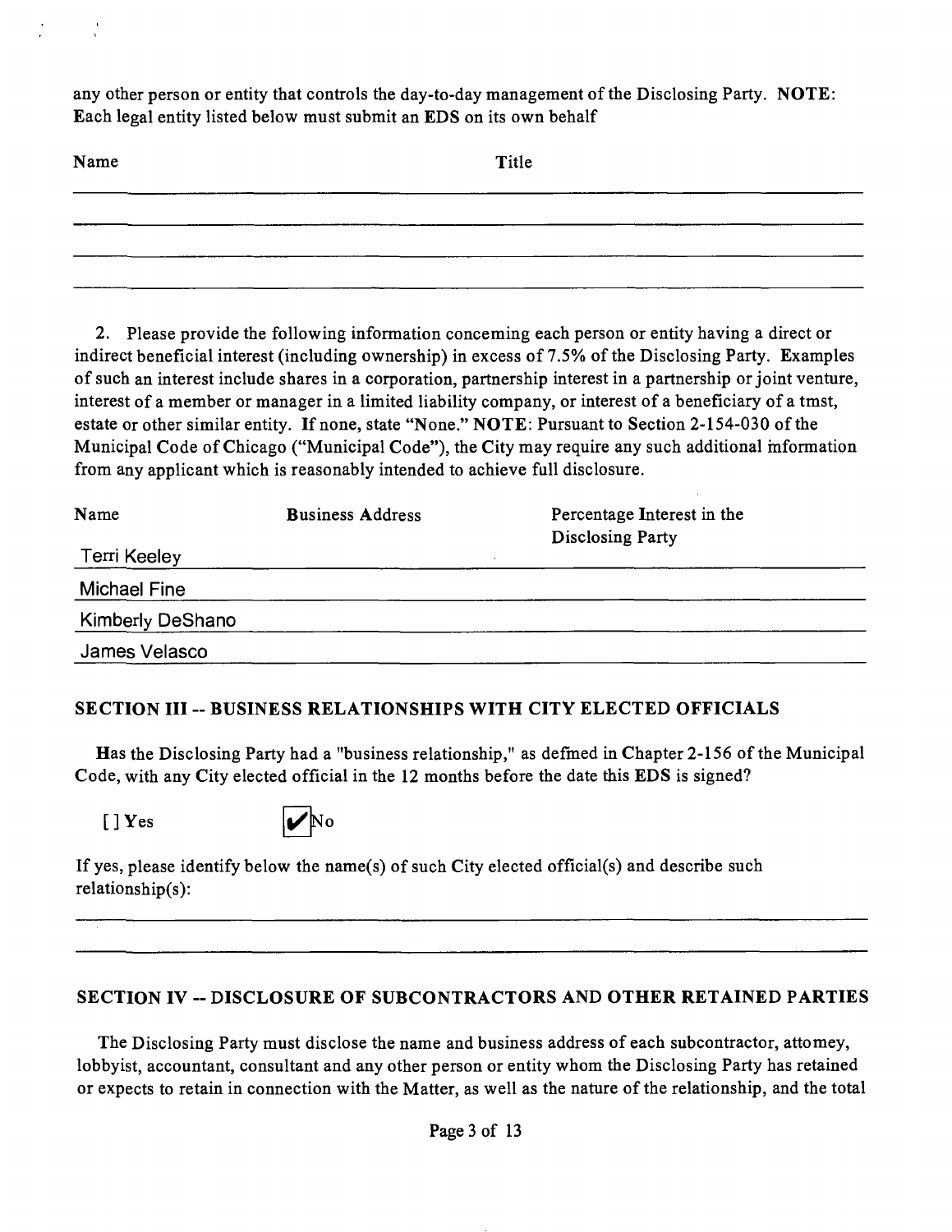amount of the fees paid or estimated to be paid. The Disclosing Party is not required to disclose employees who are paid solely through the Disclosing Party's regular payroll.

"Lobbyist" means any person or entity who undertakes to influence any legislative or administrative action on behalf of any person or entity other than: (1) a not-for-profit entity, on an unpaid basis, or (2) himself. "Lobbyist" also means any person or entity any part of whose duties as an employee of another includes undertaking to influence any legislative or administrative action.

If the Disclosing Party is uncertain whether a disclosure is required under this Section, the Disclosing Party must either ask the City whether disclosure is required or make the disclosure.

| Name                    | <b>Business</b> | <b>Relationship to Disclosing Party</b>                                | Fees               |
|-------------------------|-----------------|------------------------------------------------------------------------|--------------------|
| (indicate whether)      | Address         | (subcontractor, attomey,                                               | (indicate whether) |
| retained or anticipated |                 | lobbyist, etc.)                                                        | paid or estimated) |
| to be retained)         |                 |                                                                        |                    |
|                         |                 | IPSA Corporation, 1166 W. Grand, Chicago, IL 60642; Architect; \$1,600 |                    |

(Add sheets if necessary)

[] Check here if the Disclosing party has not retained, nor expects to retain, any such persons or entities.

## SECTION V -- CERTIFICATIONS

## A. COURT-ORDERED CHILD SUPPORT COMPLIANCE

Under Municipal Code Section 2-92-415, substantial owners of business entities that contract with the City must remain in compliance with their child support obligations throughout the term of the contract.

Has any person who directly or indirectly owns 10% or more of the Disclosing Party been declared in arrearage on any child support obligations by any Illinois court of competent jurisdiction?

|--|--|

 $[1 \text{Yes}$   $\bigcup_{N \text{O}}$  [ 1 No person owns 10% or more of the Disclosing Party.

If "Yes," has the person entered into a court-approved agreement for payment of all support owed and is the person in compliance with that agreement?

 $[$   $]$   $Y$ es  $[$   $]$   $N$ o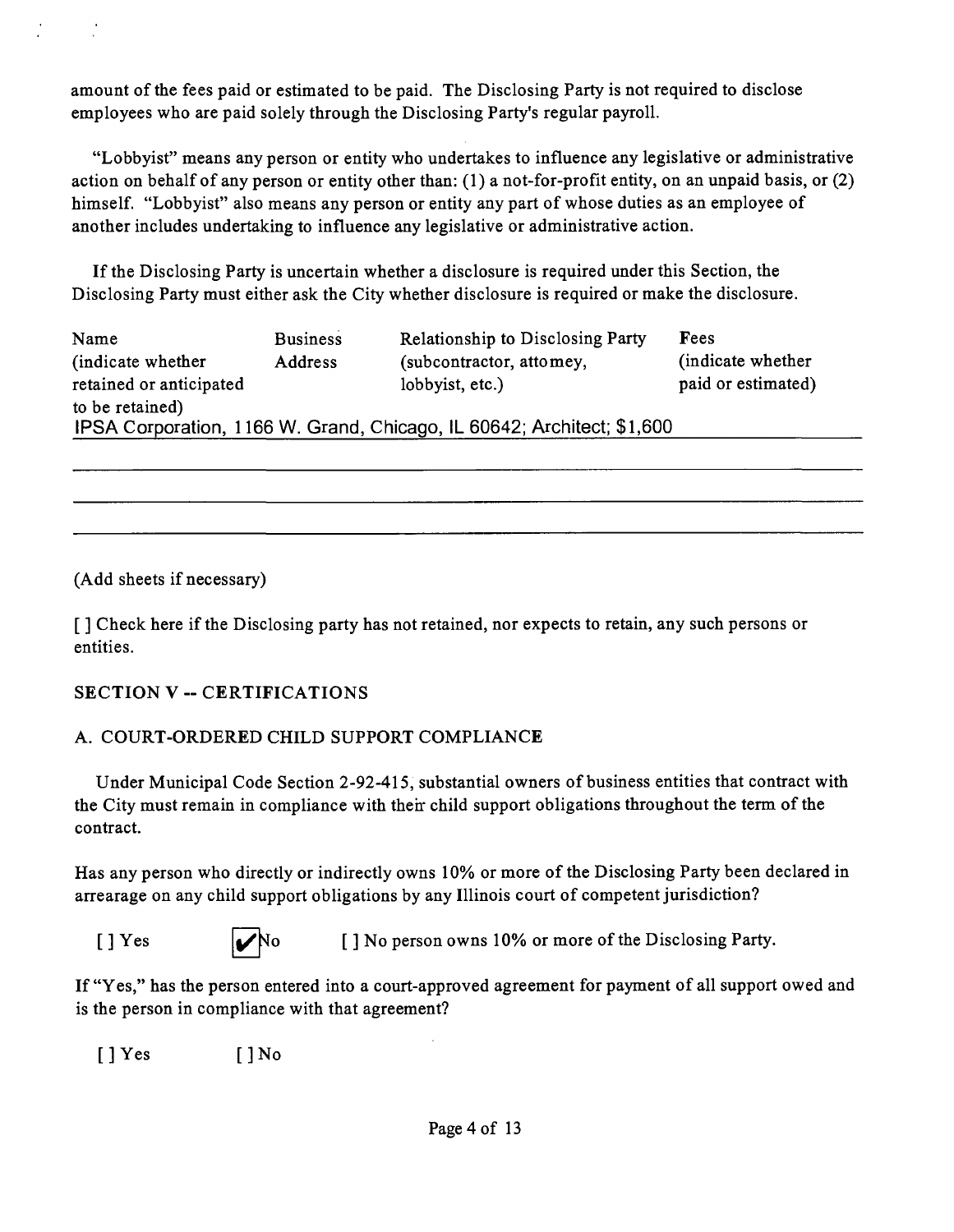## B. FURTHER CERTIFICATIONS

1. The Disclosing Party and, if the Disclosing Party is a legal entity, all of those persons or entities identified in Section II.B.1. of this EDS:

- a. are not presently debarred, suspended, proposed for debarment, declared ineligible or voluntarily excluded from any transactions by any federal, state or local unit of govemment;
- b. have not, within a five-year period preceding the date of this EDS, been convicted of a criminal offense, adjudged guilty, or had a civil judgment rendered against them in connection with: obtaining, attempting to obtain, or performing a public (federal, state or local) transaction or contract under a public transaction; a violation of federal or state antitmst statutes; fraud; embezzlement; theft; forgery; bribery; falsification or destmction of records; making false statements; or receiving stolen property;
- c. are not presently indicted for or otherwise criminally or civilly charged by a govemmental entity (federal, state or local) with commission of any of the offenses enumerated in clause B.l.b. of this Section V;
- d. have not, within a five-year period preceding the date of this EDS, had one or more public transactions (federal, state or local) terminated for cause or default; and
- e. have not, within a five-year period preceding the date of this EDS, been convicted, adjudged guilty, or found liable in a civil proceeding, or in any criminal or civil action, including actions conceming environmental violations, instituted by the City or by the federal govemment, any state, or any other unit of local govemment.
- 2. The certifications in subparts 2, 3 and 4 concem:
- the Disclosing Party;

• any "Applicable Party" (meaning any party participating in the performance of the Matter, including but not limited to any persons or legal entities disclosed under Section IV, "Disclosure of Subcontractors and Other Retained Parties");

• any "Affiliated Entity" (meanmg a person or entity that, directly or indirectly: controls the Disclosing Party, is controlled by the Disclosing Party, or is, with the Disclosing Party, under common control of another person or entity. Indicia of control include, without limitation: interlocking management or ownership; identity of interests among family members, shared facilities and equipment; common use of employees; or organization of a business entity following the ineligibility of a business entity to do business with federal or state or local govemment, including the City, using substantially the same management, ownership, or principals as the ineligible entity); with respect to Applicable Parties, the term Affiliated Entity means a person or entity that directly or indirectly controls the Applicable Party, is controlled by it, or, with the Applicable Party, is under common control of another person or entity;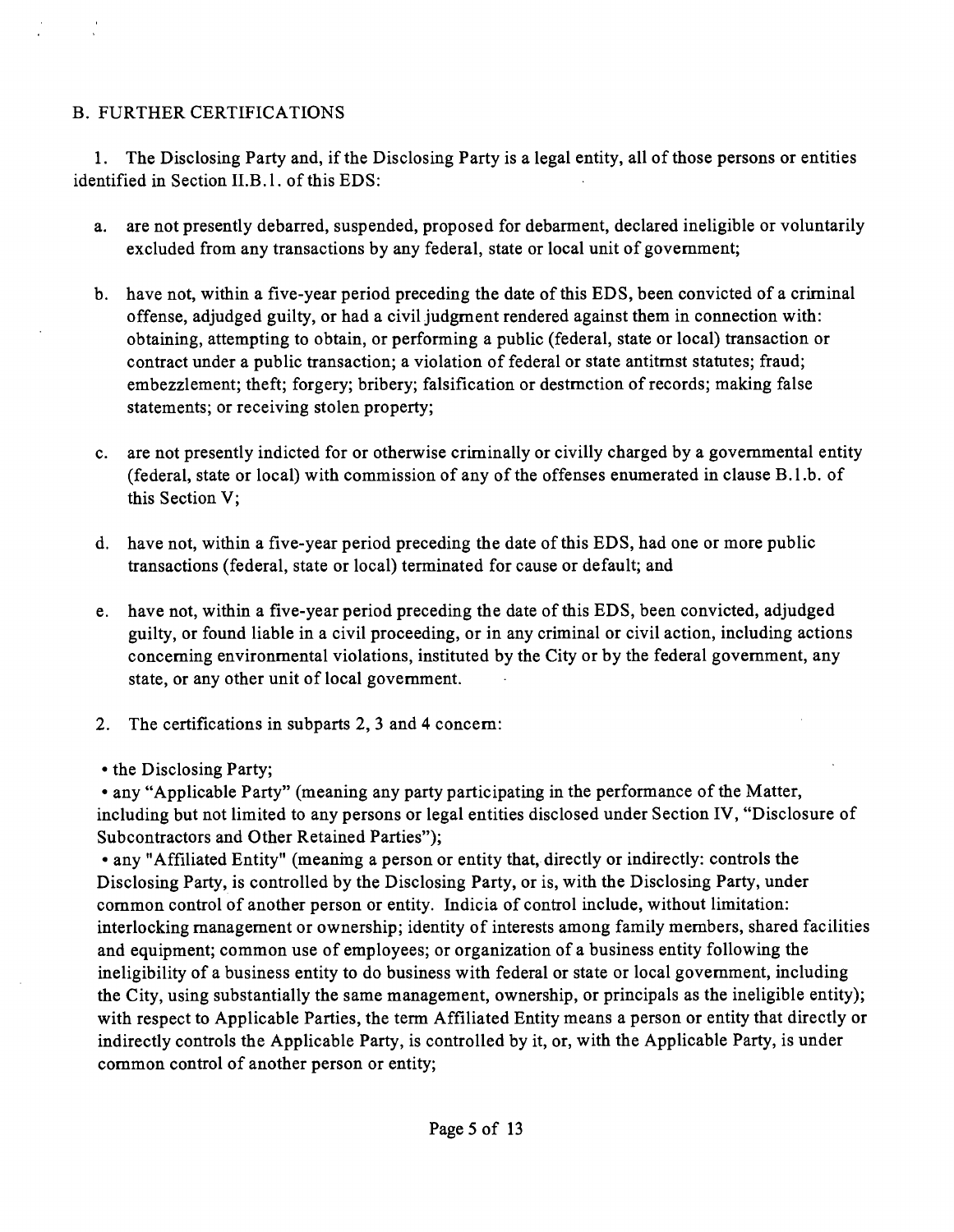• any responsible official of the Disclosing Party, any Applicable Party or any Affiliated Entity or any other official, agent or employee of the Disclosing Party, any Applicable Party or any Affiliated Entity, acting pursuant to the direction or authorization of a responsible official of the Disclosing Party, any Applicable Party or any Affiliated Entity (collectively "Agents").

Neither the Disclosing Party, nor any Applicable Party, nor any Affiliated Entity of either the Disclosing Party or any Applicable Party nor any Agents have, during the five years before the date this EDS is signed, or, with respect to an Applicable Party, an Affiliated Entity, or an Affiliated Entity of an Applicable Party during the five years before the date of such Applicable Party's or Affiliated Entity's contract or engagement in connection with the Matter:

- a. bribed or attempted to bribe, or been convicted or adjudged guilty of bribery or attempting to bribe, a public officer or employee of the City, the State of Illinois, or any agency of the federal govemment or of any state or local govemment in the United States of America, in that officer's or employee's official capacity;
- b. agreed or colluded with other bidders or prospective bidders, or been a party to any such agreement, or been convicted or adjudged guilty of agreement or collusion among bidders or prospective bidders, in restraint of freedom of competition by agreement to bid a fixed price or otherwise; or
- c. made an admission of such conduct described in a. or b. above that is a matter of record, but have not been prosecuted for such conduct; or
- d. violated the provisions of Municipal Code Section 2-92-610 (Living Wage Ordinance).

3. Neither the Disclosing Party, Affiliated Entity or Applicable Party, or any of their employees, officials, agents or partners, is barred from contracting with any unit of state or local government as a result of engaging in or being convicted of (1) bid-rigging in violation of 720 ILCS 5/33E-3; (2) bid-rotating in violation of 720 ILCS 5/33E-4; or (3) any similar offense of any state or of the United States of America that contains the same elements as the offense of bid-rigging or bid-rotating.

4. Neither the Disclosing Party nor any Affiliated Entity is listed on any of the following lists maintained by the Office of Foreign Assets Control of the U.S. Department of the Treasury or the Bureau of Industry and Security of the U.S. Department of Commerce or their successors: the Specially Designated Nationals List, the Denied Persons List, the Unverified List, the Entity List and the Debarred List.

5. The Disclosing Party understands and shall comply with (1) the applicable requirements of the Govemmental Ethics Ordinance of the City, Title 2, Chapter 2-156 of the Municipal Code; and (2) all the applicable provisions of Chapter 2-56 of the Municipal Code (Office of the Inspector General).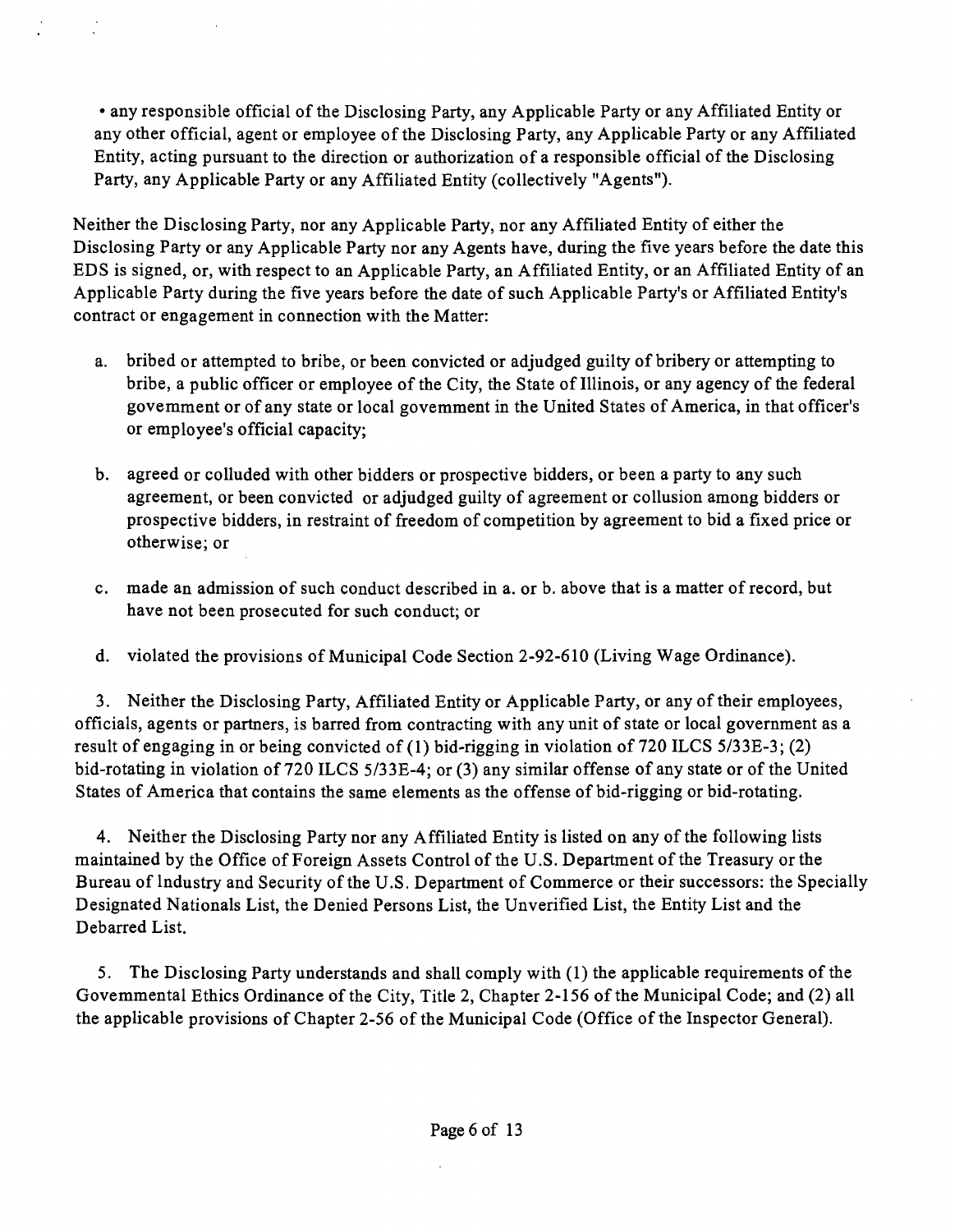6. If the Disclosing Party is unable to certify to any of the above statements in this Part B (Further Certifications), the Disclosing Party must explain below:

If the letters "NA," the word "None," or no response appears on the lines above, it will be conclusively presumed that the Disclosing Party certified to the above statements.

## C. CERTIFICATION OF STATUS AS FfNANClAL INSTITUTION

For purposes of this Part C, under Municipal Code Section 2-32-455(b), the term "financial institution" means a bank, savings and loan association, thrift, credit union, mortgage banker, mortgage broker, tmst company, savings bank, investment bank, securities broker, municipal securities broker, securities dealer, municipal securities dealer, securities underwriter, municipal securities underwriter, investment tmst, venture capital company, bank holding company, financial services holding company, or any licensee under the Consumer Installment Loan Act, the Sales Finance Agency Act, or the Residential Mortgage Licensing Act. However, "financial institution" specifically shall not include any entity whose predominant business is the providing of tax deferred, defmed contribution, pension plans to public employees in accordance with Sections 403(b) and 457 of the Intemal Revenue Code. (Additional defmitions may be found in Municipal Code Section 2-32-455(b).)

## 1. CERTIFICATION

The Disclosing Party certifies that the Disclosing Party (check one)

[ ] is  $\blacksquare$ 

a "financial institution" as defmed in Section 2-32-455(b) of the Municipal Code.

2. If the Disclosing Party IS a financial institution, then the Disclosing Party pledges:

"We are not and will not become a predatory lender as defined in Chapter 2-32 of the Municipal Code. We further pledge that none of our affiliates is, and none of them will become, a predatory lender as defined in Chapter 2-32 of the Municipal Code. We understand that becoming a predatory lender or becoming an affiliate of a predatory lender may result in the loss of the privilege of doing business with the City."

If the Disclosing Party is unable to make this pledge because it or any of its affiliates (as defined in Section 2-32-455(b) of the Municipal Code) is a predatory lender within the meaning of Chapter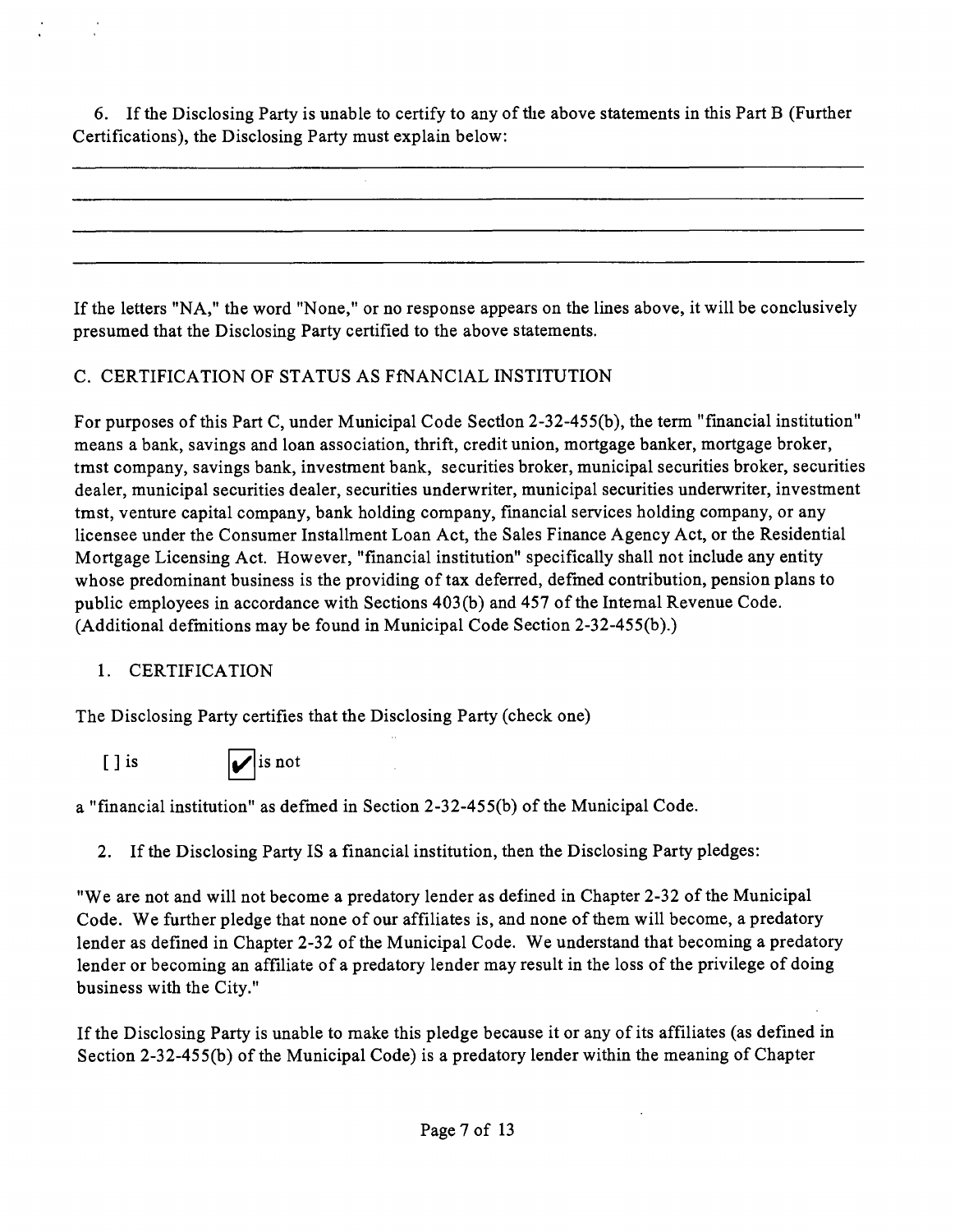2-32 of the Municipal Code, explain here (attach additional pages if necessary):

If the letters "NA," the word "None," or no response appears on the lines above, it will be conclusively presumed that the Disclosing Party certified to the above statements.

D. CERTIFICATION REGARDING INTEREST IN CITY BUSINESS

Any words or terms that are defined in Chapter 2-156 of the Municipal Code have the same meanings when used in this Part D.

1. In accordance with Section 2-156-110 ofthe Municipal Code: Does any official or employee of the City have a financial interest in his or her own name or m the name of any other person or entity in the Matter?

 $[J] Yes$   $\qquad \qquad$  No

NOTE: If you checked "Yes" to Item D.L, proceed to Items D.2. and D.3. If you checked "No" to Item D.L, proceed to Part E.

2. Unless sold pursuant to a process of competitive bidding, or otherwise permitted, no City elected official or employee shall have a fmancial interest in his or her own name or in the name of any other person or entity in the purchase of any property that (i) belongs to the City, or (ii) is sold for taxes or assessments, or (iii) is sold by virtue of iegal process at the suit of the City (collectively, "City Property Sale"). Compensation for property taken pursuant to the City's eminent domain power does not constitute a financial interest within the meaning of this Part D.

Does the Matter involve a City Property Sale?



3. If you checked "Yes" to Item D.L, provide the names and business addresses of the City officials or employees having such interest and identify the nature of such interest:

| Name | <b>Business Address</b> | Nature of Interest |
|------|-------------------------|--------------------|
|      |                         |                    |
|      |                         |                    |

4. The Disclosing Party further certifies that no prohibited financial interest in the Matter will be acquired by any City official or employee.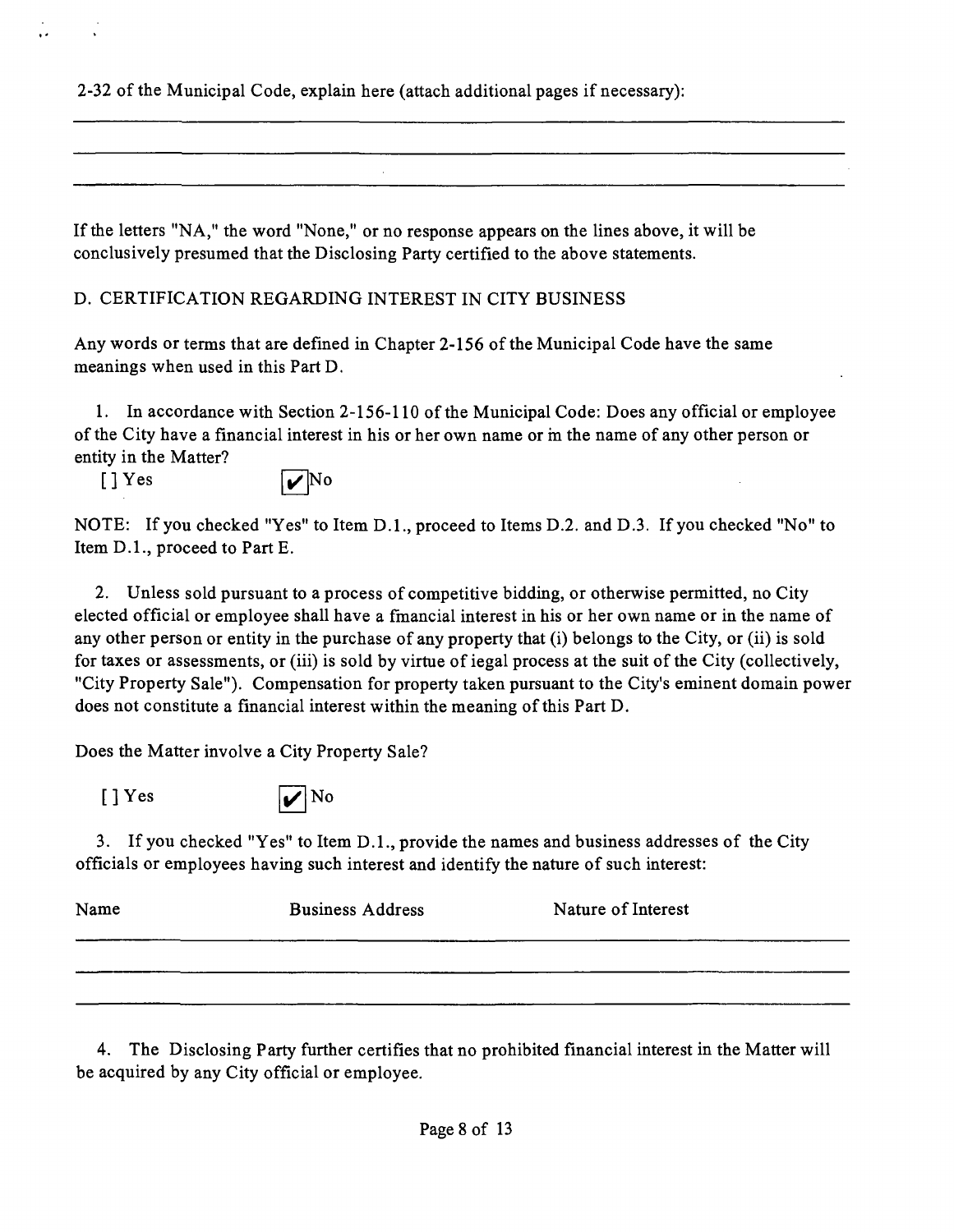## E. CERTIFICATION REGARDING SLAVERY ERA BUSINESS

The Disclosing Party has searched any and all records of the Disclosing Party and any and all predecessor entities for records of mvestments or profits from slavery, the slave industry, or slaveholder insurance policies from the slavery era (including insurance policies issued to slaveholders that provided coverage for damage to or injury or death of their slaves) and has disclosed in this EDS any and all such records to the City. In addition, the Disclosing Party must disclose the names of any and all slaves or slaveholders described in those records. Failure to comply with these disclosure requirements may make the Matter to which this EDS pertains voidable by the City.

Please check either 1. or 2. below. If the Disclosing Party checks 2., the Disclosing Party must disclose below or in an attachment to this EDS all requisite information as set forth in that paragraph 2.

 $\blacktriangleright$ . The Disclosing Party verifies that (a) the Disclosing Party has searched any and all records of the Disclosing Party and any and all predecessor entities for records of investments or profits from slavery, the slave industry, or slaveholder insurance policies, and (b) the Disclosing Party has found no records of investments or profits from slavery, the slave industry, or slaveholder insurance policies and no records of names of any slaves or slaveholders.

2. The Disclosing Party verifies that, as a result of conducting the search m step 1(a) above, the Disclosing Party has found records relating to investments or profits from slavery, the slave industry, or slaveholder insurance policies and/or the names of any slaves or slaveholders. The Disclosing Party verifies that the following constitutes full disclosure of all such records:

## **SECTION VI -- CERTIFICATIONS FOR FEDERALLY-FUNDED MATTERS**

NOTE: If the Matter is federally funded, complete this Section VI. If the Matter is not federally funded, proceed to Section VII.

## A. CERTIFICATION REGARDING LOBBYING

1. List below the names of all persons or entities registered under the federal Lobbying Disclosure Act of 1995 who have made lobbying contacts on behalf of the Disclosing Party with respect to the Matter: (Begin list here, add sheets as necessary):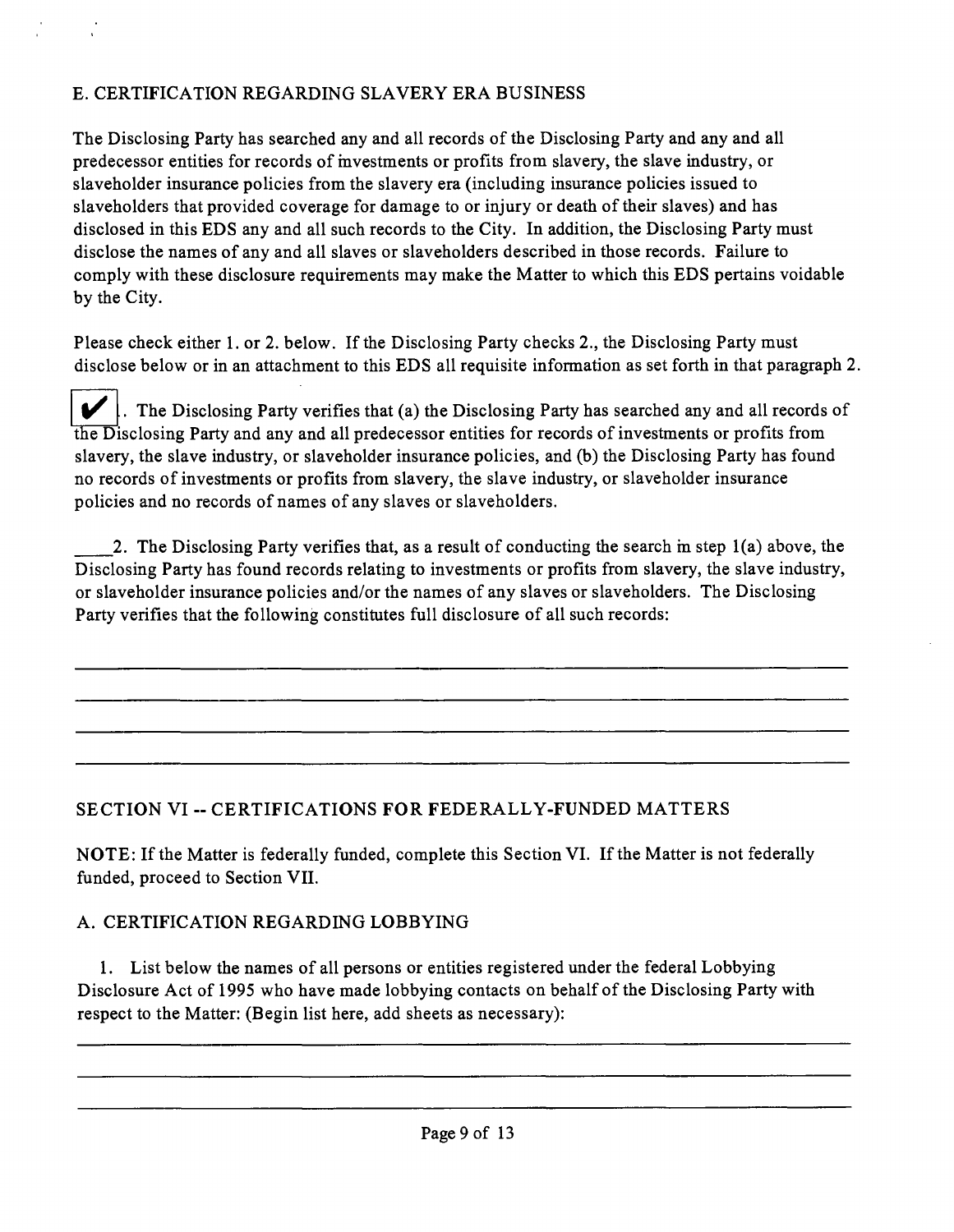(If no explanation appears or begins on the lines above, or if the letters "NA" or if the word "None" appear, it will be conclusively presumed that the Disclosing Party means that NO persons or entities registered under the Lobbying Disclosure Act of 1995 have made lobbying contacts on behalf of the Disclosing Party with respect to the Matter.)

2. The Disclosing Party has not spent and will not expend any federally appropriated funds to pay any person or entity listed in Paragraph A. 1. above for his or her lobbying activities or to pay any person or entity to influence or attempt to influence an officer or employee of any agency, as defined by applicable federal law, a member of Congress, an officer or employee of Congress, or an employee of a member of Congress, in coimection with the award of any federally fiinded contract, making any federally funded grant or loan, entering into any cooperative agreement, or to extend, continue, renew, amend, or modify any federally funded contract, grant, loan, or cooperative agreement.

3. The Disclosing Party will submit an updated certification at the end of each calendar quarter in which there occurs any event that materially affects the accuracy of the statements and information set forth in paragraphs A.1. and A.2. above.

If the Matter is federally funded and any funds other than federally appropriated funds have been or will be paid to any person or entity for influencing or attempting to influence an officer or employee of any agency (as defined by applicable federal law), a member of Congress, an officer or employee of Congress, or an employee of a member of Congress in connection with the Matter, the Disclosing Party must complete and submit Standard Form-LLL, "Disclosure Form to Report Lobbying," in accordance with its instmctions. The form may be obtained online from the federal Office of Management and Budget (OMB) web site at http://www.whitehouse.gov/omb/grants/sflllin.pdf, linked on the page http://www.whitehouse.gov/omb/grants/grants forms.html.

4. The Disclosing Party certifies that either: (i) it is not an organization described in section  $501(c)(4)$  of the Internal Revenue Code of 1986; or (ii) it is an organization described in section 501(c)(4) of the Intemal Revenue Code of 1986 but has not engaged and will not engage in "Lobbying Activities".

5. If the Disclosing Party is the Applicant, the Disclosing Party must obtain certifications equal in form and substance to paragraphs A.1, through A.4, above from all subcontractors before it awards any subcontract and the Disclosing Party must maintain all such subcontractors' certifications for the duration of the Matter and must make such certifications promptly available to the City upon request.

## B. CERTIFICATION REGARDING EQUAL EMPLOYMENT OPPORTUNITY

If the Matter is federally funded, federal regulations require the Applicant and all proposed subcontractors to submit the following information with their bids or in writing at the outset of negotiations.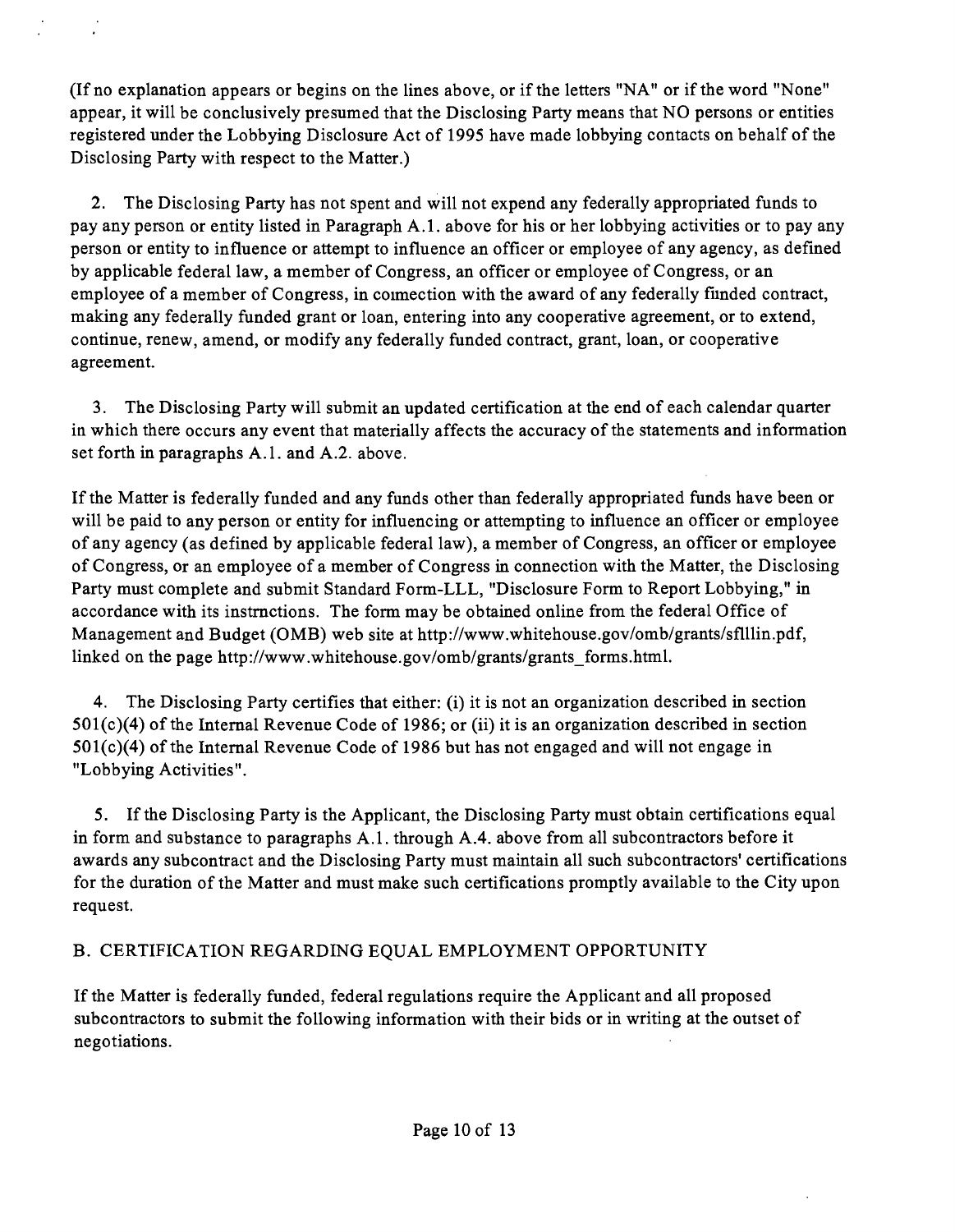Is the Disclosing Party the Applicant?

 $Yes$   $[ ]$  No

If "Yes," answer the three questions below:

1. Have you developed and do you have on file affirmative action programs pursuant to applicable federal regulations? (See 41 CFR Part 60-2.)

 $[$  | Yes  $]$  | No

2. Have you filed with the Joint Reporting Committee, the Director of the Office of Federal Contract Compliance Programs, or the Equal Employment Opportunity Commission all reports due under the applicable filing requirements?

 $[1]$   $[$   $]$   $[$   $]$   $[$   $]$   $[$   $]$   $[$   $]$   $[$   $]$   $[$   $]$   $[$   $]$   $[$   $]$   $[$   $]$   $[$   $]$   $[$   $]$   $[$   $]$   $[$   $]$   $[$   $]$   $[$   $]$   $[$   $]$   $[$   $]$   $[$   $]$   $[$   $]$   $[$   $]$   $[$   $]$   $[$   $]$   $[$   $]$   $[$   $]$   $[$   $]$   $[$   $]$ 

3. Have you participated in any previous contracts or subcontracts subject to the equal opportunity clause?

 $[$  | Yes  $\Box$  No

If you checked "No" to question 1. or 2. above, please provide an explanation:

**SECTION VII ~ ACKNOWLEDGMENTS, CONTRACT INCORPORATION, COMPLIANCE, PENALTIES, DISCLOSURE** 

The Disclosing Party understands and agrees that:

A. By completing and filing this EDS, the Disclosing Party acknowledges and agrees, on behalf of itself and the persons or entities named in this EDS, that the City may investigate the creditworthiness of some or all of the persons or entities named in this EDS.

B. The certifications, disclosures, and acknowledgments contained in this EDS will become part of any contract or other agreement between the Applicant and the City in connection with the Matter, whether procurement. City assistance, or other City action, and are material inducements to the City's execution of any contract or taking other action with respect to the Matter. The Disclosing Party understands that it must comply with all statutes, ordinances, and regulations on which this EDS is based.

C. The City's Govemmental Ethics and Campaign Financuig Ordinances, Chapters 2-156 and 2-164 of the Municipal Code, impose certain duties and obligations on persons or entities seeking City contracts, work, business, or transactions. The full text of these ordinances and a training program is available on line at www.cityofchicago.org/Ethics, and may also be obtained from the City's Board of Ethics, 740 N. Sedgwick St., Suite 500, Chicago, IL 60610, (312) 744-9660. The Disclosing Party must comply fully with the applicable ordinances.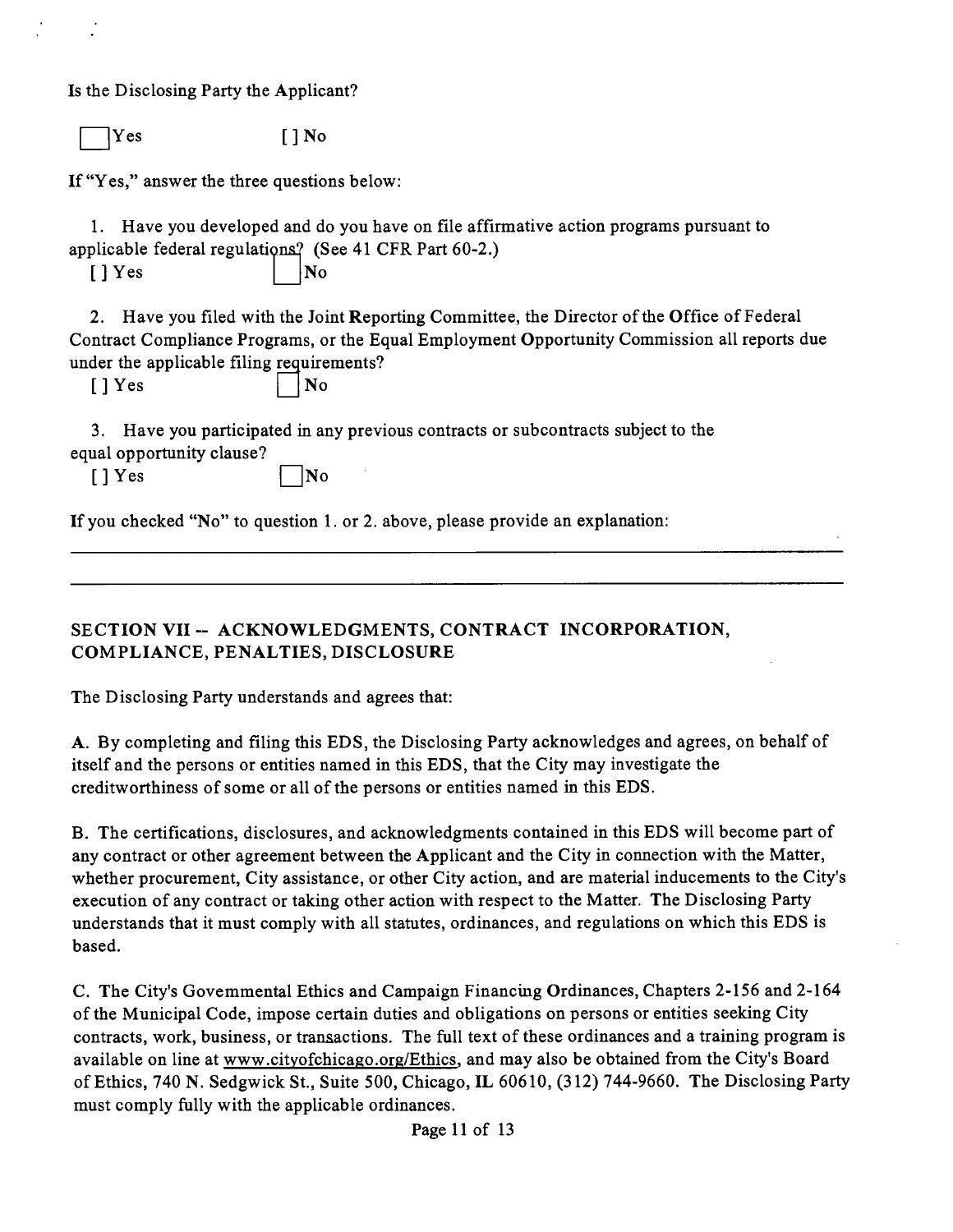D. If the City determines that any information provided in this EDS is false, incomplete or inaccurate, any contract or other agreement in connection with which it is submitted may be rescinded or be void or voidable, and the City may pursue any remedies under the contract or agreement (if not rescinded, void or voidable), at law, or in equity, including terminating the Disclosing Party's participation in the Matter and/or declining to allow the Disclosing Party to participate in other transactions with the City. Remedies at law for a false statement of material fact may include incarceration and an award to the City of treble damages.

E. It is the City's policy to make this document available to the public on its Internet site and/or upon request. Some or all of the information provided on this EDS and any attachments to this EDS may be made available to the public on the Intemet, in response to a Freedom of Information Act request, or otherwise. By completing and signing this EDS, the Disclosing Party waives and releases any possible rights or claims which it may have against the City in connection with the public release of information contained in this EDS and also authorizes the City to verify the accuracy of any information submitted in this EDS.

F. The information provided in this EDS must be kept current. In the event of changes, the Disclosing Party must supplement this EDS up to the time the City takes action on the Matter. If the Matter is a contract being handled by the City's Department of Procurement Services, the Disclosing Party must update this EDS as the contract requires.

The Disclosing Party represents and warrants that:

G. The Disclosing Party has not withheld or reserved any disclosures as to economic interests in the Disclosing Party, or as to the Matter, or any information, data or plan as to the intended use or purpose for which the Applicant seeks City Council or other City agency action.

For purposes of the certifications in H.1. and H.2. below, the term "affiliate" means any person or entity that, directly or indirectly: controls the Disclosing Party, is controlled by the Disclosing Party, or is, with the Disclosing Party, under common control of another person or entity. Indicia of control include, without limitation: interlocking management or ownership; identity of interests among family members; shared facilities and equipment; common use of employees; or organization of a business entity following the ineligibility of a business entity to do business with the federal govemment or a state or local govemment, including the City, using substantially the same management, ownership, or principals as the ineligible entity.

H.1. The Disclosing Party is not delinguent in the payment of any tax administered by the Illinois Department of Revenue, nor are the Disclosing Party or its affiliates delinquent in paying any fine, fee, tax or other charge owed to the City. This includes, but is not limited to, all water charges, sewer charges, license fees, parking tickets, property taxes or sales taxes.

H.2 If the Disclosing Party is the Applicant, the Disclosing Party and its affiliates will not use, nor permit their subcontractors to use, any facility on the U.S. EPA's List of Violating Facilities in connection with the Matter for the duration of time that such facility remains on the list.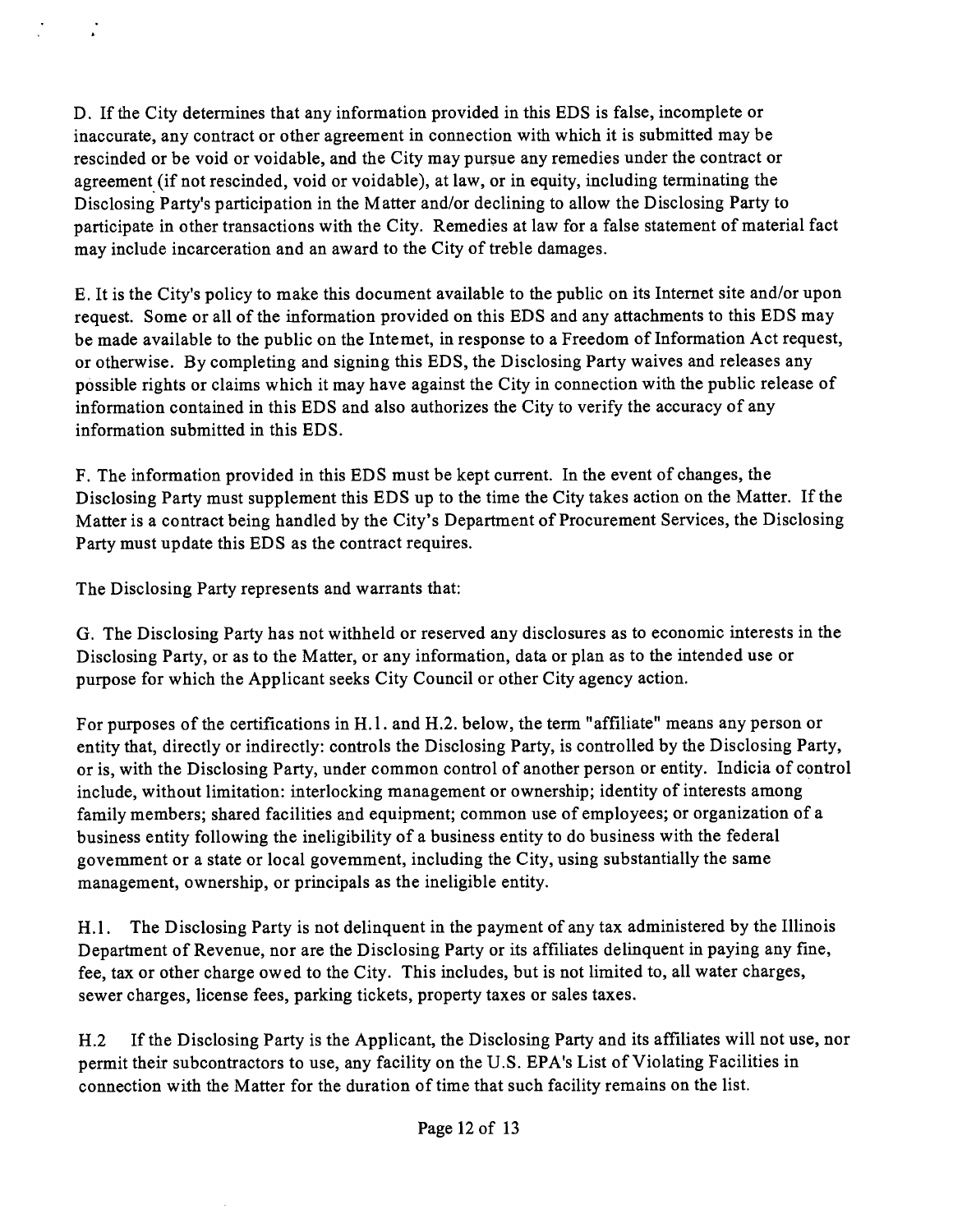H.3 If the Disclosing Party is the Applicant, the Disclosing Party will obtain from any **contractors/subcontractors hired or to be hured in connection with the Matter certifications equal in**  form and substance to those in H.1. and H.2. above and will not, without the prior written consent of **the City, use any such contractor/subcontractor that does not provide such certifications or that the Disclosing Party has reason to believe has not provided or cannot provide tmthful certifications.** 

**NOTE:** If the Disclosing Party carmot certify as to any of the items in H.1., H.2. or H.3. above, an **explanatory statement must be attached to this EDS.** 

#### **CERTIFICATION**

Under penalty of perjury, the person signing below: (1) warrants that he/she is authorized to execute **this EDS on behalf of the Disclosing Party, and (2) warrants that all certifications and statements contained in this EDS are tme, accurate and complete as of the date fumished to the City.** 

Michael Fine **Date:** 12 | 1 | 2010

**(Prmt or type name of Disclosing Party)** 

**By:** 

Ý

**(sign here)** 

**Michael Fine (Print or type name of person signing)** 

**(Print or type title of person signing)** 

lanie Goslinauski 6/0 Signed and/swom to before me<sub>N</sub>on (date) **,Countv.WiJfmO//3 (state) A Addison of The Contract Of The CONSTRUCTION OF THE OF THE CONSTRUCTION OF THE OF THE OF THE OF THE OF THE OF THE OF THE OF THE OF THE OF THE OF THE OF THE OF THE OF THE OF THE OF THE OF THE OF THE OF THE OF THE OF THE O** Commission expires:  $\frac{\mathcal{O}|\zeta/\mathcal{L}0/\mathcal{L}}{2}$  **Motor Mailland** Explores: Mai 8. 2012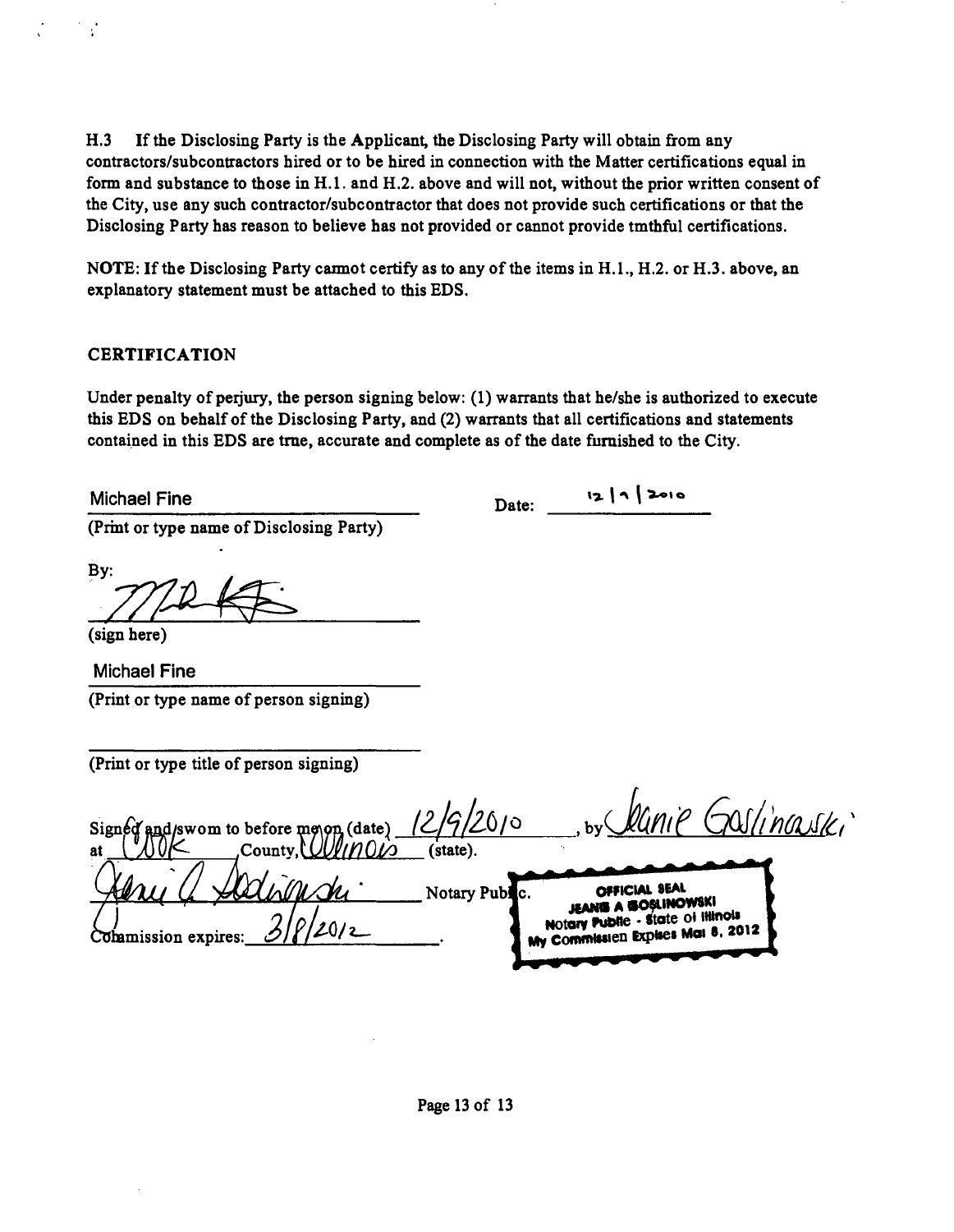#### **CITY OF CHICAGO ECONOMIC DISCLOSURE STATEMENT AND AFFIDAVIT APPENDIX A**

#### **FAMILIAL RELATIONSHIPS WITH ELECTED CITY OFFICIALS AND DEPARTMENT HEADS**

**This Appendix is to be completed only by (a) the Applicant, and (b) any legal entity which has a direct ownership mterest in the Applicant exceeding 7.5 percent. It is not to be completed by any legal entity which has only an indirect ownership interest in the**  Applicant.

Under Municipal Code Section 2-154-015, the Disclosing Party must disclose whether such Disclosing Party or any "Applicable Party" or any Spouse or Domestic Partner thereof currently has a "familial relationship" with any elected city official or department head. A "familial relationship" exists if, as of the date this EDS is signed, the Disclosing Party or any "Applicable Party" or any Spouse or Domestic Partner tiiereof is related, by blood or adoption, to the mayor, any aldennan, the city clerk, the city treasurer or any city department head as parent, child, brother or sister, aunt or uncle, niece or nephew, grandparent, grandchild, father-in-law, mother-in-law, son-in-law, daughter-m-law, stepfather or stepmother, stepson or stepdaughter, stepbrother or stepsister or half-brother or half-sister.

"Applicable Party" means (1) all corporate officers of the Disclosing Party, if the Disclosing Party is a corporation; all partners of the Disclosing Party, if the Disclosing Party is a general partnership; all general partners and limited partners of the Disclosing Party, if the Disclosing Party is a limited partnership; all managers, managing members and members of the Disclosing Party, if the Disclosing Party is a linuted liability company; (2) all principal officers of the Disclosing Party; and (3) any person having more than a 7.5 percent ownership interest in the Disclosing Party. "Principal officers" means the president, chief operating officer, executive director, chief fmancial officer, treasurer or secretary of a legal entity or any person exercising sunilar authority.

Does the Disclosing Party or any "Apphcable Party" or any Spouse or Domestic Partner thereof currently have a "familial relationship" with an elected city official or department head?

 $[$  Yes  $\overline{\mathbf{v}}$ No

If yes, please identify below  $(1)$  the name and titie of such person,  $(2)$  the name of the legal entity to which such person is connected; (3) the name and title of the elected city official or department head to whom such person has a familial relationship, and (4) the precise nature of